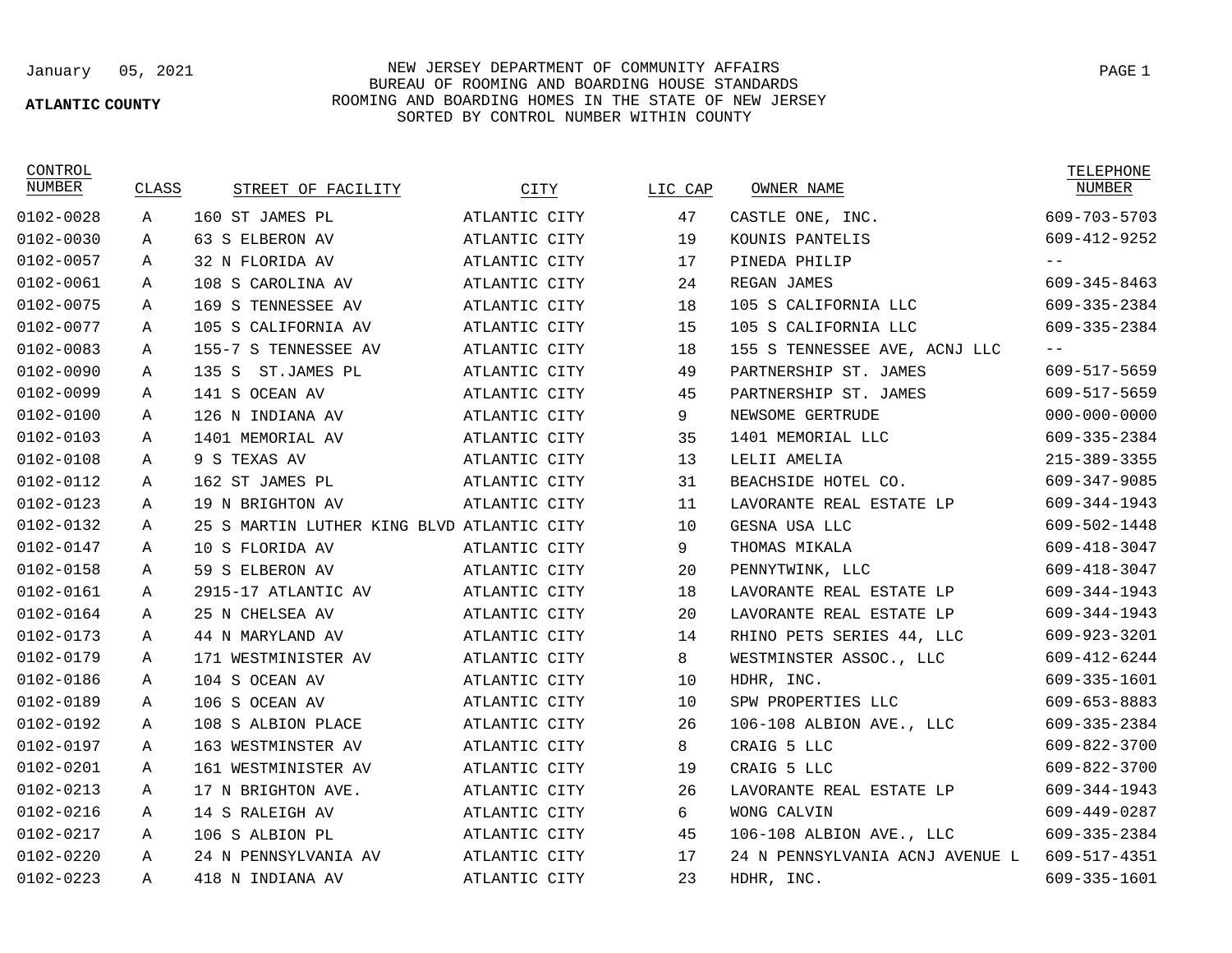## **ATLANTIC COUNTY**

January 05, 2021 NEW JERSEY DEPARTMENT OF COMMUNITY AFFAIRS PAGE 2 BUREAU OF ROOMING AND BOARDING HOUSE STANDARDS ROOMING AND BOARDING HOMES IN THE STATE OF NEW JERSEY SORTED BY CONTROL NUMBER WITHIN COUNTY

CONTROL<br>NUMBER

| NUMBER        | CLASS | STREET OF FACILITY           | CITY            | LIC CAP      | OWNER NAME              | NUMBER             |
|---------------|-------|------------------------------|-----------------|--------------|-------------------------|--------------------|
| 0102-0255     | Α     | 24 S GEORGIA AV              | ATLANTIC CITY   | 28           | SMAC HOTELS 2 LLC       |                    |
| 0102-0258     | Α     | 27 S FLORIDA AVE             | ATLANTIC CITY   | 32           | PARTNERSHIP ST. JAMES   | 609-517-5659       |
| 0102-0260     | А     | 7 S TEXAS AV                 | ATLANTIC CITY   | 13           | LELII AMELIA            | $215 - 389 - 3355$ |
| 0102-0264     | A     | 130 S OCEAN AV               | ATLANTIC CITY   | 14           | SEGURITAN TERESITA      | 718-317-9155       |
| 0102-0269     | Α     | 112 SOUTH OCEAN AV           | ATLANTIC CITY   | 6            | SEGURITAN TERESITA      | 718-317-9155       |
| $0102 - 0273$ | А     | 2619-2621 PACIFIC ST.        | ATLANTIC CITY   | 14           | 2619 PACIFIC ACNJ       | 609-517-4351       |
| 0102-0279     | Α     | 173 S. TENNESEE AVENUE       | ATLANTIC CITY   | 11           | ATLANTA PROPERTY LLC    | 609-802-8798       |
| 0102-0280     | А     | 26-28 S. FLORIDA AVE.        | ATLANTIC CITY   | 18           | 26-28 S FLORIDA AVE LLC | 609-517-4351       |
| $0102 - 0283$ | Α     | 400 N INDIANA AVENUE         | ATLANTIC CITY   | $\mathbf{0}$ | SMITH JOHN              | 732-910-3155       |
| 0102-0284     | Α     | 30 S. FLORIDA AVENUE         | ATLANTIC CITY   | 6            | BELFER LARRY            | 609-927-6462       |
| 0102-0285     | Α     | TENNESSEE AVENUE<br>142 S    | ATLANTIC CITY   | 42           | GREATER PITTSBURG LLC   | 609-347-1550       |
| 0102-0288     | Α     | 24 S. FLORIDA AVENUE         | ATLANTIC CITY   | 12           | BELFER LARRY            | 609-927-6462       |
| 0102-0290     | А     | 8 N MONTPILIER AVENUE        | ATLANTIC CITY   | 11           | SPIROKOSTAS VASILIOS    | 609-573-5742       |
| 0102-0293     | Α     | 28 S GEORGIA AVE.            | ATLANTIC CITY   | 48           | 3531 PACIFIC AVENUE LLC | $609 - 823 - 5625$ |
| 0107-0001     | Α     | 616 WHITE HORSE PIKE         | EGG HARBOR CITY | 17           | TIMBERLAKE SEAN         | 856-740-0646       |
| 0111-0011     | Α     | 616<br>WHITE HORSE PIKE<br>W | COLOGNE         | 21           | A. CLASSIC CORPORATION  | 609-965-5141       |
| 0111-0021     | Α     | 504 WHITE HORSE PIKE         | GALLOWAY        | 5            | SMITH JOHN              | 732-910-3155       |
| 0113-0005     | Α     | 117<br>ORCHARD ST            | HAMMONTON       | 18           | SAYER RICHARD           | 609-703-6663       |
| 0119-0002     | Α     | <b>36 BLACK HORSE PIKE</b>   | PLEASANTVILLE   | 10           | VINCENT THOMAS          | 609-741-1025       |
| 0119-0011     | Α     | 413 S MAIN ST                | PLEASANTVILLE   | 17           | STAINES JOSEPH          | 609-266-9161       |
| 0119-0043     | Α     | 319 W. LEEDS AVE             | PLEASANTVILLE   | $\Omega$     | SMITH JOHN              | 732-910-3155       |
| 0122-0002     | Α     | 4925 VENTNOR AV              | <b>VENTNOR</b>  | 12           | THOMAS MIKALA           | $609 - 418 - 3047$ |
| 0122-0007     | Α     | 110 S LITTLE ROCK AVE.       | <b>VENTNOR</b>  | 11           | PHAM REALTY LLC         | $215 - 651 - 5583$ |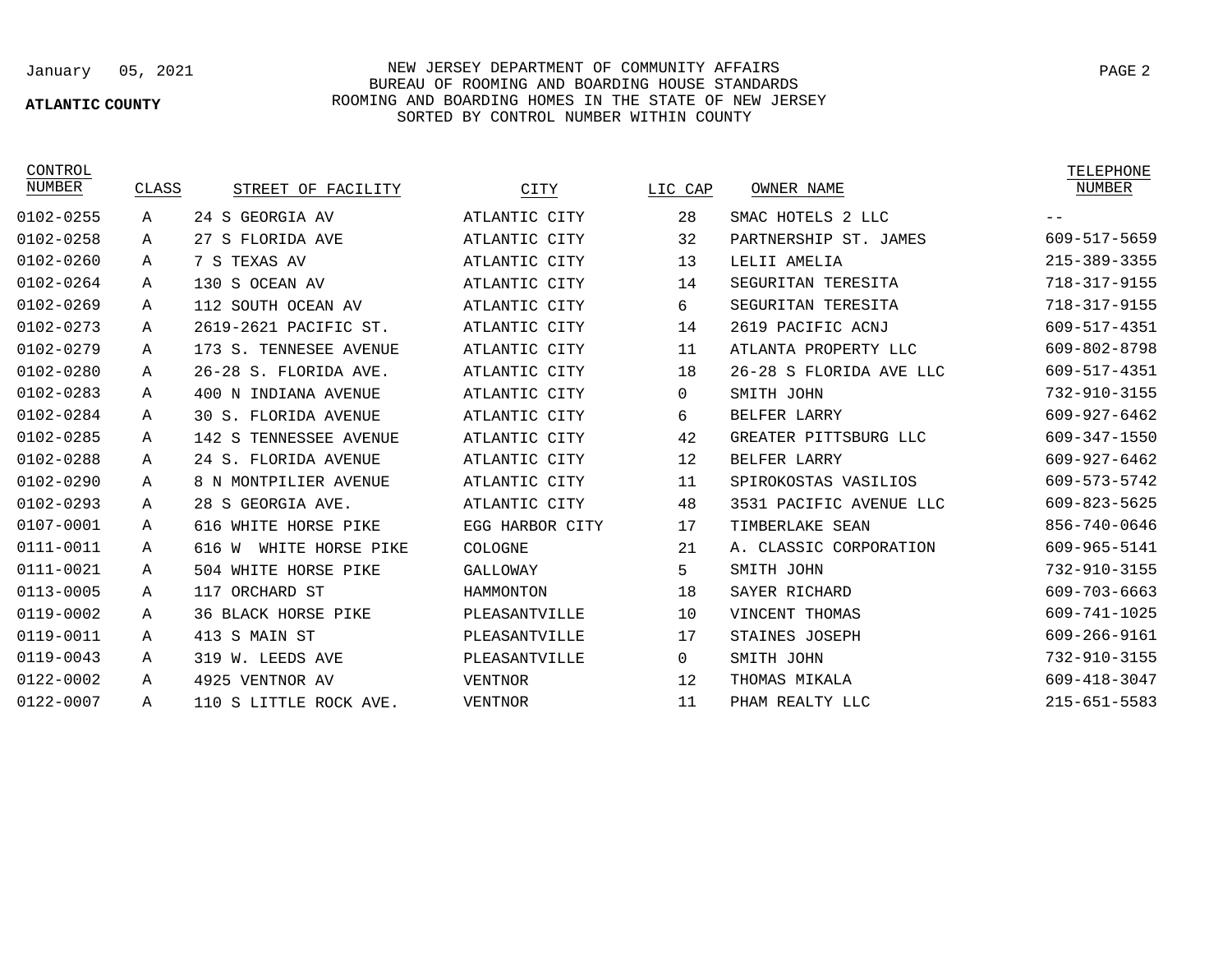### **BERGEN COUNTY**

# January 05, 2021 NEW JERSEY DEPARTMENT OF COMMUNITY AFFAIRS BUREAU OF ROOMING AND BOARDING HOUSE STANDARDS ROOMING AND BOARDING HOMES IN THE STATE OF NEW JERSEY SORTED BY CONTROL NUMBER WITHIN COUNTY

CONTROL

| NUMBER        | CLASS | STREET OF FACILITY | CITY             | LIC CAP | OWNER NAME                      | NUMBER             |
|---------------|-------|--------------------|------------------|---------|---------------------------------|--------------------|
| $0201 - 0001$ | Α     | 115 W ALLENDALE AV | <b>ALLENDALE</b> | 22      | ALLENDALE HOTEL CORP            | $201 - 327 - 0530$ |
| 0206-0004     | Α     | 44 WASHINGTON AV   | CLIFFSIDE PARK   | 14      | 44 WASHINGTON AVENUE LLC        | $201 - 945 - 0157$ |
| 0207-0002     | Α     | 420 PIERMONT RD    | CLOSTER          | 5       | CARUSO JUDITH                   | $201 - 784 - 2166$ |
| 0211-0002     | Α     | 105 PARKVIEW AV    | ELMWOOD PARK     | 8       | GREENSPAN ADRIANN               | $201 - 387 - 1278$ |
| 0212-0007     | Α     | 75 MOZART STREET   | EAST RUTHERFORD  | 3       | SMITH JOHN                      | 732-910-3155       |
| 0215-0003     | Α     | 38 W DEMAREST AV   | <b>ENGLEWOOD</b> | 12      | BERGEN COUNTY COMMUNITY HOUSING | 201-489-1345       |
| 0215-0004     | Α     | 97-99 JAMES ST     | <b>ENGLEWOOD</b> | 17      | OURESHI MOHAMMAD                | $201 - 567 - 0015$ |
| 0215-0006     | Α     | 221 WILLIAM ST     | <b>ENGLEWOOD</b> | 20      | RUDDOCK ROSA                    | $201 - 569 - 0661$ |
| 0215-0011     | А     | 89 JAMES ST        | <b>ENGLEWOOD</b> | 9       | BERGEN COUNTY COMMUNITY HOUSING | 201-489-1345       |
| 0215-0015     | Α     | 104 JAMES ST       | <b>ENGLEWOOD</b> | 14      | PAJELA PRISCILLA                | $201 - 568 - 0690$ |
| 0221-0001     | Α     | 2 BELMONT AV       | GARFIELD         | 12      | VARSITY REALTY CO INC           | 973-478-7011       |
| 0221-0002     | Α     | 450 RIVER DR       | GARFIELD         | 9       | VARSITY REALTY CO INC           | 973-478-7011       |
| $0221 - 0003$ | Α     | 463 RIVER DR       | GARFIELD         | 15      | 463 RIVER DRIVE LLC             | 973-478-7977       |
| $0221 - 0004$ | Α     | 9 UNION AV         | GARFIELD         | 11      | 9 UNION AVENUE, LLC             | 973-478-7977       |
| $0221 - 0007$ | Α     | 279 PASSAIC ST     | GARFIELD         | 5       | PICO INC                        | $973 - 472 - 0719$ |
| 0223-0001     | Α     | 315 PARK ST        | HACKENSACK       | 12      | JUST ROOMS 315 LLC              | $201 - 233 - 7333$ |
| $0223 - 0004$ | Α     | 439 PARK ST        | HACKENSACK       | 5       | DIETSCHE ROBERT                 | $201 - 488 - 0534$ |
| 0223-0005     | Α     | 89 ESSEX ST        | HACKENSACK       | 10      | IOZZIA WARREN                   | $201 - 342 - 0094$ |
| 0223-0009     | Α     | 190 BERRY ST       | HACKENSACK       | 10      | JUST ROOMS ONE, LLC             | $201 - 569 - 0661$ |
| $0223 - 0010$ | Α     | 95 ESSEX ST        | HACKENSACK       | 11      | IOZZIA WARREN                   | $201 - 342 - 0094$ |
| 0223-0011     | Α     | 100 ESSEX ST       | HACKENSACK       | 16      | IOZZIA WARREN                   | $201 - 342 - 0094$ |
| 0223-0012     | Α     | 65 EUCLID AV       | HACKENSACK       | 19      | LJ 65 EUCLID LLC                | $201 - 746 - 0006$ |
| 0223-0016     | Α     | 66 EUCLID AV       | HACKENSACK       | 10      | K & E COLLINS PARTNERSHIP       | $201 - 265 - 7836$ |
| 0223-0017     | Α     | 331 UNION ST       | HACKENSACK       | 4       | ASITIMBAY LUIS                  | $201 - 880 - 9050$ |
| 0223-0018     | Α     | 345 PARK ST        | HACKENSACK       | 10      | JUST ROOMS 343, LLC             | $201 - 233 - 7333$ |
| 0223-0019     | Α     | 104 ELM AV         | HACKENSACK       | 5       | RIVAS LUIS                      | $201 - 489 - 0168$ |
| 0223-0023     | Α     | 271 UNION ST       | HACKENSACK       | 10      | A & A TILE INSTALLATION, LLC    | $201 - 343 - 7643$ |
| 0223-0024     | Α     | 360 MAIN ST        | HACKENSACK       | 53      | YMCA OF GREATER BERGEN COUNTY   | $201 - 487 - 6600$ |
| 0223-0025     | Α     | 89 MAPLE AV        | HACKENSACK       | 5       | FOUR BROTHERS INVESTMENTS       | $201 - 487 - 6944$ |
| 0223-0027     | Α     | 32-34 POPLAR AV    | HACKENSACK       | 11      | JUST ROOMS 32, LLC              | $201 - 569 - 0661$ |
| $0223 - 0028$ | A     | 429 PARK ST        | HACKENSACK       | 9       | JUST ROOMS 429, LLC             | $201 - 569 - 0661$ |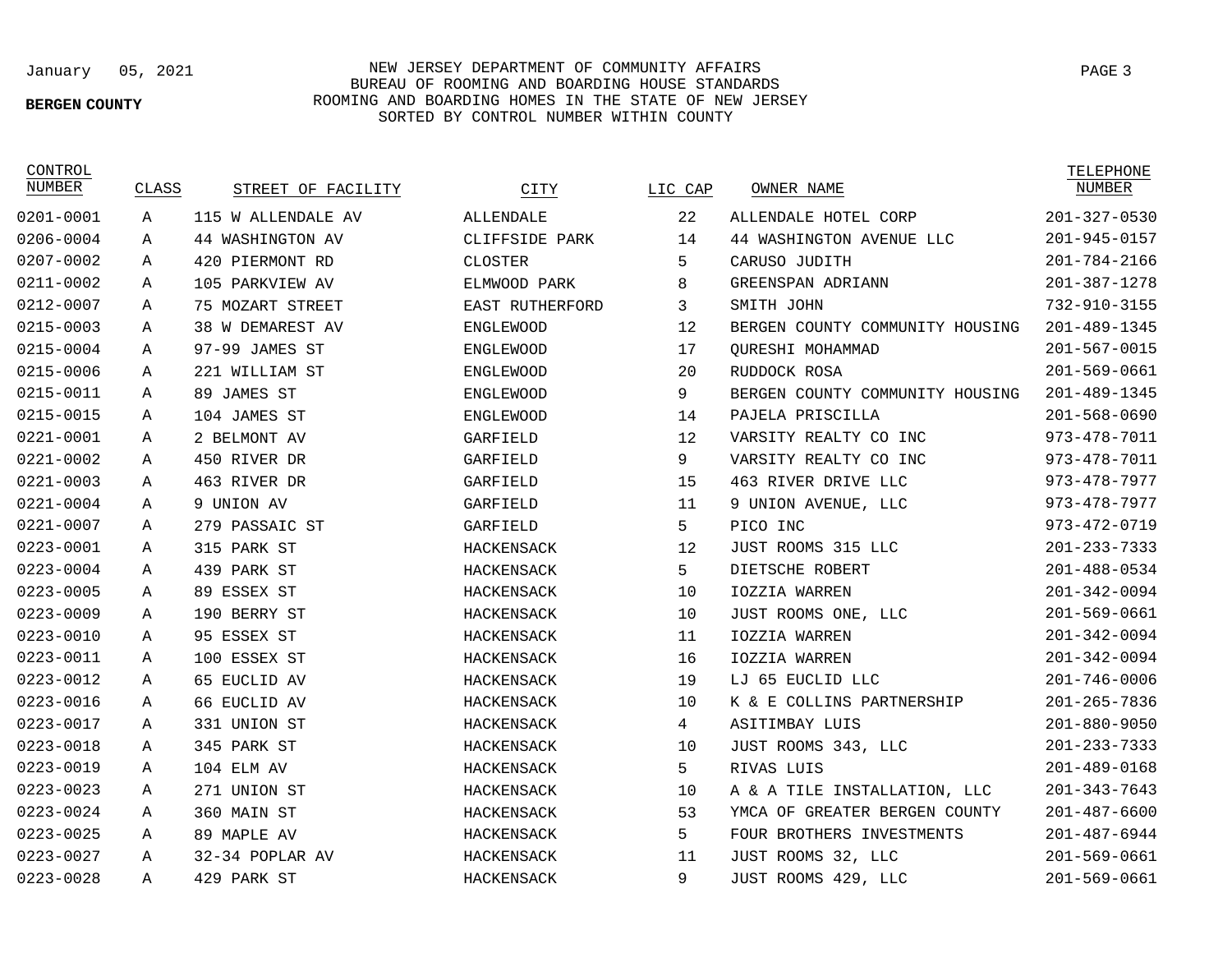# **BERGEN COUNTY**

## January 05, 2021 NEW JERSEY DEPARTMENT OF COMMUNITY AFFAIRS BUREAU OF ROOMING AND BOARDING HOUSE STANDARDS ROOMING AND BOARDING HOMES IN THE STATE OF NEW JERSEY SORTED BY CONTROL NUMBER WITHIN COUNTY

| CONTROL       |       |                        |                 |         |                                | TELEPHONE          |
|---------------|-------|------------------------|-----------------|---------|--------------------------------|--------------------|
| NUMBER        | CLASS | STREET OF FACILITY     | CITY            | LIC CAP | OWNER NAME                     | NUMBER             |
| 0223-0030     | Α     | 288 STATE ST           | HACKENSACK      | 21      | 288 STATE LLC                  | $201 - 343 - 7643$ |
| 0223-0033     | Α     | 263 UNION ST           | HACKENSACK      | 17      | MURRAY BRIAN                   | $201 - 262 - 5949$ |
| 0223-0034     | Α     | 267 UNION ST           | HACKENSACK      | 12      | THE GLORY HOUSE LLC            | 347-992-9148       |
| 0223-0046     | А     | 240 1ST ST             | HACKENSACK      | 20      | LYNCH BARBARA                  | 201-925-9131       |
| $0223 - 0047$ | Α     | 167-169 CENTRAL AV     | HACKENSACK      | 13      | JUST ROOMS FOUR, LLC           | $201 - 569 - 2661$ |
| 0223-0048     | Α     | 325 UNION ST           | HACKENSACK      | 14      | PLJ 325 UNION LLC              | $201 - 665 - 7143$ |
| 0223-0057     | Α     | 221 ANDERSON ST        | HACKENSACK      | 15      | ANDERSON INN, LLC              | $201 - 913 - 2867$ |
| 0225-0001     | Α     | 187 TERRACE AV         | HASBROUCK HTS   | 4       | FOCARINO DIANE                 | $201 - 462 - 0927$ |
| 0227-0008     | Α     | 295 KINDERKAMACK RD    | HILLSDALE       | 8       | DYNASTY REAL ESTATE CO         | $201 - 358 - 8685$ |
| 0230-0002     | Α     | 143 MAIN ST            | LITTLE FERRY    | 3       | NASRUDDIN NASR                 | $201 - 857 - 0966$ |
| 0231-0002     | Α     | 11 TERHUNE AV          | LODI            | 18      | 11 TERHUNE AVE LODI LLC        | $201 - 658 - 2908$ |
| 0231-0006     | Α     | 117<br>PROSPECT ST     | LODI            | 4       | ESPOSITO DENNIS                | $973 - 471 - 6813$ |
| 0232-0005     | A     | 262 RIDGE RD           | LYNDHURST       | 10      | 262-264 RIDGE ROAD LLC         | 201-951-1101       |
| 0242-0005     | Α     | 42 HIAWATHA BLVD.      | OAKLAND         | 3       | FRANK SCOTT                    | $201 - 405 - 0260$ |
| 0244-0001     | Α     | 12 SOLIDER HILL RD     | ORADELL         | 8       | HACKENSACK GOLF CLUB           | $201 - 261 - 5500$ |
| 0246-0001     | A     | 40 LINWOOD AV          | PARAMUS         | 8       | COLEMAN JOHN                   | $201 - 652 - 8105$ |
| 0246-0016     | Α     | ROUTE 4 & PARAMUS ROAD | PARAMUS         | 10      | ARCOLA COUNTRY CLUB            | $201 - 843 - 3990$ |
| 0247-0002     | Α     | 121 PASCACK RD         | PARK RIDGE      | 12      | 121 PASCACK ROAD CORP          | 845-398-0116       |
| 0247-0006     | Α     | 56 OAK AV              | PARK RIDGE      | 23      | 2 PAR RIDGE LLC                | $973 - 928 - 5412$ |
| 0249-0003     | Α     | 850 BROAD AV           | RIDGEFIELD      | 7       | TODD ANGUS                     | 201-945-5164       |
| 0250-0004     | А     | 160 BERGEN AV          | RIDGEFIELD PARK | 20      | 2 PAR RIDGE LLC                | $973 - 928 - 5412$ |
| 0253-1001     | Α     | 449 RIVERVALE RD       | RIVER VALE      | 18      | EDGEWOOD GOLF & RECREATION LLC | $201 - 666 - 1200$ |
| 0257-0001     | Α     | 156 MIDLAND AV         | SADDLE BROOK    | 9       | CURCIO REALTY, LLC             | $973 - 478 - 3133$ |
| 0260-0038     | Α     | 555 GLENWOOD AVENUE    | TEANECK         | 2       | RAZZAQ ABDUL                   | $201 - 363 - 9522$ |
| $0261 - 0003$ | Α     | 163 KNICKERBOCKER RD   | TENAFLY         | 6       | KNICKERBOCKER COUNTRY CLUB     | $201 - 568 - 1460$ |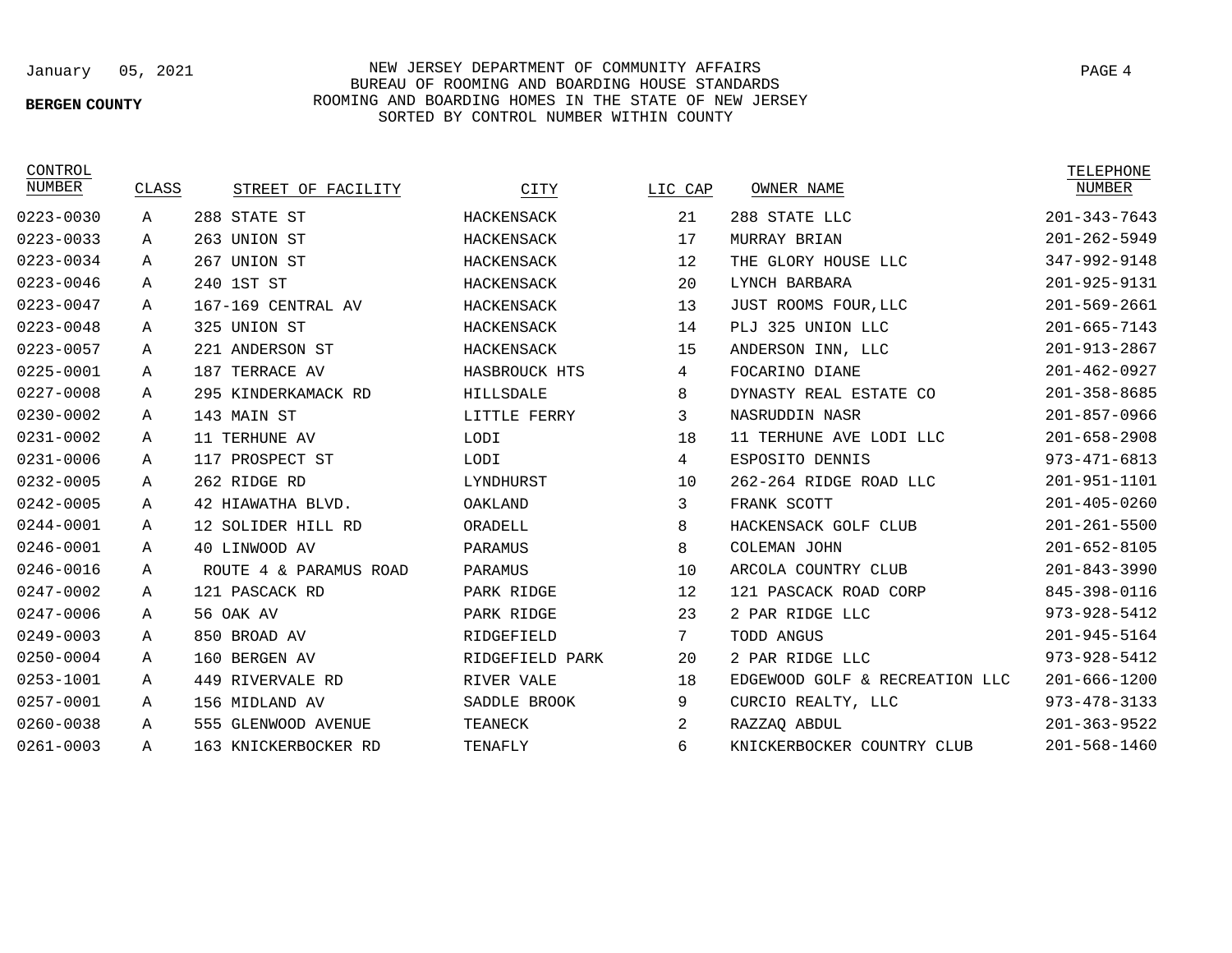### **BURLINGTON COUNTY**

A A A A A A A A A A A A A A A

38 W MAIN ST 31 W MAIN ST

January 05, 2021 NEW JERSEY DEPARTMENT OF COMMUNITY AFFAIRS BUREAU OF ROOMING AND BOARDING HOUSE STANDARDS ROOMING AND BOARDING HOMES IN THE STATE OF NEW JERSEY SORTED BY CONTROL NUMBER WITHIN COUNTY

> WRIGHTSTOWN WRIGHTSTOWN

CONTROL<br>NUMBER

0303-0001 0304-0001 0305-0009 0306-0004 0308-1020 0320-0005 0322-0013 0323-0002 0328-0001 0330-0002 0330-0016 0331-0001 0331-0007 0340-0001 0340-0003

| CLASS | STREET OF FACILITY     | CITY              | LIC CAP | OWNER NAME               | NUMBER       |
|-------|------------------------|-------------------|---------|--------------------------|--------------|
| Α     | 130 NORTH<br>177 ROUTE | BORDENTOWN        | 15      | EMIN HOLDINGS LLC        |              |
| Α     | 1043 U.S. HWY. 206     | BORDENTOWN TWP.   | 62      | PATEL ENTERPRISES INC    | 856-722-1659 |
| A     | 522 LINDEN AV          | <b>BURLINGTON</b> | 12      | LEVITE ENTERPRISES LLC   | 609-351-6220 |
| Α     | 4521 RT 130            | <b>BURLINGTON</b> | 11      | PATSAROS MICHAEL         | 609-387-2415 |
| Α     | 2317 LAUREL DRIVE      | CINNAMINSON       | 5       | A.L.L.Y., INC.           | 609-261-4571 |
| Α     | 25 COATES ST.          | MEDFORD           | 5       | A.L.L.Y., INC.           | 609-261-4571 |
| Α     | 519 CREEK RD           | MOORESTOWN        | 4       | SKILLMAN MARGARET        | 856-235-9452 |
| Α     | 67 MILL ST             | MT HOLLY          | 7       | HELEVA DARLENE           | 609-267-7007 |
| Α     | 53 W HAMPTON ST        | PEMBERTON         | 9       | PALMER THOMAS            | 609-723-3870 |
| Α     | 220-222 S FAIRVIEW ST  | RIVERSIDE         | 11      | HOMANN ALFRED            | 609-230-5749 |
| Α     | 430 TAYLOR             | RIVERSIDE         | 4       | RIVERSIDE EAST END HOTEL | 856-266-1320 |
| A     | 500 MAIN ST            | RIVERTON          | 8       | CLARK JOHN               | 856-461-4319 |
| Α     | 1414 RIVERTON ROAD     | RIVERTON          | 4       | CINNAMINSON TOWNSHIP     | 856-829-6000 |

LINDSTRAND ROMEO PALMER THOMAS

8 14

TELEPHONE

609-758-3980 609-723-3870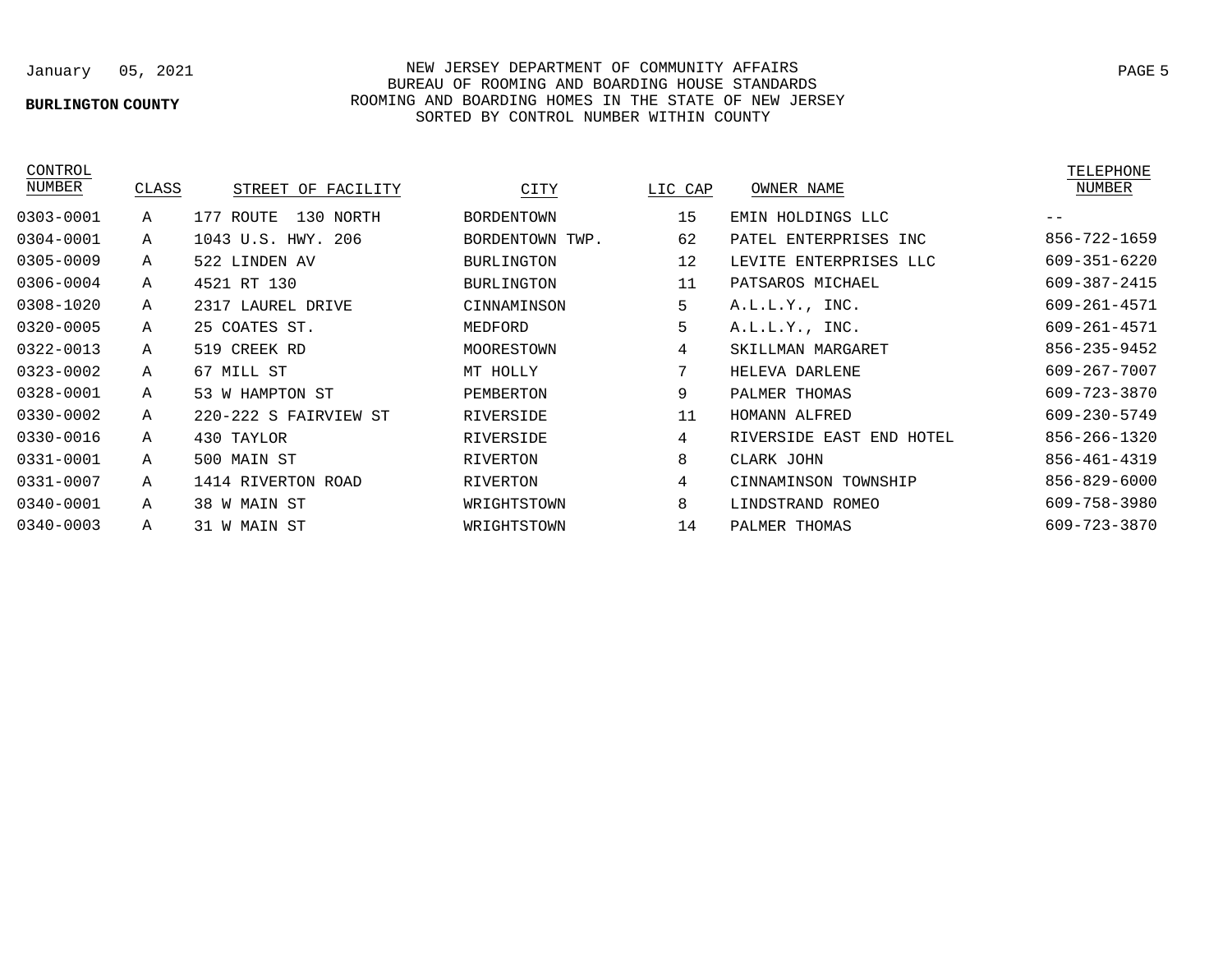## **CAMDEN COUNTY**

# January 05, 2021 NEW JERSEY DEPARTMENT OF COMMUNITY AFFAIRS BUREAU OF ROOMING AND BOARDING HOUSE STANDARDS ROOMING AND BOARDING HOMES IN THE STATE OF NEW JERSEY SORTED BY CONTROL NUMBER WITHIN COUNTY

CONTROL

| NUMBER    | CLASS | STREET OF FACILITY   | CITY              | LIC CAP | OWNER NAME                       | ----------<br>NUMBER |
|-----------|-------|----------------------|-------------------|---------|----------------------------------|----------------------|
| 0408-0041 | Α     | 716 WALNUT ST        | CAMDEN            | 12      | PELLOT VICTORIA                  | 856-677-7151         |
| 0408-0085 | Α     | 646-8 STATE ST       | CAMDEN            | 31      | VOLUNTEERS OF AMERIC A DELA PROJ | 856-854-4660         |
| 0408-0110 | Α     | 723 KAIGHN AV        | CAMDEN            | 7       | CAMDEN COUNTY OEO                | 856-964-6887         |
| 0408-0140 | А     | 1546 PARK BD         | CAMDEN            | 6       | FERBY CARRIE                     | 856-308-8434         |
| 0408-0223 | Α     | 603-05 WEST ST       | CAMDEN            | 25      | CRUZ GILBERTO                    | 856-816-2435         |
| 0408-0262 | А     | 301 VINE ST          | CAMDEN            | 5       | WALTERS BRIAN                    | 856-214-3753         |
| 0408-0345 | Α     | 526 N FRONT ST       | CAMDEN            | 5       | INCANDELA JOSEPH                 | 609-365-1886         |
| 0408-0361 | Α     | 638-640 STATE ST     | CAMDEN            | 16      | VOLUNTEERS OF AMERIC A DELA PRO  | 856-854-4660         |
| 0408-0377 | Α     | 2600 CRAMER ST       | CAMDEN            | 5       | COKE DELROY                      | 609-541-7025         |
| 0408-0379 | Α     | 121 DANANHOWER ST    | CAMDEN            | 4       | INCANDELA JOSEPH                 | 609-365-1886         |
| 0408-0389 | Α     | 1712 S 6TH ST        | CAMDEN            | 4       | WEAL SR. BARRY                   | 609-966-5316         |
| 0408-0420 | Α     | 135 STATE ST         | CAMDEN            | 7       | INCANDELA JOSEPH                 | 609-365-1886         |
| 0408-0423 | Α     | 919 N FRONT ST       | CAMDEN            | 4       | INCANDELA JOSEPH                 | 609-365-1886         |
| 0408-0449 | А     | 906-908 S 5TH ST     | CAMDEN            | 5       | RIVERS PATIENCE                  | 856-757-0061         |
| 0408-0484 | Α     | 1109 THURMAN STREET  | CAMDEN            | 4       | CLARK KENNETH                    | 215-247-4060         |
| 0409-0003 | А     | 33 HADDONFIELD RD    | CHERRY HILL       | 14      | DUFFIN JR JOSEPH                 | 856-547-8870         |
| 0409-0021 | Α     | 16 S UNION AV        | CHERRY HILL       | 5       | CABO I ENTERPRISES LLC           | 856-428-4326         |
| 0412-0002 | Α     | 919 COLLINGS AV      | COLLINGSWOOD      | 5       | CJS SER GRP INC                  | 856-751-8132         |
| 0414-0001 | Α     | 801 JERSEY AV        | GLOUCESTER CITY   | 14      | PATTERSON MICHAEL                | 609-939-1760         |
| 0414-0002 | Α     | 100 N BROADWAY       | GLOUCESTER CITY   | 8       | 100 N. BROADWAY LLC              | 856-228-6648         |
| 0414-0011 | А     | 112 N BROADWAY       | <b>GLOUCESTER</b> | 4       | SEIBERT JONATHAN                 | 609-815-0103         |
| 0418-0001 | A     | 802 STATION AV       | HADDON HTS        | 23      | DUFFIN JR JOSEPH                 | 856-547-8870         |
| 0427-0001 | A     | 3322 COVE RD         | PENNSAUKEN        | 14      | 3322 COVE, LLC                   | $215 - 584 - 1597$   |
| 0427-0008 | Α     | 6534 PARK AV         | PENNSAUKEN        | 10      | DUFFIN JR JOSEPH                 | 856-547-8870         |
| 0435-0029 | Α     | 907 RAMBLEWOOD DRIVE | PINE HILL         | 1       | SMITH JOHN                       | $732 - 910 - 3155$   |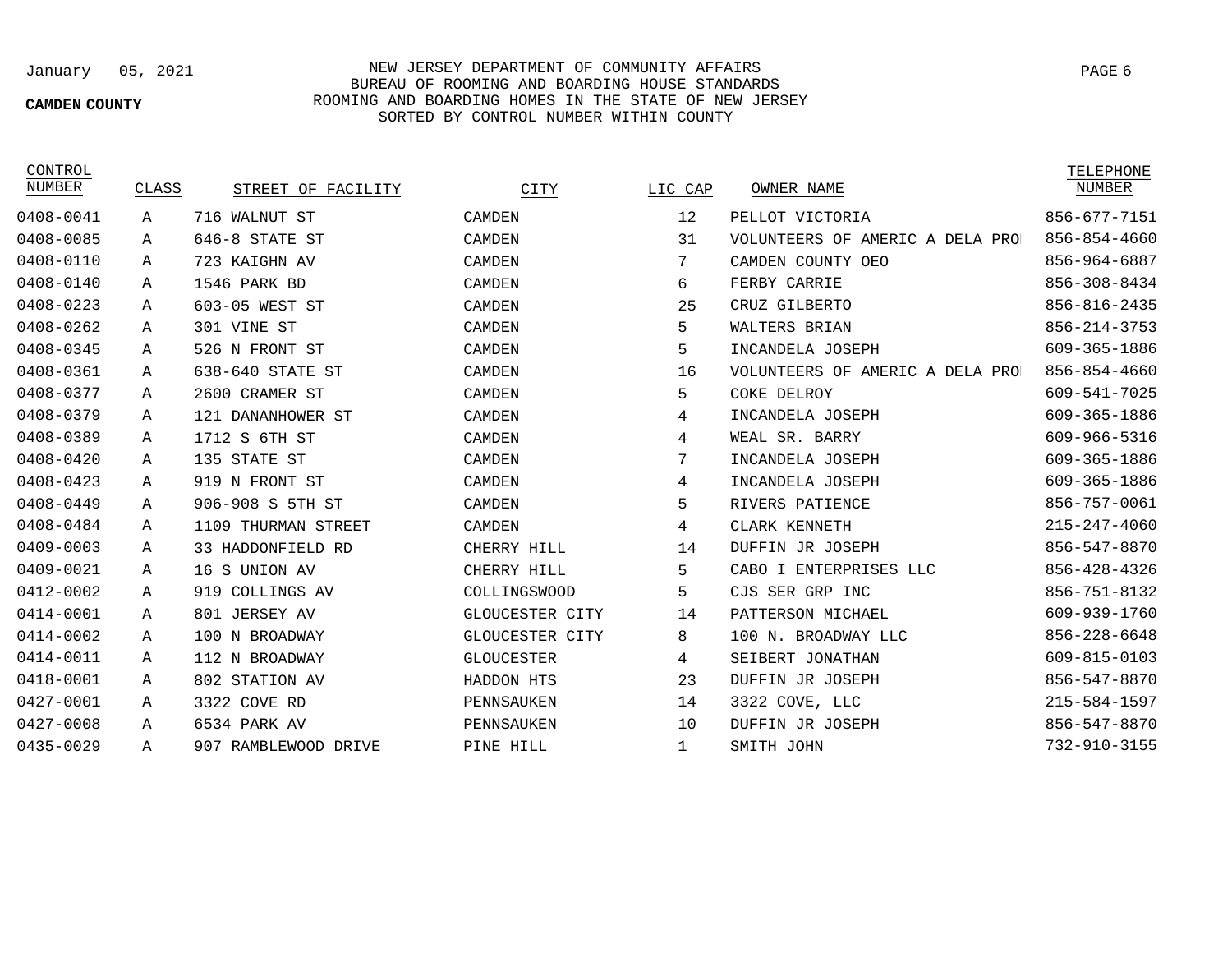# **CAPE MAY COUNTY**

January 05, 2021 NEW JERSEY DEPARTMENT OF COMMUNITY AFFAIRS PAGE 7 BUREAU OF ROOMING AND BOARDING HOUSE STANDARDS ROOMING AND BOARDING HOMES IN THE STATE OF NEW JERSEY SORTED BY CONTROL NUMBER WITHIN COUNTY

| CONTROL       |              |                       |             |         |                               | TELEPHONE    |
|---------------|--------------|-----------------------|-------------|---------|-------------------------------|--------------|
| <b>NUMBER</b> | CLASS        | STREET OF FACILITY    | CITY        | LIC CAP | OWNER NAME                    | NUMBER       |
| 0508-0017     | A            | 600 WESLEY AV         | OCEAN CITY  | 40      | MCCROSSON/STANTON JOS. LAMONT | 609-391-9531 |
| 0508-0034     | A            | 708-710 MOORLYN TERR  | OCEAN CITY  | 45      | FAHRINGER DAVID               | 609-407-4960 |
| 0508-0036     | A            | 916 WESLEY            | OCEAN CITY  | 31      | WFCB REAL ESTATE LLC          | 609-525-0970 |
| 0508-1006     | Α            | 730 MOORLYN TERRACE   | OCEAN CITY  | 12      | FORD JAMES                    | 609-992-6665 |
| 0508-1016     | A            | 421 CENTRAL AVE.      | OCEAN CITY  | 12      | GLOBAL PAISA, LLC             | 609-418-3047 |
| 0508-1017     | $\mathbf{A}$ | 423 CENTRAL AVE.      | OCEAN CITY  | 12      | SUNSET TM LLC                 | 609-992-7196 |
| 0508-1018     | A            | 638 WESLEY AVE        | OCEAN CITY  | 30      | INVESTMENT LLC<br>DUMB BLOND  | 856-577-6575 |
| 0514-0050     | A            | 116 WEST MAPLE AVENUE | WILDWOOD NJ |         | SMITH JOHN                    | 732-910-3155 |
| 0514-0058     | Α            | 321 EAST OAK AVENUE   | WILDWOOD    | 12      | SHABAN MEGAHED                | 201-747-9718 |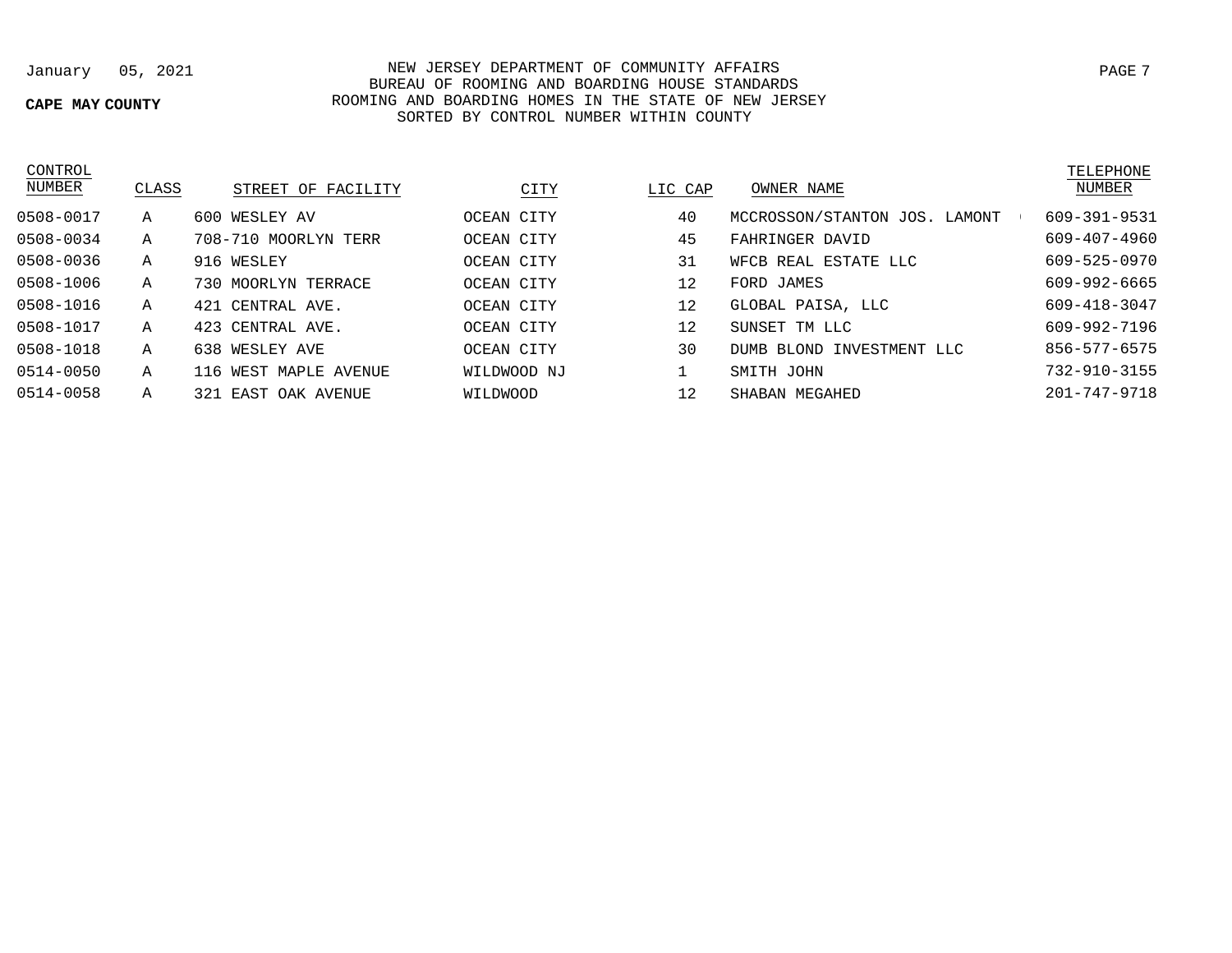## **CUMBERLAND COUNTY**

January 05, 2021 NEW JERSEY DEPARTMENT OF COMMUNITY AFFAIRS BUREAU OF ROOMING AND BOARDING HOUSE STANDARDS ROOMING AND BOARDING HOMES IN THE STATE OF NEW JERSEY SORTED BY CONTROL NUMBER WITHIN COUNTY

| CONTROL<br>NUMBER | CLASS | STREET OF FACILITY | CITY             | LIC CAP | OWNER NAME                      | TELEPHONE<br>NUMBER |
|-------------------|-------|--------------------|------------------|---------|---------------------------------|---------------------|
| 0601-0001         | Α     | 85-87 N PEARL ST   | <b>BRIDGETON</b> | 11      | D & J REAL ESTATE HOLDINGS, LLC | 609-351-2112        |
| $0601 - 0003$     | Α     | 334 N LAUREL ST    | BRIDGETON        | 9       | CICCIOLI TAMARA                 | 856-575-0508        |
| 0601-0004         | Α     | 204 ATLANTIC ST    | BRIDGETON        | 13      | TRANOUILITY 3, LLC              | 856-453-1627        |
| 0610-0001         | Α     | 543 N HIGH ST      | MILLVILLE        | 20      | FRANK 1HR CLEANER INC           | 856-825-1045        |
| 0610-0004         | Α     | 305 E ST           | MILLVILLE        | 20      | TAYLOR FLETCHER                 | 856-325-9253        |
| 0610-0005         | Α     | 215 E MAIN ST      | MILLVILLE        | 7       | LEARY HERBERT                   | 856-982-6066        |
| 0610-0009         | Α     | 808 N HIGH ST      | MILLVILLE        | 7       | JONES, JR WILLIAM               | 856-305-1615        |
| $0610 - 0013$     | Α     | 218 E MAIN ST      | MILLVILLE        | 6       | RENZI ANTHONY                   | 609-692-4097        |
| 0610-0038         | Α     | 312 S 5TH ST       | MILLVILE         | 5       | ROCCIO MARK                     | 856-765-5493        |
| 0610-0048         | Α     | 209 E MAIN STREET  | MILLVILLE        | 6       | LEARY HERBERT                   | 856-982-6066        |
| 0614-0011         | Α     | 200 N EAST AV      | VINELAND         | 10      | LXR NJ I, LLC                   |                     |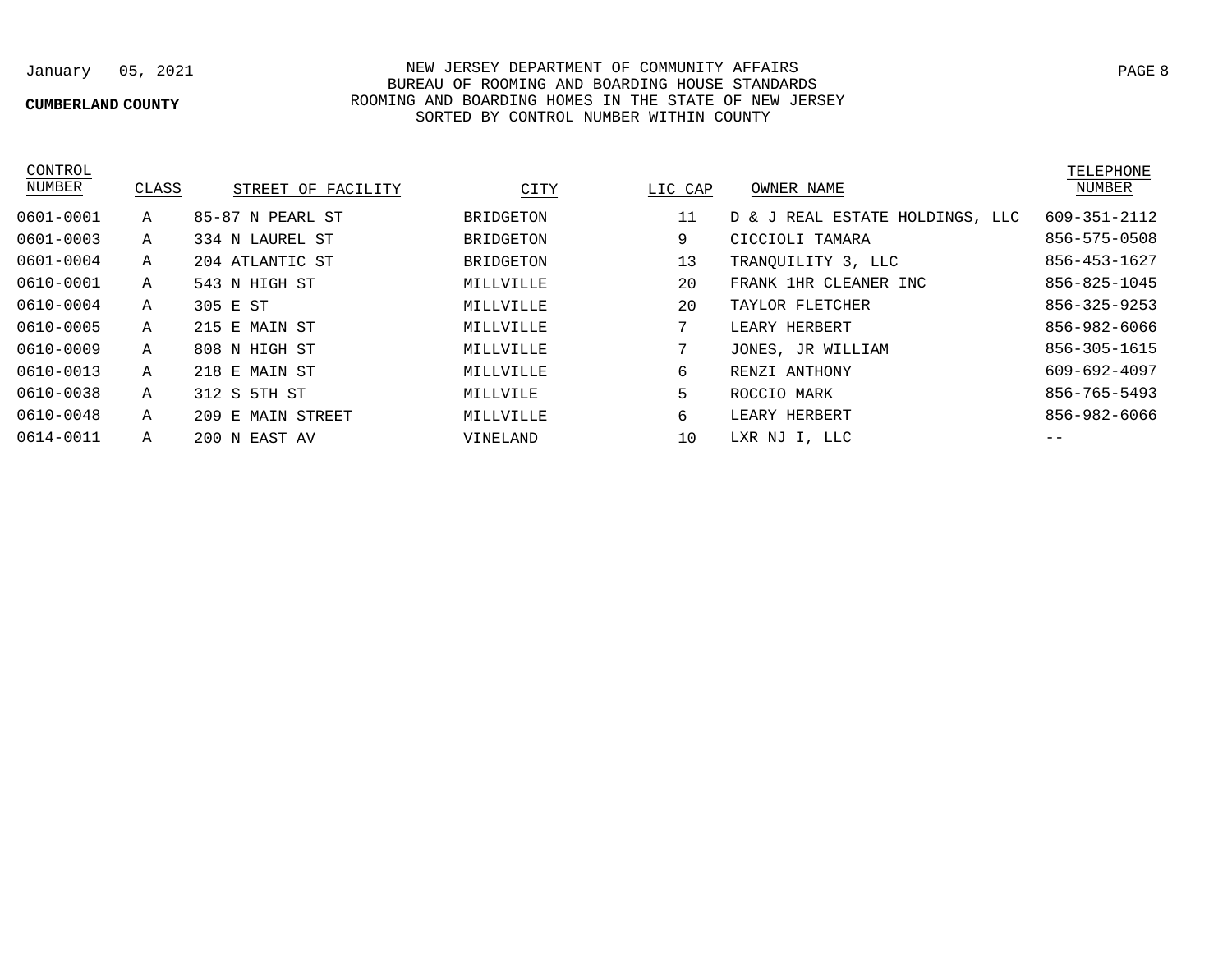75 BALDWIN AV

A

### **ESSEX COUNTY**

## January 05, 2021 NEW JERSEY DEPARTMENT OF COMMUNITY AFFAIRS PAGE 9 BUREAU OF ROOMING AND BOARDING HOUSE STANDARDS ROOMING AND BOARDING HOMES IN THE STATE OF NEW JERSEY SORTED BY CONTROL NUMBER WITHIN COUNTY

NEWARK

CONTROL

0701-0004 0701-0006 0702-0002 0703-0004 0703-0005 0705-0018 0705-0039 0705-0040 0705-0041 0705-0042 0705-0066 0705-0074 0705-0075 0705-1023 0709-0001 0709-0004 0709-0076 0710-0003 0713-0011 0713-0018 0713-0019 0713-0023 0713-0024 0713-0026 0713-0027 0713-0028 0713-0057 0713-0088 0713-0089 0714-0031 0714-0033

### 29 ROSSMORE LLC CASA 108 LLC NCA ASSOC, LLC C/O TISCHLER, H WALTER LEVINE, TASHKENT REALTY LLC SMITH MARTIN GREENLIGHT PROPERTIES LLC C & D PROPERTIES MANAGEMENT LLC 561 SUMMIT REALTY, LLC 561 SUMMIT REALTY, LLC 40 WARRINGTON LLC MORTON PLACE PROPERTIES, LLC 561 SUMMIT REALTY, LLC SMITH MARK SMITH MARTIN DONNELLY JR GERARD RSLM INVESTMENTS LLC GUIUAN DEMETRIA KAZI JETSUN ASE VALLEY REALTY LLC SHIILMAN CAROL 179 WALNUT ST., LLC SHIILMAN CAROL SHIILMAN CAROL SHULMAN CAROL SHULMAN CAROL MADRINA JANNY BLDG. LLC ZALEWSKI DANIEL LAMI MICHAEL TLC REALTY, LLC 29 ROSSMORE PL 56 VAN HOUTEN PL 49 FREEMONT ST 48 CRANE ST 343 BELLEVILLE AV 185 N GROVE ST 219 S CLINTON ST 253 N WALNUT ST 50 S WALNUT ST 52 S WALNUT ST 40 WARRINGTON PL 62 MORTON PL 70 CHESTNUT ST 114 S. ARLINGTON STREET 27 AUGUSTA ST 1156 CLINTON AV 38 COIT STREET 179 W. MT PLEASANT AVE 12 ROOSEVELT PL 99 VALLEY RD 29 UNION ST 179 WALNUT ST 28 UNION ST 41 S WILLOW ST 34 UNION ST 31 UNION ST 11 N MOUNTAIN AV 222 WALNUT ST 268 CLAREMONT AV 19 LINCOLN PARK BELLEVILLE BELLEVILLE BLOOMFIELD CALDWELL. BLOOMFIELD E ORANGE E ORANGE E ORANGE E ORANGE E ORANGE E ORANGE E ORANGE E ORANGE E. ORANGE IRVINGTON **TRVINGTON TRVINGTON** LIVINGSTON MONTCLAIR MONTCLAIR MONTCLAIR MONTCLAIR **MONTCLAIR MONTCLAIR MONTCLAIR** MONTCLAIR MONTCLAIR MONTCLAIR MONTCLAIR NEWARK A A A A A A A A A A A A A A A A A A A A A A A A A A A A A A 9 12 21 8 15 11 7 19 19 19 10 9 19 16 10 5 14 6 10 11 15 12 15  $20^{\circ}$ 8 15 7 5 8 16 NUMBER CLASS STREET OF FACILITY CITY LIC CAP 973-882-3116 201-232-4842 973-235-0827 201-266-0014 347-233-8005 201-371-4288 347-666-1286 973-678-2080 201-982-6909 201-982-6909 973-310-2626 973-632-9343 201-982-6909 908-353-4823 201-371-4288 201-305-1930 973-372-8531 973-535-0726 212-925-6145 973-650-2506 201-533-1404 973-460-8854 201-533-1404 201-533-1404 201-533-1404 201-533-1404 973-570-9306 917-577-0634 973-765-9741 201-837-2161 OWNER NAME WELL ASSESSED AND NUMBER

15

REMINGTON MANAGEMENT LLC

TELEPHONE

201-591-1100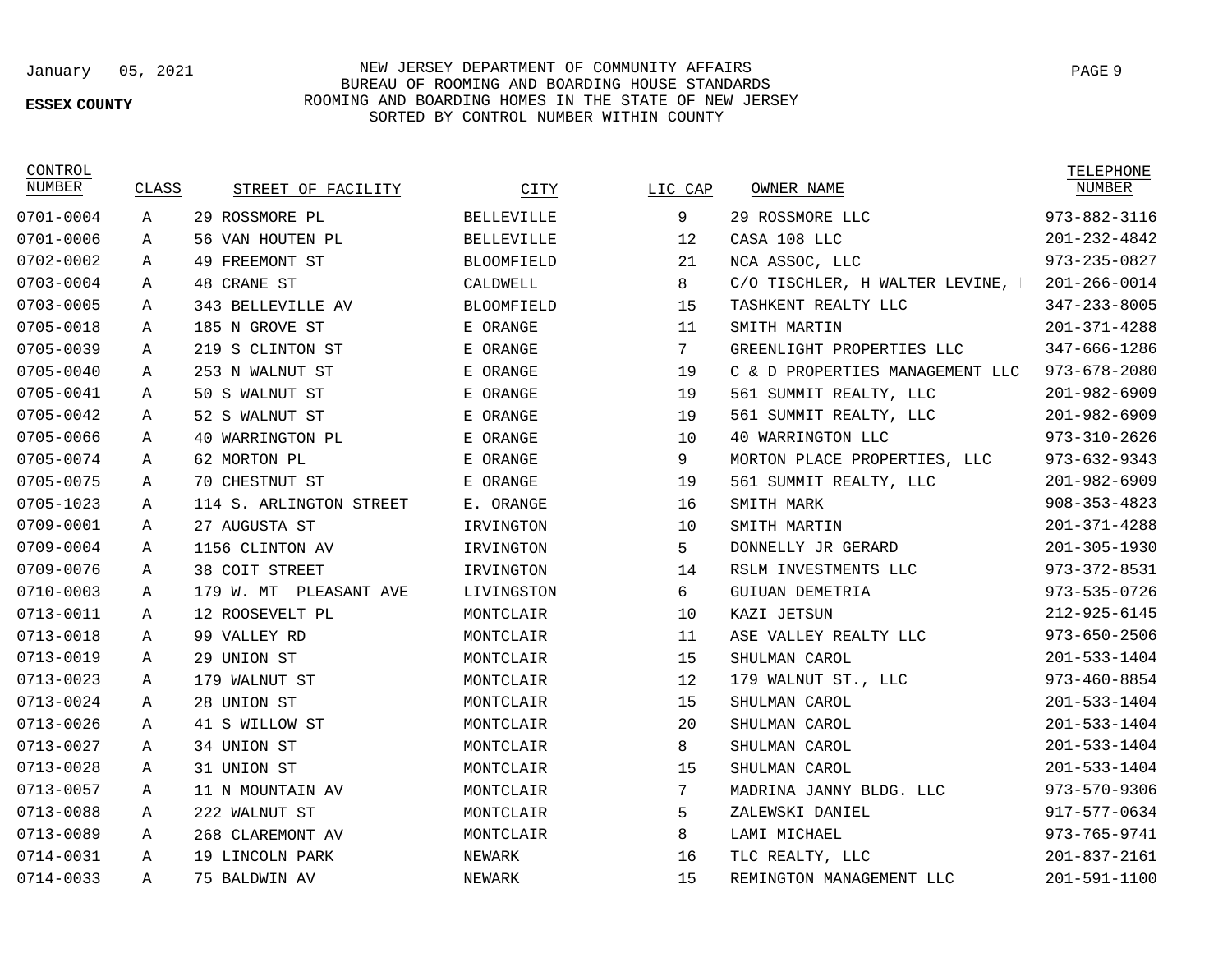### **ESSEX COUNTY**

January 05, 2021 NEW JERSEY DEPARTMENT OF COMMUNITY AFFAIRS BUREAU OF ROOMING AND BOARDING HOUSE STANDARDS ROOMING AND BOARDING HOMES IN THE STATE OF NEW JERSEY SORTED BY CONTROL NUMBER WITHIN COUNTY

CONTROL<br>NUMBER

# TELEPHONE<br>NUMBER

| NUMBER    | CLASS | STREET OF FACILITY     | CITY          | LIC CAP | OWNER NAME                  | NUMBER             |
|-----------|-------|------------------------|---------------|---------|-----------------------------|--------------------|
| 0714-0042 | A     | 211 MT PLEASANT AVENUE | NEWARK        | 15      | MENDEZ DANIEL               | $201 - 485 - 3784$ |
| 0714-0055 | Α     | 37 BLUM ST             | NEWARK        | 6       | PERRY LAWRENCE              | $201 - 399 - 3280$ |
| 0714-0056 | A     | 276 BROAD ST           | NEWARK        | 13      | CARRASOUILLO LUIS           | $201 - 481 - 6594$ |
| 0714-0061 | Α     | 311 BROAD ST           | NEWARK        | 8       | 311 BROAD ST FB LLC         | 347-854-9107       |
| 0714-0062 | Α     | 224 BROADWAY AV        | NEWARK        | 9       | <b>GUZMAN BERNABE</b>       | 973-661-3142       |
| 0714-0063 | Α     | 472 WASHINGTON ST      | NEWARK        | 20      | TLC REALTY, LLC             | $201 - 837 - 2161$ |
| 0714-0064 | A     | 83 GREEN ST            | NEWARK        | 14      | COLUMBIA MANAGEMENT LLC     | 201-837-2161       |
| 0714-0066 | Α     | 79 COLUMBIA ST         | NEWARK        | 13      | COLUMBIA MANAGEMENT LLC     | $201 - 837 - 2161$ |
| 0714-0068 | Α     | 59-61 COLUMBIA ST      | NEWARK        | 44      | COLUMBIA MANAGEMENT LLC     | $201 - 837 - 2161$ |
| 0714-0075 | A     | 320 BROAD ST           | NEWARK        | 14      | RAMSEY HARRISON             | 732-968-6154       |
| 0714-0076 | A     | 600 BROAD ST           | NEWARK        | 136     | YMWCA OF NEWARK HSNG DEPT.  | 973-596-6816       |
| 0714-0079 | Α     | 677-681 CLINTON AV     | NEWARK        | 28      | 561 SUMMIT REALTY, LLC      | 201-982-6909       |
| 0714-0132 | A     | 786 S 18TH ST          | NEWARK        | 12      | TRINITY FINANCIAL GROUP LLC | $908 - 397 - 3576$ |
| 0714-0137 | Α     | 468 WASHINGTON ST      | NEWARK        | 13      | TLC REALTY, LLC             | $201 - 837 - 2161$ |
| 0714-0139 | A     | 40 VAN NESS PL         | NEWARK        | 17      | TRINITY FINANCIAL GROUP LLC | $908 - 397 - 3576$ |
| 0714-0143 | A     | 219 MT PROSPECT AV     | NEWARK        | 20      | ZAFEERA PROPERTIES LLC      | $201 - 522 - 9868$ |
| 0714-0148 | Α     | 101 PENNSYLVANIA AV    | NEWARK        | 10      | MARTINEZ ABDON              | 973-242-1698       |
| 0714-0159 | A     | 163 N 7TH ST           | NEWARK        | 14      | AMEERA PROPERTIES LLC       | 201-432-8269       |
| 0714-0197 | Α     | 77 PENNSYLVANIA AV     | NEWARK        | 10      | TLC REALTY, LLC             | $201 - 837 - 2161$ |
| 0714-0199 | A     | 22 GRANT ST            | NEWARK        | 12      | THE APOSTLES HOUSE INC      | $201 - 482 - 8865$ |
| 0714-0223 | A     | 199 ROSEVILLE AV       | NEWARK        | 40      | MARDOL CORP                 | $201 - 808 - 9300$ |
| 0714-0226 | Α     | 168 CLINTON AV         | NEWARK        | 21      | 561 SUMMIT REALTY, LLC      | $201 - 982 - 6909$ |
| 0714-0252 | A     | 52 PENNSYLVANIA AV     | NEWARK        | 17      | <b>CORREA JUAN</b>          | $201 - 483 - 4441$ |
| 0714-0257 | Α     | 544 MT PROSPECT AV     | NEWARK        | 19      | IDN GROUP, LLC              | $908 - 275 - 1141$ |
| 0714-0263 | Α     | 31 SOUTH ST            | NEWARK        | 17      | COLON LUCY                  | $201 - 643 - 7498$ |
| 0714-0284 | Α     | 379 7TH AV             | NEWARK        | 15      | LADO MANUEL                 | 201-997-3067       |
| 0714-0294 | A     | 368-370 SUMMER AV      | NEWARK        | 15      | C A M A HOUSE LLC           | 908-296-6608       |
| 0714-0308 | A     | 631 FERRY ST           | NEWARK        | 11      | OBSESSION INC               | 973-589-9591       |
| 0714-0324 | Α     | 811 BERGEN ST          | NEWARK        | 15      | M M B LANDING, INC          | 732-679-7482       |
| 0714-0329 | Α     | 466 SUMMER AV          | NEWARK        | 16      | DOCAMPO INC.                | 201-955-0304       |
| 0714-0332 | A     | 26 GRANT ST            | <b>NEWARK</b> | 10      | RIO RAYMOND                 | 201-991-2731       |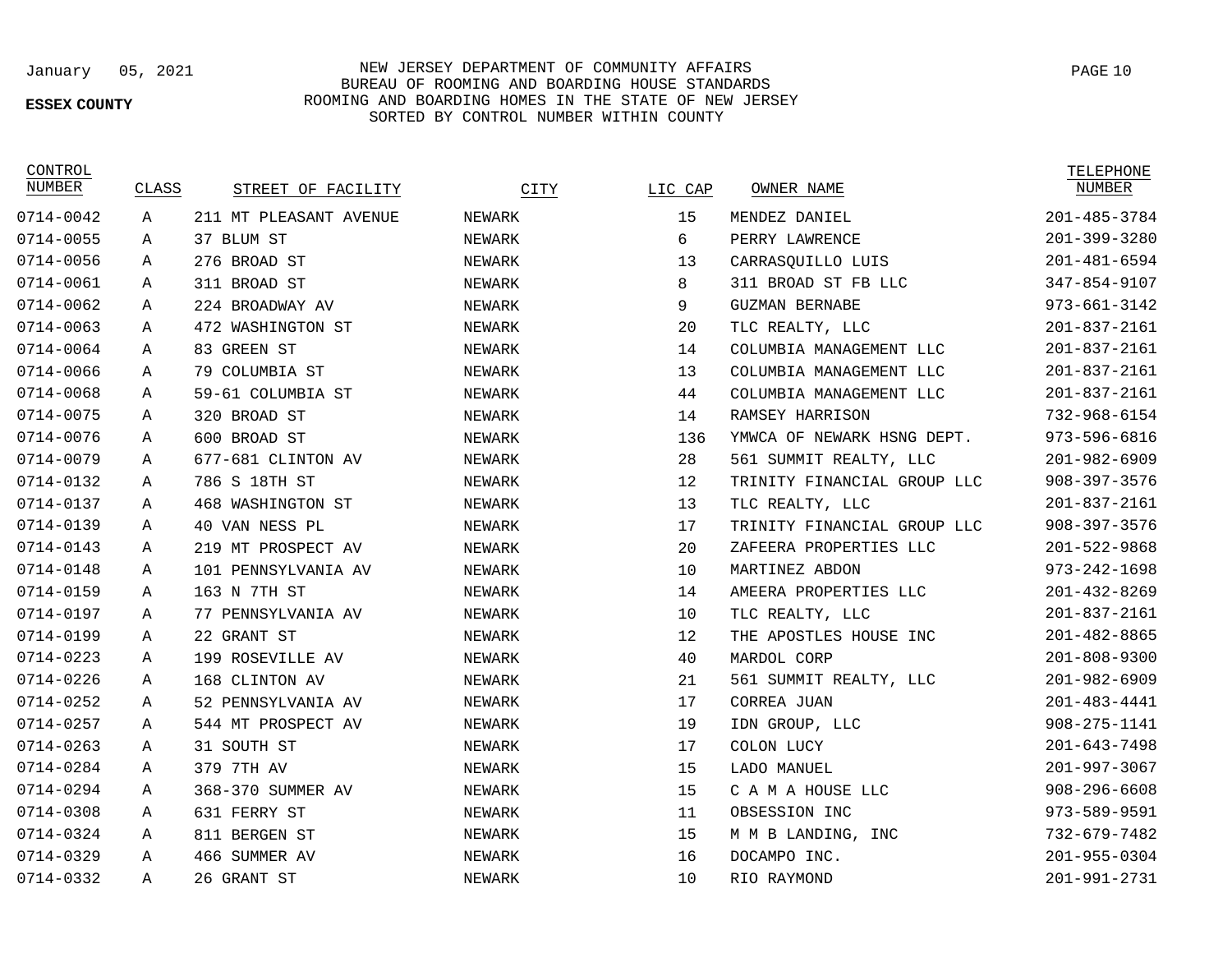### **ESSEX COUNTY**

January 05, 2021 NEW JERSEY DEPARTMENT OF COMMUNITY AFFAIRS BUREAU OF ROOMING AND BOARDING HOUSE STANDARDS ROOMING AND BOARDING HOMES IN THE STATE OF NEW JERSEY SORTED BY CONTROL NUMBER WITHIN COUNTY

**CONTROL**<br>NITIMBER

| NUMBER    | CLASS       | STREET OF FACILITY                   | CITY   | LIC CAP         | OWNER NAME                     | NUMBER             |
|-----------|-------------|--------------------------------------|--------|-----------------|--------------------------------|--------------------|
| 0714-0347 | $\mathbb A$ | 69 PENNSYLVANIA AV                   | NEWARK | 15              | TLC REALTY, LLC                | $201 - 837 - 2161$ |
| 0714-0357 | Α           | 1163 BROAD ST                        | NEWARK | 15              | TLC REALTY, LLC                | $201 - 837 - 2161$ |
| 0714-0370 | Α           | 47-49 PROSPECT ST                    | NEWARK | 14              | LOUREIRO & FERNANDES LLC       | $201 - 344 - 5611$ |
| 0714-0404 | Α           | 214 HAWTHORNE AV                     | NEWARK | 16              | FDF 5, LLC                     | $201 - 510 - 9500$ |
| 0714-0405 | Α           | 25 HEDDEN TER                        | NEWARK | 10              | FOSTER LESSIE                  | 770-926-5705       |
| 0714-0452 | Α           | 85 UNION ST                          | NEWARK | $4\overline{ }$ | VILLA JUAN                     | 201-991-1146       |
| 0714-0484 | A           | 471 WASHINGTON ST                    | NEWARK | 15              | TLC REALTY, LLC                | 201-837-2161       |
| 0714-0490 | Α           | 32 GRANT ST                          | NEWARK | 10              | RIO RAYMOND                    | 201-991-2731       |
| 0714-0510 | Α           | 84 MAGAZINE ST                       | NEWARK | 18              | RODRIGUEZ JOSE                 | $973 - 390 - 6762$ |
| 0714-0552 | Α           | 156 N 7TH ST                         | NEWARK | 14              | DAO HOLDING LLC                | 973-481-0137       |
| 0714-0567 | Α           | 106 CONGRESS ST                      | NEWARK | 38              | FERNANDES ROOMING INC          | $973 - 491 - 9616$ |
| 0714-0580 | A           | 66 SHERMAN AV                        | NEWARK | 10              | NARCISO SANTIAGO               | $201 - 622 - 3719$ |
| 0714-0720 | A           | 1106 BROAD ST                        | NEWARK | 9               | TORRES VICTOR                  | $570 - 431 - 4049$ |
| 0714-0732 | Α           | 55 PARKHURST ST                      | NEWARK | 8               | DACOSTA JOSE                   | $201 - 242 - 6455$ |
| 0714-0733 | A           | 56 PARKHURST ST                      | NEWARK | 12              | SILVA ANTONIO                  | 973-584-0562       |
| 0714-0784 | A           | 332 FERRY ST                         | NEWARK | 11              | JPR REALTY, LLC                | 973-589-2171       |
| 0714-0856 | Α           | 169 ROSEVILLE AV                     | NEWARK | 21              | C A M A HOUSE II LLC           | $908 - 296 - 6608$ |
| 0714-0857 | Α           | 173 ROSEVILLE AV                     | NEWARK | 21              | C A M A HOUSE 3 LLC            | $908 - 296 - 6608$ |
| 0714-0867 | Α           | 301 IRVINE TURNER BLVD               | NEWARK | $\mathbf 0$     | GRACE REFORMED BAPTIST CHURCH, | $973 - 497 - 5600$ |
| 0714-0883 | Α           | 1 MERCHANT ST                        | NEWARK | 8               | MUBARAK & SONS CORP            | $973 - 418 - 1686$ |
| 0714-0925 | A           | 185 PARKHURST ST                     | NEWARK | 20              | SUNRISE HOUSE LLP              | $973 - 450 - 4220$ |
| 0714-0929 | Α           | 696 MARTIN LUTHER KIN BLVD           | NEWARK | 9               | CURA FRA HOLDING CO INC        | 856-696-7334       |
| 0714-0942 | Α           | 404 UNIVERSITY AV - BLDG #2          | NEWARK | 5               | CATHOLIC CHARITIES ARCHDIOCESE | 201-656-7201       |
| 0714-1063 | Α           | 474 WASHINGTON                       | NEWARK | 14              | TLC REALTY, LLC                | $201 - 837 - 2161$ |
| 0714-1064 | Α           | 476 WASHINGTON STREET                | NEWARK | 13              | TLC REALTY, LLC                | $201 - 837 - 2161$ |
| 0714-1086 | A           | 278-290 SO<br>12TH ST , 1ST F NEWARK |        | 10              | THE RESTORATION CENTER, INC    | $973 - 622 - 4934$ |
| 0714-1118 | Α           | <b>45 SEABURY STREET</b>             | NEWARK | 6               | COVENANT HOUSE NJ, INC         | 973-482-9046       |
| 0714-1119 | Α           | 47 SEABURY STREET                    | NEWARK | 8               | COVENANT HOUSE NJ, INC         | $973 - 482 - 9046$ |
| 0714-1131 | Α           | 209 FERRY STREET                     | NEWARK | 8               | PEDRAS JOAO                    |                    |
| 0714-1152 | Α           | 278-290 SO 12TH ST., BLD 1           | NEWARK | 68              | THE RESTORATION CENTER, INC    | $973 - 622 - 4934$ |
| 0714-1156 | A           | 538 MARKET ST.                       | NEWARK | $\circ$         | SMITH JOHN                     | 732-910-3155       |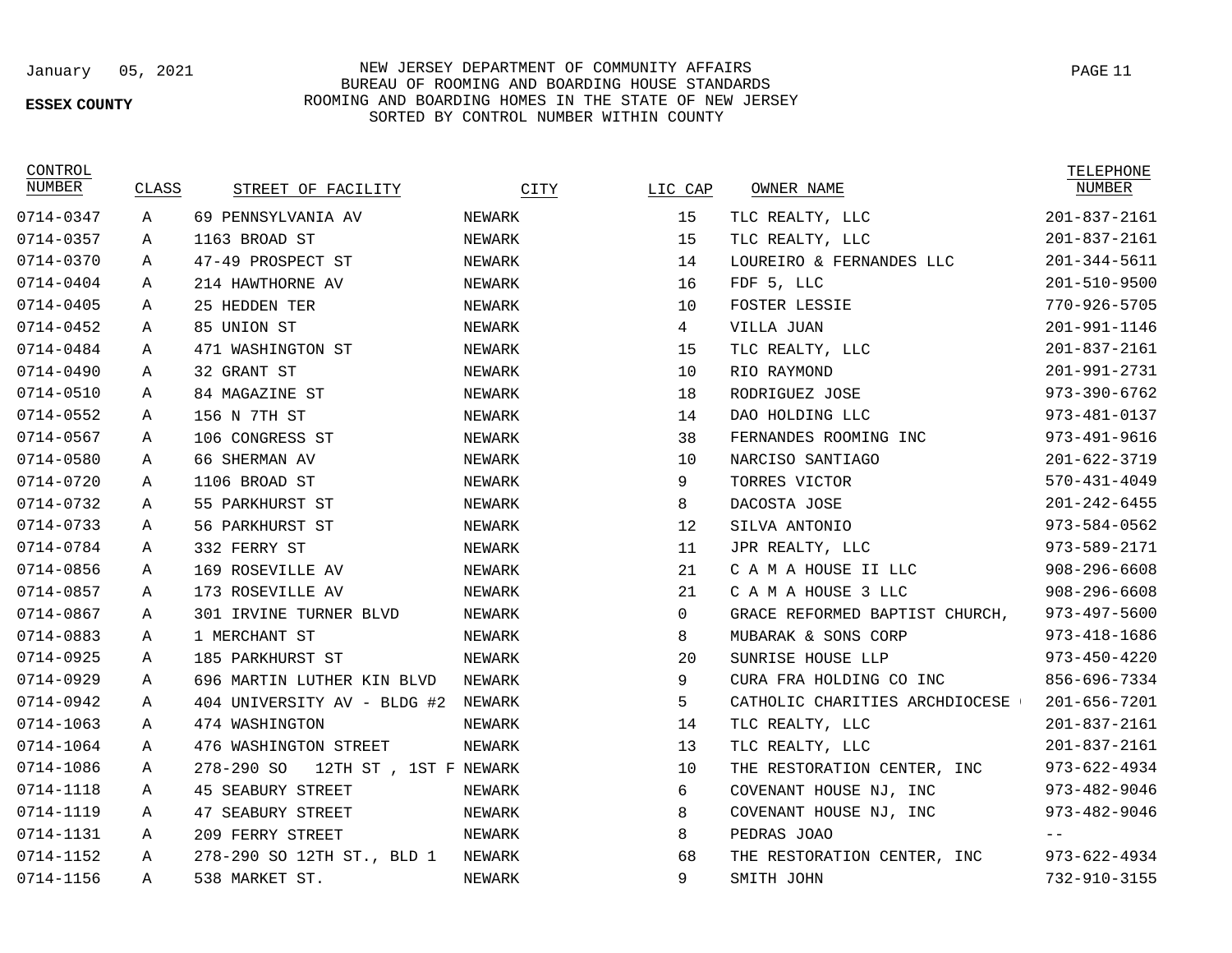## **ESSEX COUNTY**

## January 05, 2021 NEW JERSEY DEPARTMENT OF COMMUNITY AFFAIRS BUREAU OF ROOMING AND BOARDING HOUSE STANDARDS ROOMING AND BOARDING HOMES IN THE STATE OF NEW JERSEY SORTED BY CONTROL NUMBER WITHIN COUNTY

| CONTROL<br>NUMBER | CLASS | STREET OF FACILITY                  | CITY     | LIC CAP | OWNER NAME                      | TELEPHON<br>NUMBER |
|-------------------|-------|-------------------------------------|----------|---------|---------------------------------|--------------------|
| 0714-1157         | Α     | 33 UNITY AVENUE                     | NEWARK   | 5       | DUNDAS CAROL                    | $973 - 979 - 55$   |
| 0714-1161         | Α     | 680-82 S 20TH STREET                | NEWARK   | 5       | CROSS DEANGELO                  | $347 - 300 - 73$   |
| 0714-1162         | Α     | 47-71 MILLER STREET, 3RD FLR NEWARK |          | 5       | CATHOLIC CHARITIES ARCHDIOCESE  | $201 - 656 - 72$   |
| 0716-0002         | Α     | 265 HILLSIDE AV                     | NUTLEY   | 22      | 265 HILLSIDE AVE LLC            | $973 - 928 - 54$   |
| 0717-0004         | Α     | 82 CLEVELAND ST                     | ORANGE   | 10      | 82 CLEVELAND STREET LLC         | $973 - 704 - 64$   |
| 0717-0005         | Α     | 16 RIDGE ST                         | ORANGE   | 14      | REAL HOUSE INC.                 | $973 - 868 - 54$   |
| 0717-0006         | Α     | 449 MAIN ST                         | ORANGE   | 12      | 449 MAIN ST. DEV. C/O EMET RLTY | $201 - 225 - 09$   |
| 0717-0012         | Α     | 58 HIGH ST                          | ORANGE   | 30      | HIGH STREET MANAGEMENT LLC      | $973 - 868 - 21$   |
| 0719-0003         | Α     | 120 MILLIGAN PL                     | S ORANGE | 8       | JOY ROSA                        | $201 - 762 - 50$   |
| 0722-0002         | Α     | 22 BABCOCK PL                       | W ORANGE | 9       | 22 BABCOCK LLC                  | $973 - 226 - 85$   |
| 0722-0003         | Α     | 18 BABCOCK PL                       | W ORANGE | 10      | 18 BABCOOK LLC                  |                    |

| <b>LAP</b> | UWNLR NAML                      | wurden             |
|------------|---------------------------------|--------------------|
| 5          | DUNDAS CAROL                    | $973 - 979 - 5503$ |
| 5          | CROSS DEANGELO                  | $347 - 300 - 7335$ |
| 5          | CATHOLIC CHARITIES ARCHDIOCESE  | $201 - 656 - 7201$ |
| 22         | 265 HILLSIDE AVE LLC            | $973 - 928 - 5412$ |
| 10         | 82 CLEVELAND STREET LLC         | $973 - 704 - 6437$ |
| 14         | REAL HOUSE INC.                 | $973 - 868 - 5401$ |
| 12         | 449 MAIN ST. DEV. C/O EMET RLTY | $201 - 225 - 0988$ |
| 30         | HIGH STREET MANAGEMENT LLC      | $973 - 868 - 2151$ |
| 8          | JOY ROSA                        | $201 - 762 - 5029$ |
| 9          | 22 BABCOCK LLC                  | $973 - 226 - 8563$ |
| 10         | 18 BABCOOK LLC                  |                    |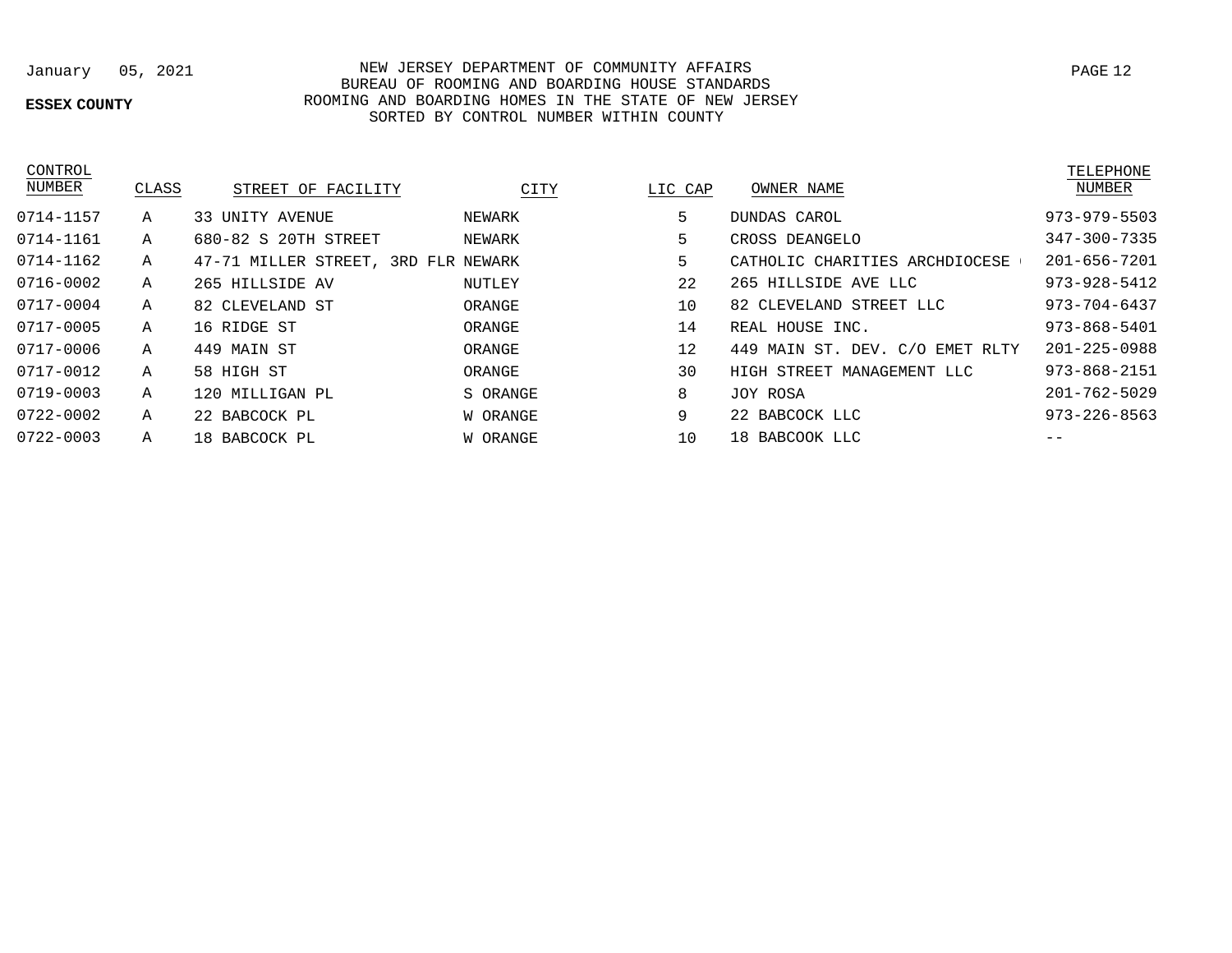## **GLOUCESTER COUNTY**

## January 05, 2021 NEW JERSEY DEPARTMENT OF COMMUNITY AFFAIRS BUREAU OF ROOMING AND BOARDING HOUSE STANDARDS ROOMING AND BOARDING HOMES IN THE STATE OF NEW JERSEY SORTED BY CONTROL NUMBER WITHIN COUNTY

| ראיויא      |
|-------------|
| ပ<br>. IV/L |

| <b>NUMBER</b> | CLASS | STREET OF FACILITY | CITY           | LIC CAP | OWNER NAME                      | NUMBER       |
|---------------|-------|--------------------|----------------|---------|---------------------------------|--------------|
| 0802-0015     | Α     | 430 N. ARLINE AVE. | DEPTFORD, N.J. | 5       | C/O JOHN COXE LINDA SZCZEPKOWSI | 609-617-7175 |
| 0806-0018     | Α     | 408 VICTORIA AV    | GLASSBORO      | 7       | 408 VICTORIA STREET LLC         | $- -$        |
| 0807-0002     | Α     | 307 W BROAD ST     | GIBBSTOWN      | 4       | PATTERSON STEVE                 | 609-848-0562 |
| 0814-0011     | Α     | 815 N DELAWARE ST  | PAULSBORO      | 6       | FICARA RONALD                   | 856-491-6128 |
| 0815-0003     | Α     | 9-17 S BROADWAY    | PITMAN         |         | CP REAL ESTATE HOLDINGS, LLC    | 609-354-8022 |
| 0815-0004     | Α     | 61 S BROADWAY      | PITMAN         | 15      | 59-67 BROADWAY LLC              | 347-358-6164 |
| 0821-0003     | Α     | 212 WOODBINE AV    | WESTVILLE      | 9       | WOODBINE PROPERTIES LLC         | 856-520-2445 |
| 0822-0006     | Α     | 678 N BROAD ST     | WOODBURY       | 5       | WEBER DENNIS                    | 609-970-8302 |
| 0822-0035     | Α     | 666 N BROAD STREET | WOODBURY       |         | WEBER DENNIS                    | 609-970-8302 |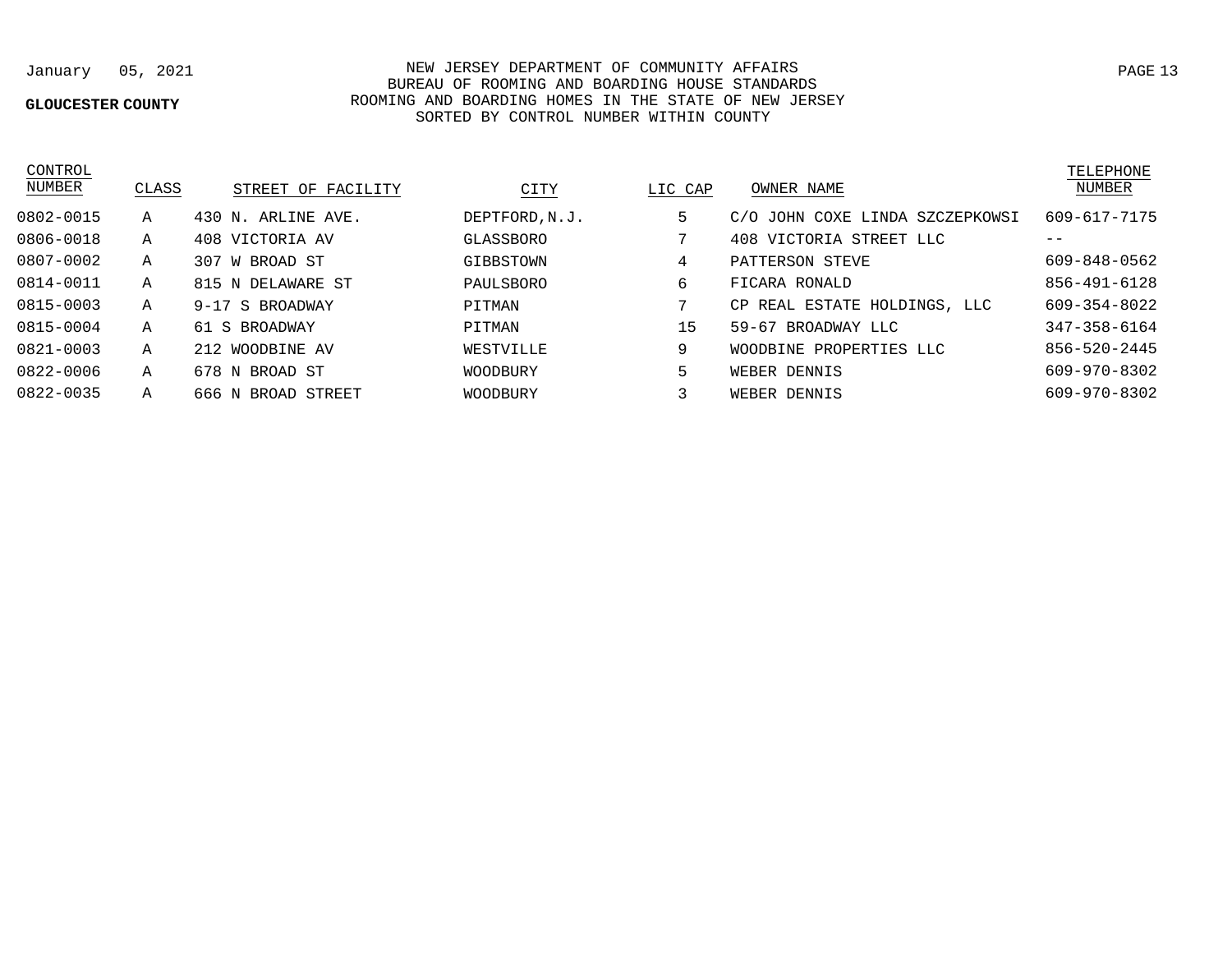### **HUDSON COUNTY**

## January 05, 2021 NEW JERSEY DEPARTMENT OF COMMUNITY AFFAIRS PAGE 14 BUREAU OF ROOMING AND BOARDING HOUSE STANDARDS ROOMING AND BOARDING HOMES IN THE STATE OF NEW JERSEY SORTED BY CONTROL NUMBER WITHIN COUNTY

| CONTROL<br>NUMBER | CLASS | STREET OF FACILITY    | CITY               | LIC CAP | OWNER NAME                      | TELEPHONE<br>NUMBER |
|-------------------|-------|-----------------------|--------------------|---------|---------------------------------|---------------------|
| 0901-0001         | Α     | 234 AVENUE A          | <b>BAYONNE</b>     | 10      | 234-236 AVE A BOARDING LLC      | 551-998-8623        |
| 0901-0002         | Α     | 259 AVENUE E          | <b>BAYONNE</b>     | 109     | BAYONNE FAMILY COMMUNITY CENTER | $201 - 339 - 2330$  |
| 0901-0005         | Α     | 26 E 33RD ST          | <b>BAYONNE</b>     | 9       | ROWLAND JILL                    | $201 - 823 - 2205$  |
| 0904-0004         | A     | 311 DAVIS AV          | HARRISON           | 9       | PARZIALE VINCENZO               | $973 - 483 - 1287$  |
| 0905-0065         | Α     | 1301-11 WASHINGTON ST | HOBOKEN            | 96      | YMCA OF HOBOKEN & N HUDSON      | $201 - 963 - 4100$  |
| 0906-0004         | A     | 43 VAN REIPEN AV      | JERSEY CITY        | 10      | 43 VAN REIPEN II LLC            | 609-470-1501        |
| 0906-0007         | Α     | 559 SUMMIT AV         | JERSEY CITY        | 9       | MEADOWS, LLC                    |                     |
| 0906-0012         | Α     | 561 SUMMIT AV         | <b>JERSEY CITY</b> | 11      | 561 SUMMIT REALTY, LLC          | $201 - 982 - 6909$  |
| 0906-0014         | Α     | 904-906 SUMMIT AV     | <b>JERSEY CITY</b> | 11      | FALCO COLOMBA                   | $973 - 687 - 9065$  |
| 0906-0016         | A     | 39 VAN REIPEN AV      | <b>JERSEY CITY</b> | 4       | GREEN HOMES DEVELOPER INC.      | $- -$               |
| 0906-0033         | Α     | 69.5 WAYNE ST         | JERSEY CITY        | 8       | LONG MAURICE                    | $201 - 433 - 0904$  |
| 0906-0042         | Α     | 62 TONNELE AV         | <b>JERSEY CITY</b> | 13      | CBAO, LLC                       | $646 - 203 - 2130$  |
| 0906-0060         | Α     | 191 ACADEMY ST        | <b>JERSEY CITY</b> | 25      | NAQVI SYED                      | $201 - 482 - 2458$  |
| 0906-0065         | Α     | 112 GARRISON AV       | <b>JERSEY CITY</b> | 13      | 112 GARRISON AVENUE LLC         | $201 - 424 - 6896$  |
| 0906-0075         | Α     | 791 MONTGOMERY ST     | <b>JERSEY CITY</b> | 4       | GENOVESE LORRAINE               | $201 - 432 - 2525$  |
| 0906-0082         | Α     | 116 MAGNOLIA AV       | <b>JERSEY CITY</b> | 14      | MAGNOLIA HOTEL, LLC             | $212 - 684 - 7079$  |
| 0906-0083         | Α     | 60 OCEAN AV           | <b>JERSEY CITY</b> | 32      | 60 OCEAN LLC                    | $201 - 286 - 4554$  |
| 0906-0086         | Α     | 40 COTTAGE ST         | <b>JERSEY CITY</b> | 6       | SHREE BHUVNESHWARI REALTY, LLC  | $201 - 600 - 1705$  |
| 0906-0088         | А     | 443 OGDEN AV          | <b>JERSEY CITY</b> | 14      | MONCION LUIS                    | $201 - 963 - 0978$  |
| 0906-0093         | Α     | 543 PALISADE AV       | JERSEY CITY        | 5       | 543 MANAGEMENT, LLC             | 732-723-0915        |
| 0906-0101         | Α     | 118 MAGNOLIA AV       | <b>JERSEY CITY</b> | 14      | MAGNOLIA HOTEL, LLC             | $212 - 684 - 7079$  |
| 0906-0109         | A     | 17-19 BRITTON ST      | <b>JERSEY CITY</b> | 26      | THE BRITTON HOUSE INC           | $201 - 420 - 7977$  |
| 0906-0120         | Α     | 120 MAGNOLIA AV       | <b>JERSEY CITY</b> | 12      | KOLOMBARIS CAROLYN              | $201 - 659 - 2128$  |
| 0906-0139         | A     | 188 CARTERET AV       | JERSEY CITY        | 40      | UPSHOOT REALTY                  | $201 - 778 - 5867$  |
| 0906-0141         | Α     | 10 SHERMAN PL         | JERSEY CITY        | 10      | DIGNITAS VERTICAL LLC           | $732 - 841 - 3030$  |
| 0906-0158         | Α     | 125 BOORAEM AV        | JERSEY CITY        | 29      | MAN-LYN REALTY CORP             | $201 - 656 - 4588$  |
| 0906-0178         | Α     | 626 PAVONIA AV        | JERSEY CITY        | 24      | DORLE PROPERTY CORP             | 201-592-8129        |
| 0906-0240         | Α     | 195 BALDWIN AV        | JERSEY CITY        | 15      | 195 BALDWIN AVENUE & HOLDING LL | 646-481-0841        |
| 0906-0243         | Α     | 654 BERGEN AV         | JERSEY CITY        | 131     | MODERATE INCOME MANAGEMENT CO   | 609-989-8500        |
| 0906-0261         | А     | 40.5 COTTAGE ST       | <b>JERSEY CITY</b> | 8       | SHREE BHUVNESHWARI REALTY, LLC  | $201 - 600 - 1705$  |
| 0906-0297         | Α     | 162 BIDWELL AV        | <b>JERSEY CITY</b> | 22      | CARMEL HOUSE, L.P.              | $973 - 743 - 2300$  |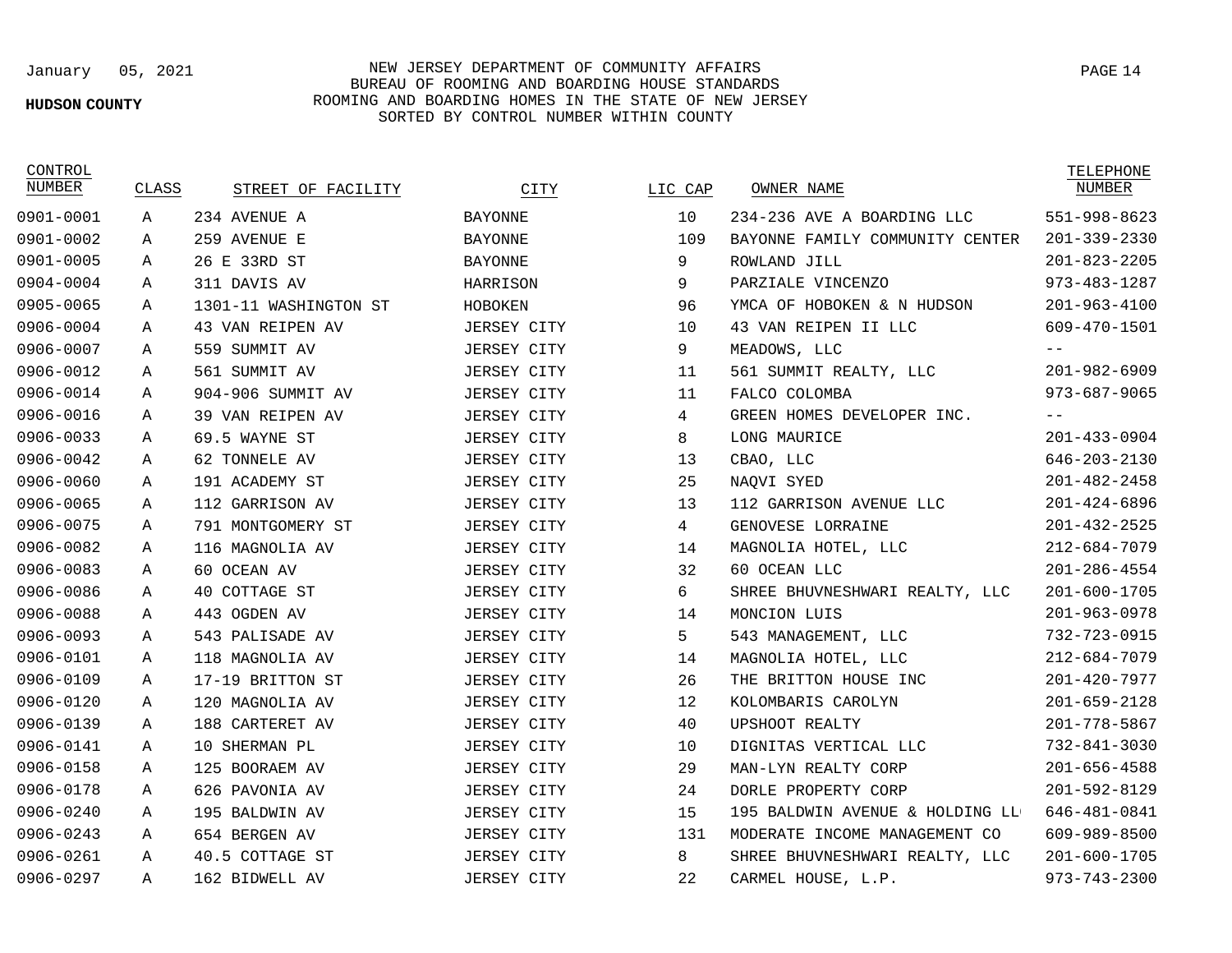### **HUDSON COUNTY**

## January 05, 2021 NEW JERSEY DEPARTMENT OF COMMUNITY AFFAIRS BUREAU OF ROOMING AND BOARDING HOUSE STANDARDS ROOMING AND BOARDING HOMES IN THE STATE OF NEW JERSEY SORTED BY CONTROL NUMBER WITHIN COUNTY

0906-0305 0907-0001 0907-0002 0907-0007 0907-0008 0907-0009 0907-0010 0907-0015 0910-0004 0910-0009 0910-0022 0910-0036 0910-0061 0910-0070 0911-0002 0911-0004 0911-0013 0912-0002 0912-0004 0912-0005 0912-0008 0912-0012 0912-0013

CONTROL<br>NUMBER

| CONTROL<br>NUMBER | CLASS | STREET OF FACILITY | CITY               | LIC CAP | OWNER NAME                   | TELEPHONE<br><b>NUMBER</b> |
|-------------------|-------|--------------------|--------------------|---------|------------------------------|----------------------------|
| 906-0305          | Α     | 2767 KENNEDY BLVD  | <b>JERSEY CITY</b> | 6       | CARLUCCI LEONARD             |                            |
| 907-0001          | Α     | 25 GRAND PL        | <b>KEARNY</b>      | 11      | GONZALEZ MARTA               |                            |
| 907-0002          | Α     | 304 CHESTNUT ST    | <b>KEARNY</b>      | 6       | THE ESTATE OF ROBERT MARTONE | $201 - 998 - 3759$         |
| 907-0007          | Α     | 19 KEARNY AV       | <b>KEARNY</b>      | 15      | ROSENBERG LEONARD            | 973-533-0127               |
| 907-0008          | Α     | 348 KEARNY AV      | <b>KEARNY</b>      | 18      | ROSENBERG LEONARD            | 973-533-0127               |
| 907-0009          | Α     | 344 KEARNY AV      | <b>KEARNY</b>      | 10      | ABBOTT WILLIAM               | $201 - 906 - 6847$         |
| 907-0010          | Α     | 139 LINDEN AV      | KEARNY             | 12      | PJJ REALTY ASSOCIATES LLC    | $973 - 228 - 4281$         |
| 907-0015          | Α     | 123 SCHUYLER AV    | <b>KEARNY</b>      | 5       | TOFIGHBAKHSH AKBAR           | $908 - 757 - 1375$         |
| 910-0004          | Α     | 415 30TH ST        | UNION CITY         | 17      | KBYJ GROUP LLC               | 201-785-1415               |
| 910-0009          | Α     | 2015 SUMMIT AV     | UNION CITY         | 16      | VERITAS VERTICAL LLC         | 732-841-3030               |
| 910-0022          | Α     | 328 48TH ST        | UNION CITY         | 28      | ARDANZ LIDIA                 | $201 - 945 - 8072$         |
| 910-0036          | Α     | 303 4TH ST         | UNION CITY         | 46      | B & B REALTY CORP            | 732-560-1178               |
| 910-0061          | Α     | 600-02 22ND ST     | UNION CITY         | 6       | SFS ENTERPRISES LLC          | $908 - 686 - 3400$         |
| 910-0070          | Α     | 25TH ST<br>413     | UNION CITY         | 11      | 413 25TH STREET LLC          | $201 - 867 - 9208$         |
| 911-0002          | Α     | 18 50TH ST         | WEEHAWKEN          | 9       | RODRIOUEZ JESUS              | $201 - 864 - 5622$         |
| 911-0004          | Α     | 29 49TH ST         | WEEHAWKEN          | 15      | KASPENSETZ HANS              | $201 - 866 - 4693$         |
| 911-0013          | Α     | 17 48TH ST         | WEEHAWKEN          | 10      | ARCARO YVONNE                | $201 - 861 - 4300$         |
| 912-0002          | Α     | 543<br>54TH ST     | W NEW YORK         | 5       | MORALES LUIS                 | $201 - 866 - 7466$         |
| 912-0004          | A     | 332 59TH ST        | W NEW YORK         | 46      | 59TH & PALISADE HOTEL INC    | $201 - 622 - 9099$         |
| 912-0005          | Α     | 564 56TH ST        | W NEW YORK         | 5       | <b>DUQUE SAMUEL</b>          | $201 - 481 - 1334$         |
| 912-0008          | Α     | 426 59TH ST        | W NEW YORK         | 19      | BASAD PROPERTIES LLC         | $201 - 868 - 3939$         |
| 912-0012          | A     | 535 51ST ST        | W NEW YORK         | 21      | ROCHA ANDRE                  | $201 - 836 - 3274$         |
| 912-0013          | А     | 545 54TH ST        | W NEW YORK         | 5.      | 54TH AVENUE LLC              | $201 - 370 - 7471$         |
|                   |       |                    |                    |         |                              |                            |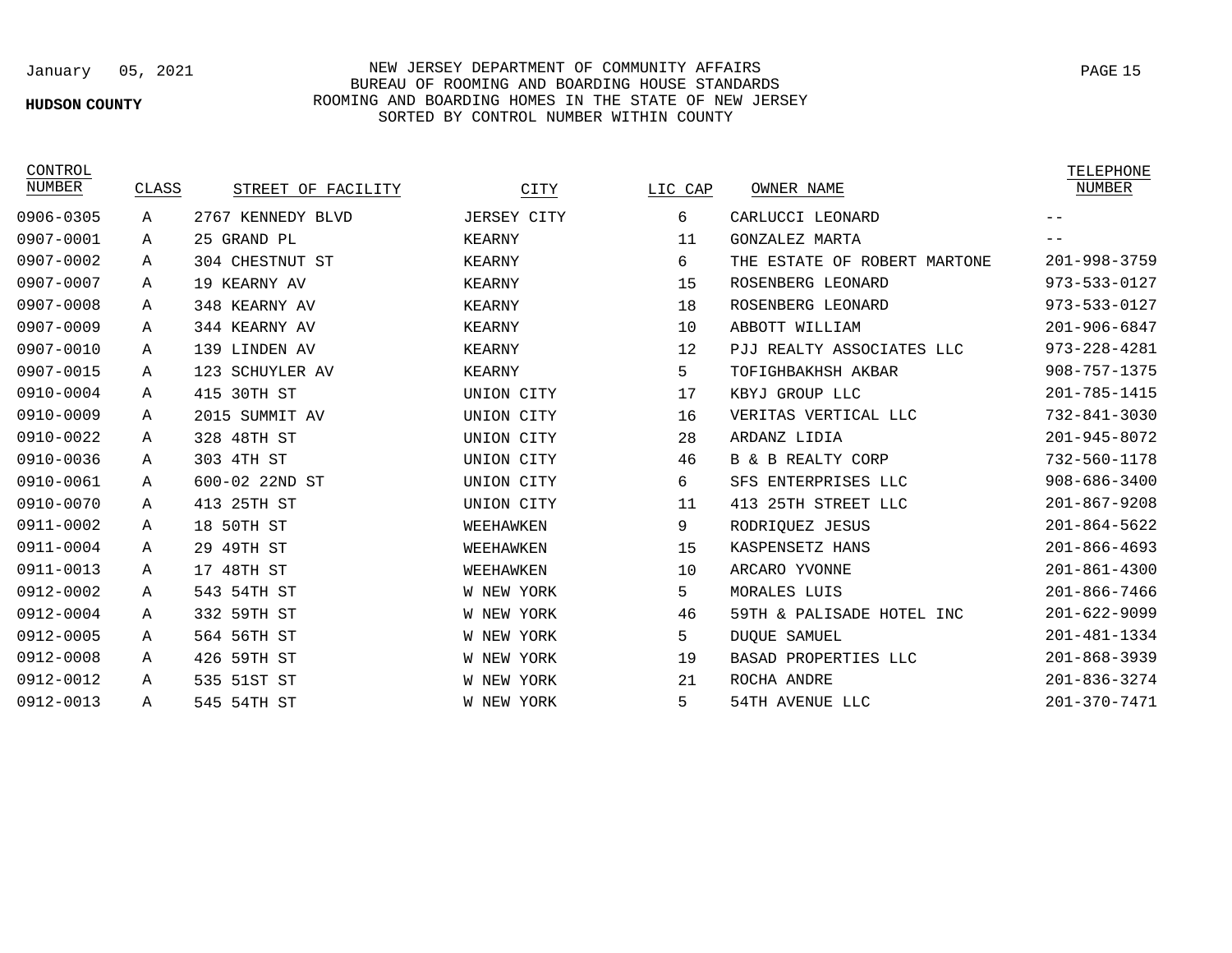### **HUNTERDON COUNTY**

CONTROL

## January 05, 2021 NEW JERSEY DEPARTMENT OF COMMUNITY AFFAIRS BUREAU OF ROOMING AND BOARDING HOUSE STANDARDS ROOMING AND BOARDING HOMES IN THE STATE OF NEW JERSEY SORTED BY CONTROL NUMBER WITHIN COUNTY

| <b>NUMBER</b> | CLASS | STREET OF FACILITY  | CITY                | LIC CAP | OWNER NAME             | <b>NUMBER</b> |
|---------------|-------|---------------------|---------------------|---------|------------------------|---------------|
| 1022-0001     |       | 631 ROUTE 22 EAST   | WHITE HOUSE STATION | 3 N     | SAVE ASSCOCIATES, INC. | 908-534-6728  |
| 1022-0007     |       | 405 RT 22 EAST REAR | WHITEHOUSE STATION  |         | OH HARVEST GROUP LLC   | 973–492–8949  |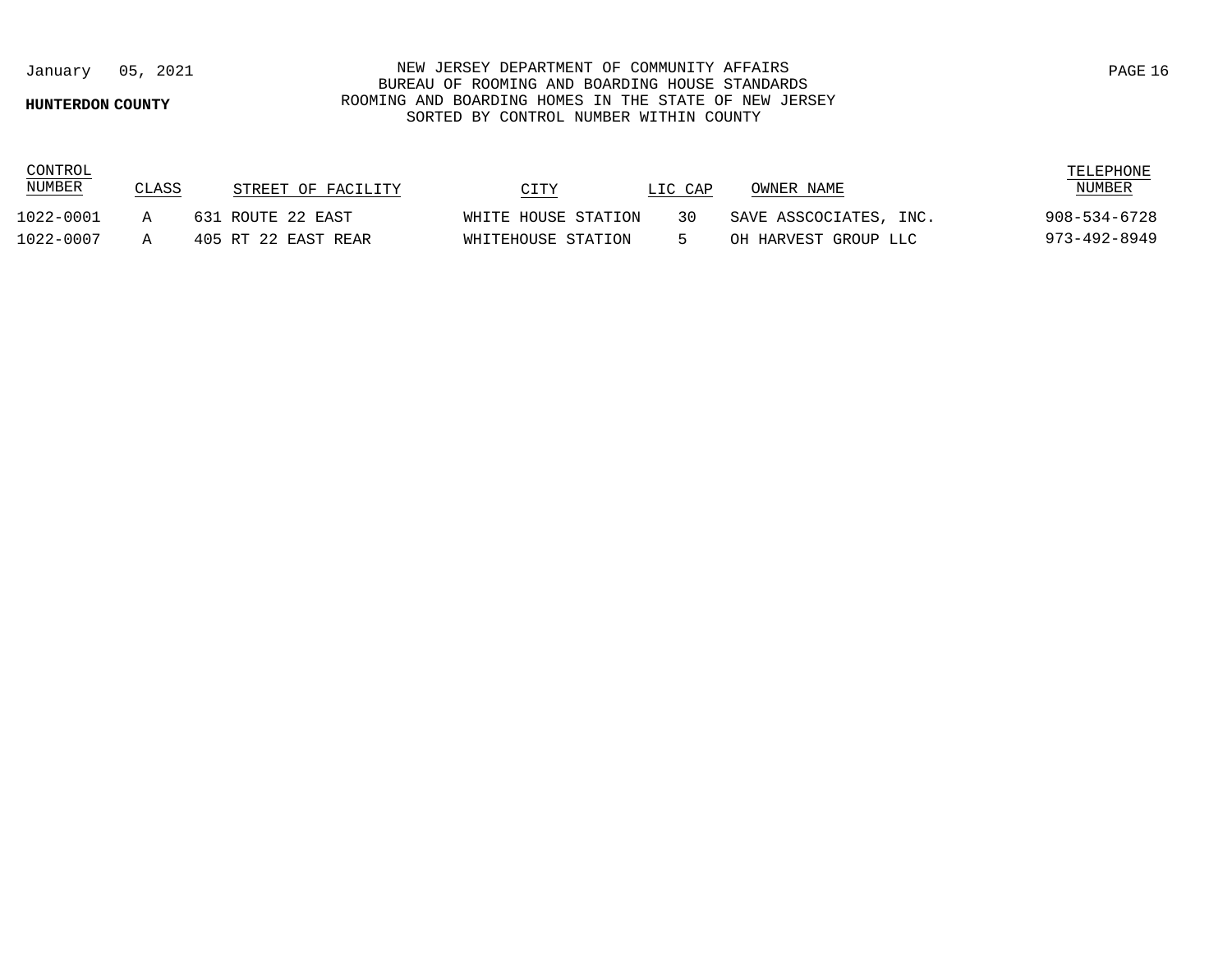## **MERCER COUNTY**

## January 05, 2021 NEW JERSEY DEPARTMENT OF COMMUNITY AFFAIRS BUREAU OF ROOMING AND BOARDING HOUSE STANDARDS ROOMING AND BOARDING HOMES IN THE STATE OF NEW JERSEY SORTED BY CONTROL NUMBER WITHIN COUNTY

**CONTROL** 

| NUMBER    | CLASS | STREET OF FACILITY        | CITY           | LIC CAP | OWNER NAME                       | NUMBER       |
|-----------|-------|---------------------------|----------------|---------|----------------------------------|--------------|
| 1102-0008 | Α     | 1569 PARKWAY AV           | WEST TRENTON   | 9       | GIANCARLI ANGELA                 | 609-883-5609 |
| 1103-0002 | Α     | 1445 NOTTINGHAM WAY       | HAMILTON TWP   | 13      | FUTURE RAIN, LLC                 | 609-418-3097 |
| 1103-0004 | Α     | 324 WHITEHEAD RD          | HAMILTON TWP   | 31      | 324 WHITEHEAD ROAD LLC           | 609-507-1744 |
| 1103-0015 | Α     | 2280 HAMILTON AVENUE      | HAMILTON       | 5       | COUNTY OF MERCER                 | 609-989-6858 |
| 1104-0001 | Α     | 278 ACADEMY ST            | HIGHTSTOWN     | 9       | RANDOLPH JR NORMAN               | 609-426-4362 |
| 1111-0003 | Α     | 366 BRUNSWICK AV          | <b>TRENTON</b> | 5       | MCKINZEY CHARLES                 | 609-695-6962 |
| 1111-0037 | Α     | 221 EAST HANOVER ST       | <b>TRENTON</b> | 19      | 221 E HANOVER LLC C/O RMB-DAVIN. | 609-491-2864 |
| 1111-0056 | Α     | 342 S OLDEN AV            | TRENTON        | 10      | NARAYAN SATENDRA                 | 732-901-1134 |
| 1111-0057 | А     | 120 ROBBINS AV            | TRENTON        | 10      | 159 RIDGE LLC                    | 732-905-1231 |
| 1111-0059 | Α     | 200 N BROAD AKA 104 PERRY | <b>TRENTON</b> | 16      | NEVIUS LEROY                     | 609-394-6717 |
| 1111-0073 | Α     | 1241 GREENWOOD AV         | <b>TRENTON</b> | 8       | TWO ESS PROPERTIES<br>LLC        | 973-715-1118 |
| 1111-0132 | Α     | 738 W STATE ST            | TRENTON        | 15      | <b>JONES HENRY</b>               | 732-492-7980 |
| 1111-0246 | Α     | BROAD ST<br>553 S         | TRENTON        | 14      | MATTSON HAROLD                   | 609-731-1755 |
| 1111-0255 | Α     | HAMILTON AV<br>467        | <b>TRENTON</b> | 5       | <b>JONES HENRY</b>               | 732-492-7980 |
| 1111-0290 | Α     | 300 ROEBLING AV           | <b>TRENTON</b> | 5       | ROEBLING AVE., LLC               | 732-863-0458 |
| 1111-0466 | А     | 301 CHESTNUT AV           | TRENTON        | 6       | JACOB MAJOR                      | 609-392-7448 |
| 1111-0471 | Α     | 1009 N OLDEN AV           | <b>TRENTON</b> | 8       | REYES PROPERTY MANAGEMENT LLC    | 609-689-4982 |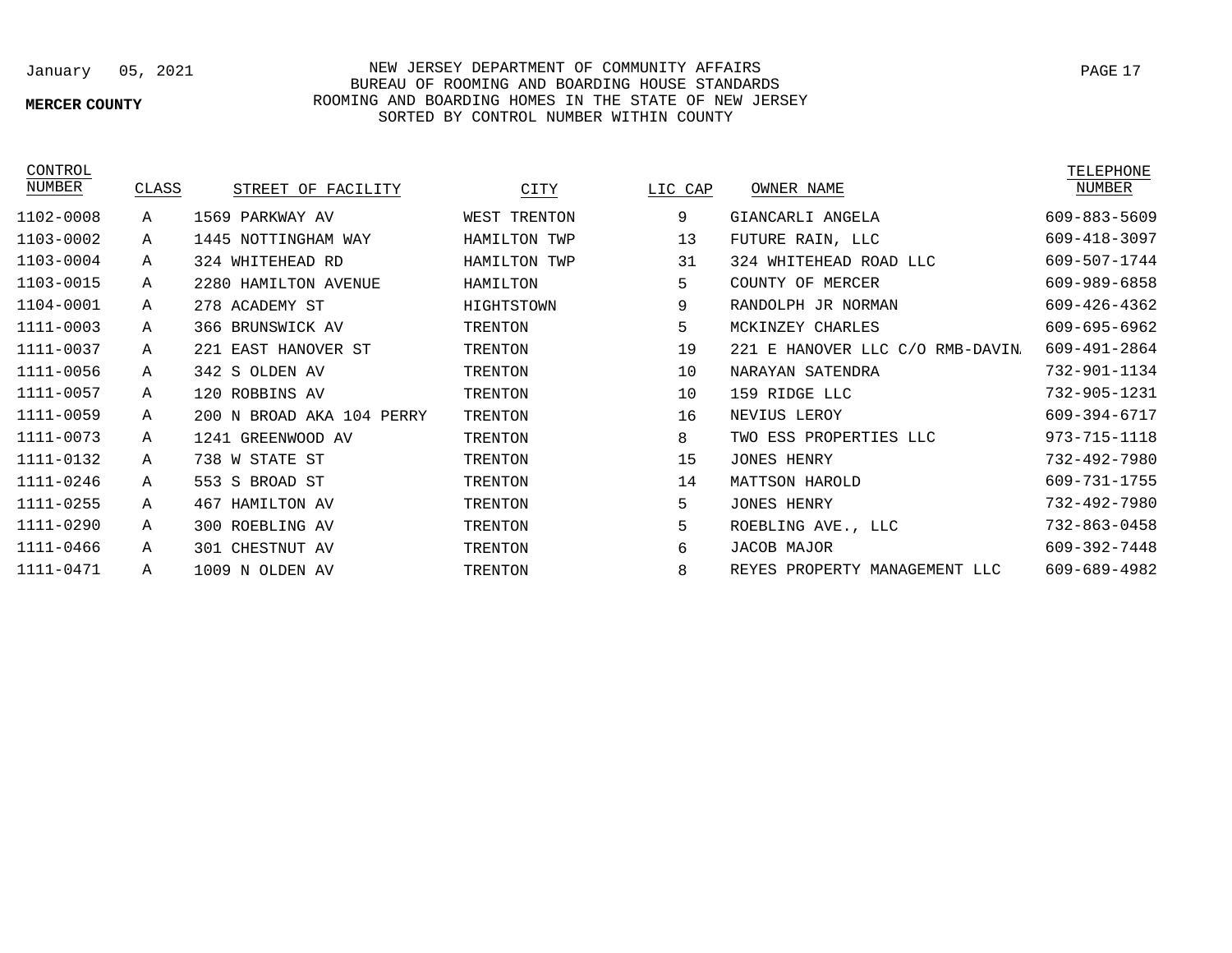## **MIDDLESEX COUNTY**

## January 05, 2021 NEW JERSEY DEPARTMENT OF COMMUNITY AFFAIRS BUREAU OF ROOMING AND BOARDING HOUSE STANDARDS ROOMING AND BOARDING HOMES IN THE STATE OF NEW JERSEY SORTED BY CONTROL NUMBER WITHIN COUNTY

CONTROL<br>NUMBER

| NUMBER    | CLASS | STREET OF FACILITY     | CITY            | LIC CAP  | OWNER NAME                     | NUMBER             |
|-----------|-------|------------------------|-----------------|----------|--------------------------------|--------------------|
| 1203-0001 | Α     | 720 BOUND BROOK RD     | <b>DUNELLEN</b> | 50       | ELLIOTT REALTY LLC             | $908 - 754 - 3500$ |
| 1203-0002 | Α     | 120 NORTH AV           | <b>DUNELLEN</b> | 12       | <b>JDA REALTY</b>              | 347-729-9050       |
| 1203-0004 | A     | 14 PROSPECT AV         | <b>DUNELLEN</b> | $\Omega$ | TORSIELLO DARLENE              | 732-887-0818       |
| 1203-0005 | Α     | 156 FRONT ST           | <b>DUNELLEN</b> | 20       | 156 FRONT STREET LLC           | $732 - 735 - 0506$ |
| 1203-0010 | A     | 450 NORTH AV           | <b>DUNELLEN</b> | 10       | ZUPKO PAMELA                   | 732-752-5147       |
| 1203-0012 | Α     | 608 FRONT ST           | <b>DUNELLEN</b> | 10       | RINKENS ELFRIEDE               | 732-752-7071       |
| 1203-0014 | Α     | 120 N WASHINGTON AV    | <b>DUNELLEN</b> | 12       | D & H MANAGEMENT LLC           | $908 - 369 - 1567$ |
| 1203-0016 | Α     | 16 PROSPECT AV         | <b>DUNELLEN</b> | 5        | <b>BOWER FREDERICK</b>         | 732-501-9964       |
| 1203-0018 | A     | 126 NORTH AV           | <b>DUNELLEN</b> | 6        | <b>JDA REALTY</b>              | 347-729-9050       |
| 1204-0012 | Α     | 2 FIRST ST             | E BRUNSWICK     | 12       | SZEREMETA WLADISLAW            | $908 - 254 - 1299$ |
| 1205-0001 | Α     | 45 WOODEDGE AV         | EDISON          | 5        | SIR GROUP, WOODEDGE LLC        | $732 - 857 - 7549$ |
| 1205-0002 | А     | 2 CENTER ST            | EDISON          | 5        | AMA-ET HOLDINGS LLC            | $732 - 771 - 3578$ |
| 1205-0003 | Α     | 433 PLAINFIELD AVE     | EDISON          | 11       | STELTON DINER INC.             | 732-985-0737       |
| 1205-0004 | Α     | 159 JACKSON AV         | EDISON          | 13       | 159 JACKSON AVENUE LLC         | 732-792-0836       |
| 1207-0001 | Α     | 1125 RARITAN ST        | HIGHLAND PARK   | 9        | VITAL MANAGEMENT & CONSULTING, | $908 - 482 - 0963$ |
| 1210-0002 | Α     | 289 MAIN ST            | METUCHEN        | 10       | K & W REALTY LLC               | 732-548-0002       |
| 1210-0015 | Α     | 119 CENTER STREET      | METUCHEN        | 4        | DELACRUZ BRIAN                 | $908 - 227 - 8362$ |
| 1214-0004 | Α     | 108 BAYARD ST          | NEW BRUNSWICK   | 20       | BAYARD STREET CO               | $908 - 220 - 1200$ |
| 1214-0005 | A     | 106 BAYARD ST          | NEW BRUNSWICK   | 13       | BAYARD STREET CO               | $908 - 220 - 1200$ |
| 1214-0007 | A     | 156 EASTON AV          | NEW BRUNSWICK   | 16       | EDNER INC                      | 732-846-2461       |
| 1214-0008 | Α     | 21 HARDENBERG ST       | NEW BRUNSWICK   | 10       | KYNJO LLC                      | $908 - 275 - 3382$ |
| 1214-0015 | Α     | 181 COMSTOCK ST        | NEW BRUNSWICK   | 4        | WILLIAMS CLARA                 | $908 - 246 - 5429$ |
| 1214-0028 | Α     | 112 BAYARD ST          | NEW BRUNSWICK   | 6        | 112 BAYARD STREET LLC          | 732-545-9110       |
| 1214-0029 | А     | 83 EASTON AV           | NEW BRUNSWICK   | 10       | 83 EASTON, LLC                 | 973-543-7724       |
| 1214-0039 | A     | 163-165 LIVINGSTON AVE | NEW BRUNSWICK   | 18       | <b>JASSIL RAJINDER</b>         | $908 - 805 - 9185$ |
| 1214-0040 | A     | 14 JERSEY AV           | NEW BRUNSWICK   | 7        | SIVAKUMAR PIRIAN               | $201 - 761 - 1638$ |
| 1214-0042 | Α     | 231 JOYCE KILMER AV    | NEW BRUNSWICK   | 4        | 231 JOYCE KILMER LLC           | $732 - 735 - 0506$ |
| 1214-0056 | Α     | 83 MORRELL ST          | NEW BRUNSWICK   | 10       | 83 MORRELL LLC                 | $732 - 904 - 7360$ |
| 1214-0058 | Α     | 222 SEAMAN ST          | NEW BRUNSWICK   | 10       | TORMASI HOUSING BRUNSWICK, LLC |                    |
| 1214-0063 | Α     | 10 HIGH ST             | NEW BRUNSWICK   | 11       | <b>JASSIL RAJINDER</b>         | $908 - 805 - 9185$ |
| 1214-0064 | A     | 370 DELAVAN ST         | NEW BRUNSWICK   | 9        | CANO III PAUL                  | 732-545-5680       |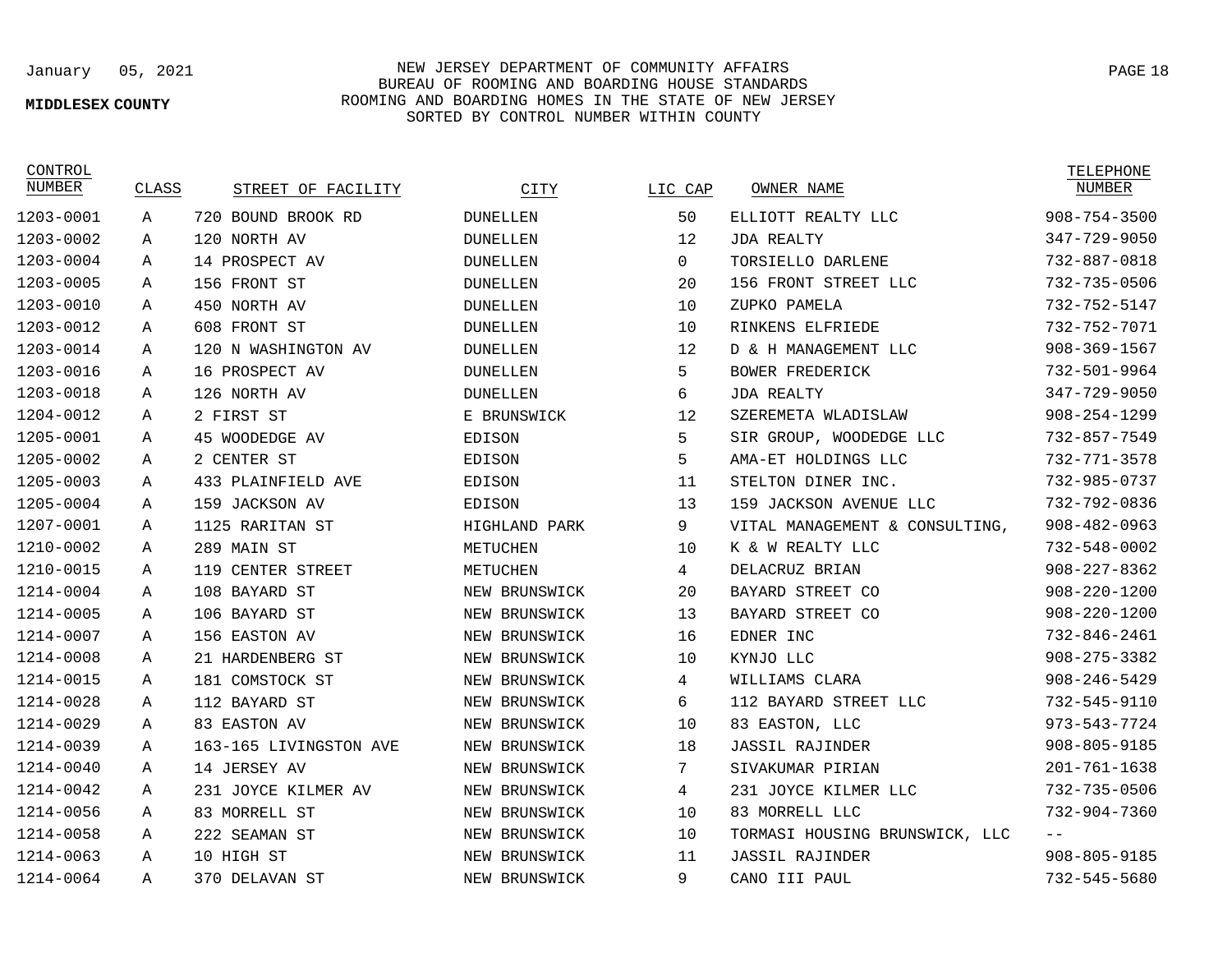## **MIDDLESEX COUNTY**

January 05, 2021 NEW JERSEY DEPARTMENT OF COMMUNITY AFFAIRS BUREAU OF ROOMING AND BOARDING HOUSE STANDARDS ROOMING AND BOARDING HOMES IN THE STATE OF NEW JERSEY SORTED BY CONTROL NUMBER WITHIN COUNTY

| CONTROL<br>NUMBER | CLASS | STREET OF FACILITY   | CITY          | LIC CAP | OWNER NAME                      | TELEPHONE<br><b>NUMBER</b> |
|-------------------|-------|----------------------|---------------|---------|---------------------------------|----------------------------|
| 1214-0070         | А     | 22 SEAMAN ST         | NEW BRUNSWICK | 10      | OPTIMAL NJ HOMES LLC            | 732-690-8938               |
| 1214-0072         | Α     | 133-135 FRENCH ST    | NEW BRUNSWICK | 18      | MI PUEBLO VILLAGE LLC           | 732-828-0808               |
| 1214-0085         | Α     | 23-25 EASTON AV      | NEW BRUNSWICK | 10      | MARSAL COIFFEURES, INC          | 732-247-7677               |
| 1214-0106         | A     | 46 WYCKOFF ST        | NEW BRUNSWICK | 8       | SUBHAG PROPERTIES LLC           | 732-727-0572               |
| 1214-0130         | Α     | 99 EASTON AV         | NEW BRUNSWICK | 9       | FELLIN LORRAINE                 | 732-846-5741               |
| 1214-0156         | Α     | 99-101 COMMERICAL AV | NEW BRUNSWICK | 10      | COLLEONI EVA                    | $732 - 521 - 1693$         |
| 1216-0003         | Α     | 278 MADISON AV       | PERTH AMBOY   | 31      | RIO RAYMOND                     | 201-991-2731               |
| 1216-0004         | Α     | 286 MADISON AV       | PERTH AMBOY   | 32      | MADISON AVENUE MGMT LLC         | 718-921-6601               |
| 1216-0005         | Α     | 129-131 MARKET ST    | PERTH AMBOY   | 16      | RELIABLE HOME INVESTORS, LLC    | 732-482-1744               |
| 1216-0007         | Α     | 392 SMITH ST         | PERTH AMBOY   | 20      | PERTH AMBOY YMCA                | $732 - 442 - 3632$         |
| 1216-0008         | Α     | 377 SMITH ST         | PERTH AMBOY   | 64      | REMINGTON MANAGEMENT LLC        | 201-591-1100               |
| 1216-0010         | Α     | 400 SMITH ST         | PERTH AMBOY   | 10      | MORALES LUCRECIA                | 732-442-8129               |
| 1216-0011         | Α     | 168 FIRST ST         | PERTH AMBOY   | 5       | MARSTAN REALTY CO               | $201 - 826 - 7898$         |
| 1216-0012         | Α     | 929-933 STATE ST     | PERTH AMBOY   | 25      | CATHOLIC CHARITIES DIOCESE OF M | 732-251-0022               |
| 1216-0019         | Α     | 281 GRACE ST         | PERTH AMBOY   | 8       | UNITED POLES IN AMERICA         | $908 - 442 - 2660$         |
| 1216-0033         | Α     | 430 NEW BRUNSWICK AV | PERTH AMBOY   | 5       | TAWFIK ENTERPRISES LLC          | 732-324-2917               |
| 1216-0036         | А     | 170 NEW BRUNSWICK AV | PERTH AMBOY   | 5       | PERTH AMBOY CHECK CASH., INC.   | $908 - 442 - 5074$         |
| 1219-0001         | Α     | 8 WASHINGTON RD      | PARLIN        | 31      | OLCHASKEY RICHARD               | $201 - 727 - 4983$         |
| 1219-0002         | Α     | 6 WASHINGTON RD      | PARLIN        | 28      | OLCHASKEY RICHARD               | 201-727-4983               |
| 1220-0001         | Α     | 326 PORTIA ST        | S AMBOY       | 10      | PONDEROSA PROPERTIES LLC        | 732-721-5784               |
| 1220-0003         | Α     | 169-171 N STEVENS AV | S AMBOY       | 12      | STEVENS AVENUE MANAGEMENT LLC   | 718-921-6601               |
| 1220-0005         | Α     | 209 DAVID ST         | S AMBOY       | 5       | CIBA KRYSTYNA                   | $201 - 721 - 3278$         |
| 1223-0002         | Α     | 79 WHITEHEAD AV      | SOUTH RIVER   | 7       | 79 WHITEHEAD REALTY             |                            |
| 1223-0007         | Α     | 65 FERRY ST          | S RIVER       | 24      | 7865 FERRY LLC                  | 732-514-2088               |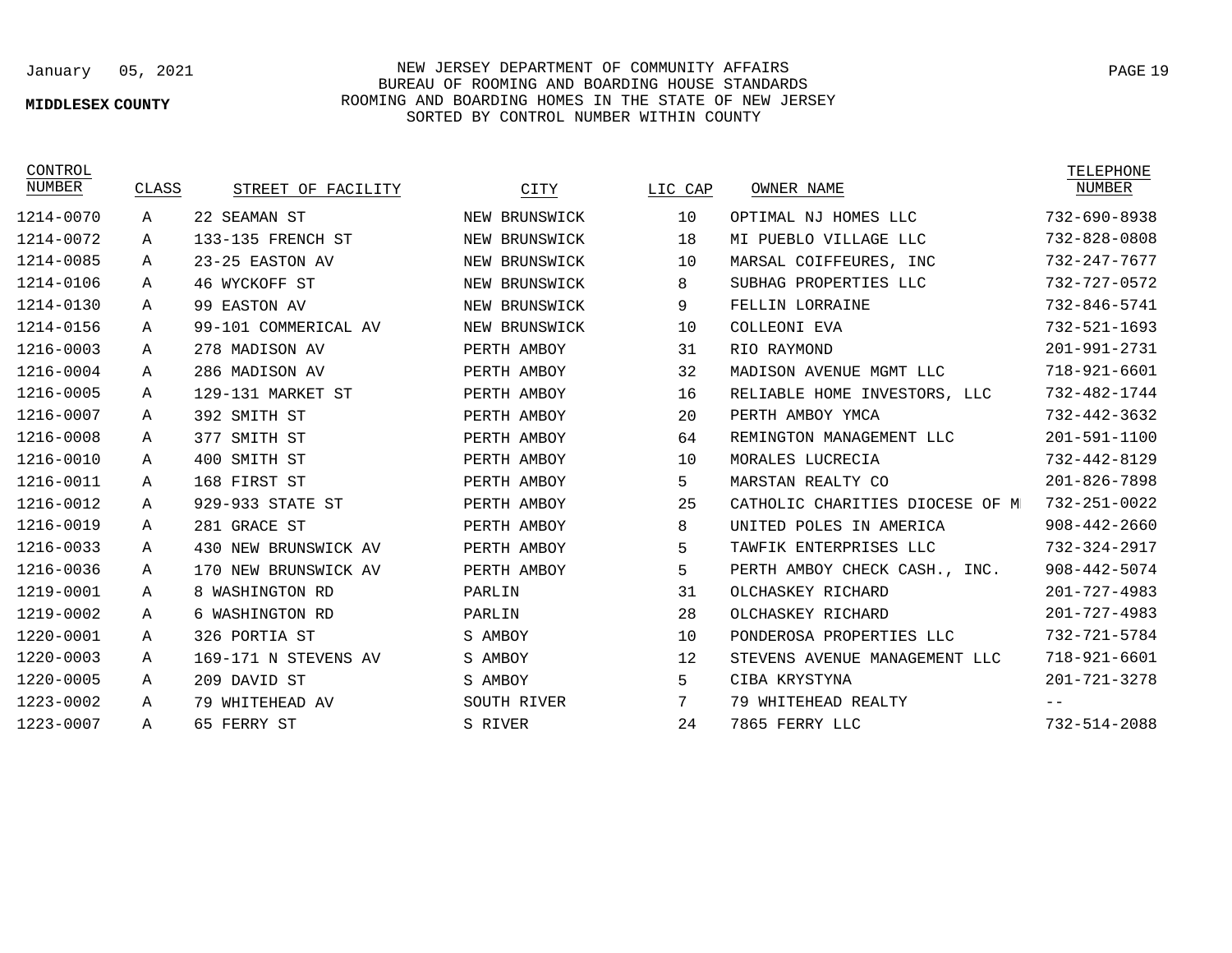## **MONMOUTH COUNTY**

January 05, 2021 NEW JERSEY DEPARTMENT OF COMMUNITY AFFAIRS BUREAU OF ROOMING AND BOARDING HOUSE STANDARDS ROOMING AND BOARDING HOMES IN THE STATE OF NEW JERSEY SORTED BY CONTROL NUMBER WITHIN COUNTY

| CONTROL<br>NUMBER | CLASS        | STREET OF FACILITY  | CITY                 | LIC CAP  | OWNER NAME                      | TELEPHONE<br>NUMBER |
|-------------------|--------------|---------------------|----------------------|----------|---------------------------------|---------------------|
| 1303-0006         | $\mathbf{A}$ | 302 FIRST AV        | ASBURY PARK          | 50       | DOLPHINWEST, LLC                | 732-608-6127        |
| 1303-0015         | Α            | 515 4TH AV          | ASBURY PARK          | 20       | 4TH ASP, LLC                    | 732-262-9589        |
| 1303-0019         | Α            | 618 ASBURY AV       | ASBURY PARK          | 12       | COHEN JACOB                     | $908 - 774 - 6643$  |
| 1303-0025         | Α            | 1312 SPRINGWOOD AV  | ASBURY PARK          | 3        | SPRINGFIELD AVE LLC             | 732-730-1100        |
| 1303-0029         | Α            | 1001 MATTISON AV    | ASBURY PARK          | 12       | 1001 MATTISON LLC               | 917-744-0077        |
| 1303-0031         | Α            | 709 SEWALL AV       | ASBURY PARK          | 12       | ATSTAR LLC                      | 732-397-4890        |
| 1303-0049         | Α            | 305 7TH AV          | ASBURY PARK          | 22       | ASCARI JR MICHAEL               | $908 - 774 - 9474$  |
| 1303-0057         | A            | 604 7TH AV          | ASBURY PARK          | 12       | ATSTAR LLC                      | 732-397-4890        |
| 1303-0059         | Α            | 311 6TH AV          | ASBURY PARK          | 15       | FENIMORE CONDOMINIUM PARTNERS L | 732-778-2129        |
| 1303-0064         | Α            | 309 6TH AV          | ASBURY PARK          | $\Omega$ | SOLAKIAN SIMA                   | $- -$               |
| 1303-0095         | Α            | 1204 MATTISON AV    | ASBURY PARK          | 12       | STAR EXP, LLC                   | 732-573-0519        |
| 1303-0196         | A            | 520 PROSPECT AVENUE | ASBURY PARK          | 5        | COVENANT HOUSE NJ, INC          | $973 - 482 - 9046$  |
| 1304-0003         | Α            | 89 CENTER AV        | ATLANTIC HIGHLANDS   | 9        | LEHEN JOHN                      | $908 - 291 - 4378$  |
| 1304-0008         | A            | 14 E HIGHLAND AV    | ATLANTIC HIGHLANDS   | 8        | 14 EAST HIGHLAND LLC            | 732-939-6502        |
| 1306-0004         | Α            | 101 10TH AV         | <b>BELMAR</b>        | 32       | ENT ENTERPRISES INC.            | 732-681-2620        |
| 1306-0030         | Α            | 302 10TH AVENUE     | <b>BELMAR</b>        | 12       | GGHB, LLC C/O APM LLC           | $908 - 612 - 7552$  |
| 1307-0005         | Α            | 501 PARK PLACE AV   | <b>BRADLEY BEACH</b> | 20       | PARK PLACE INN INC.             | $732 - 233 - 6922$  |
| 1311-0049         | Α            | 510 ROSELD AVE      | DEAL                 | 20       | HOLLYWOOD GOLF CLUB             | 732-531-0900        |
| 1312-1006         | Α            | 524 RT 33           | ENGLISHTOWN          | 19       | RGM REAL ESTATE                 | $305 - 335 - 2880$  |
| 1315-0002         | Α            | 33 LOCKWOOD AV      | FREEHOLD             | 7        | 33 LOCKWOOD REALTY, LLC         | 848-459-4810        |
| 1315-0008         | Α            | <b>30 AVENUE A</b>  | FREEHOLD             | 7        | RICHARDSON LOUIS                | $201 - 446 - 9285$  |
| 1315-0011         | A            | 113 THROCKMORTON AV | FREEHOLD             | 17       | FRESH START REALTY LLC          | 732-210-2358        |
| 1315-0026         | Α            | 27 AVENUE C         | FREEHOLD             | $\Omega$ | SMITH JOHN                      | 732-910-3155        |
| 1316-0002         | A            | 83 THROCKMORTON ST  | FREEHOLD             | 5        | WILLIAMS ANDRE                  | 732-683-0177        |
| 1316-0020         | Α            | 27 AVENUE C         | FREEHOLD             | 7        | WILLIAMS ANDRE                  | 732-683-0177        |
| 1317-0002         | A            | 30 NAVESINK AV      | HIGHLANDS            | 16       | SCHOELLNER SR RODERIC           | $908 - 291 - 3117$  |
| 1321-0003         | A            | 109 MAIN ST         | KEANSBURG            | 21       | MONMOUTH HOUSING ALLIANCE, INC. | 732-389-2958        |
| 1321-0004         | Α            | 2 MAPLEWOOD AV      | KEANSBURG            | 11       | CAPPUCCIO PATRICIA              | $201 - 671 - 4124$  |
| 1321-0011         | A            | 15 LAUREL AV        | KEANSBURG            | 59       | GELCO GENERAL SERVICES INC      | 609-369-3101        |
| 1321-0015         | Α            | 49 RAMSEY AVE       | KEANSBURG            | 8        | C/O MARIA PAGANO WILLIAM SAVOYE | 732-706-5868        |
| 1322-0007         | Α            | 32 BROAD ST         | KEYPORT              | 8        | UPTOWN KEYPORT HOTEL LLC        | 732-888-1878        |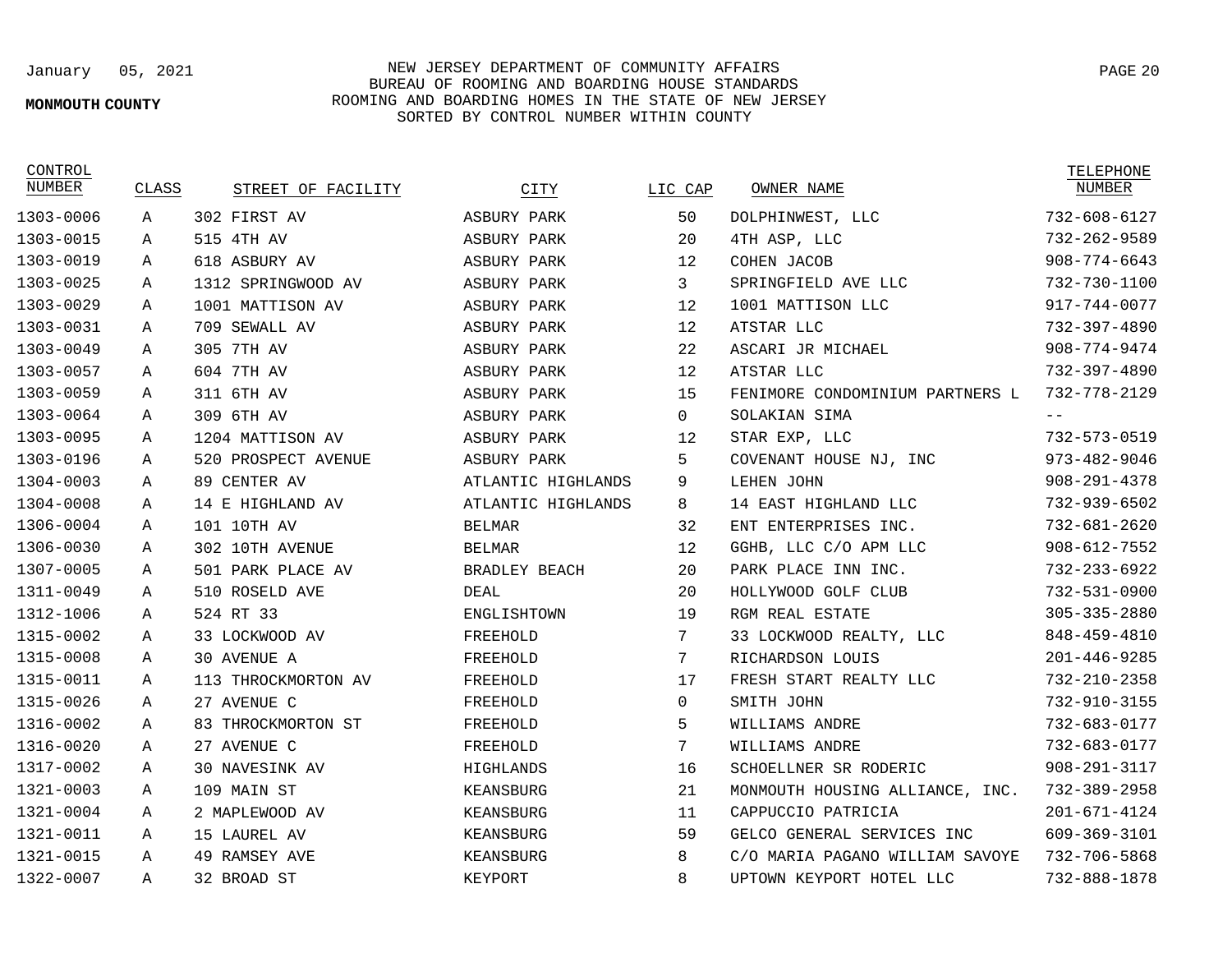## **MONMOUTH COUNTY**

## January 05, 2021 NEW JERSEY DEPARTMENT OF COMMUNITY AFFAIRS BUREAU OF ROOMING AND BOARDING HOUSE STANDARDS ROOMING AND BOARDING HOMES IN THE STATE OF NEW JERSEY SORTED BY CONTROL NUMBER WITHIN COUNTY

| CONTROL<br>NUMBER | CLASS        | STREET OF FACILITY   | CITY                  | LIC CAP | OWNER NAME                      | TELEPHONE<br>NUMBER |
|-------------------|--------------|----------------------|-----------------------|---------|---------------------------------|---------------------|
| 1325-0008         | $\mathbf{A}$ | 490 2ND AV           | LONG BRANCH           | 8       | 490 2ND AVENUE LLC              | 732-673-7366        |
| 1325-0019         | Α            | 309 WESTWOOD AV      | LONG BRANCH           | 5       | SWEENEY-JOHNSON MAIRE           | $732 - 229 - 4058$  |
| 1325-0020         | A            | 41 3RD ST            | <b>LONG BRANCH</b>    | 8       | ARBOLEDA CARLOS                 | $201 - 870 - 9645$  |
| 1325-0026         | Α            | 219 BRANCHPORT AV    | LONG BRANCH           | 14      | RECOVERY PLACEMENT SERVICES, LL | 201-390-4116        |
| 1325-0103         | Α            | 392 SAIRS AVE        | LONG BRANCH           | 26      | AMA HEALTH HOLDINGS LLC         | $- -$               |
| 1327-0001         | Α            | 44 BROAD ST          | MANASOUAN             | 16      | BRADENTON BEACH DEVELOPMENT     | 732-449-8031        |
| 1327-0002         | Α            | 39 UNION AV          | MANASQUAN             | 10      | UNION AVENUE 33 LLC             | 732-610-0838        |
| 1327-0003         | Α            | 39 BROAD ST          | MANASQUAN             | 8       | PARELL ANNAMARIE                | $201 - 528 - 0820$  |
| 1329-0001         | Α            | 185 MAIN ST          | MATAWAN               | 16      | 185 MAIN STREET LLC             | $718 - 921 - 6601$  |
| 1332-0010         | Α            | 25 BURNT TAVERN ROAD | MILLSTONE             | 12      | MONMOUTH HOUSING ALLIANCE, INC. | 732-389-2958        |
| 1334-0018         | Α            | 142 DIVISION ST      | NEPTUNE               | 16      | SUMMERFIELD REALTY LLL          | 732-241-1918        |
| 1334-0032         | Α            | 82 MT ZION WAY       | <b>OCEAN GROVE</b>    | 12      | MCGUIRE REALTY, LLC             | $732 - 241 - 1918$  |
| 1334-0044         | А            | 17<br>EMBURY AV      | <b>OCEAN GROVE</b>    | 22      | CARRIAGE HOUSE II<br>THE        |                     |
| 1340-0028         | A            | 243 SHREWSBURY AV    | RED BANK              | 5       | CARTER AUGUSTA                  | $201 - 775 - 5164$  |
| 1340-0039         | Α            | 116 LEONARD ST       | BANK<br>RED           | 5       | ROUNDTREE BENNY                 | $732 - 614 - 5923$  |
| 1340-0065         | Α            | 162 MONMOUTH ST      | RED BANK              | 6       | FISLER ELLEN                    | $000 - 000 - 0000$  |
| 1340-0088         | Α            | 83 MONMOUTH ST       | RED BANK              | 7       | MONMOUTH RED HOLDINGS LLC       | $212 - 838 - 1255$  |
| 1348-0007         | A            | 307<br>JERSEY AV     | SPRING LAKE           | 14      | GAMMON ENTERPRISES OF NJ LLC    | 732-974-2192        |
| 1350-0001         | Α            | 711 UNION AV         | UNION BEACH           | 14      | <b>SCORAS RANDY</b>             | $732 - 431 - 6795$  |
| 1351-0002         | Α            | 215 ROUTE 526        | <b>UPPER FREEHOLD</b> | 8       | EST. OF M. PARISI & WHITE BIRCH | $- -$               |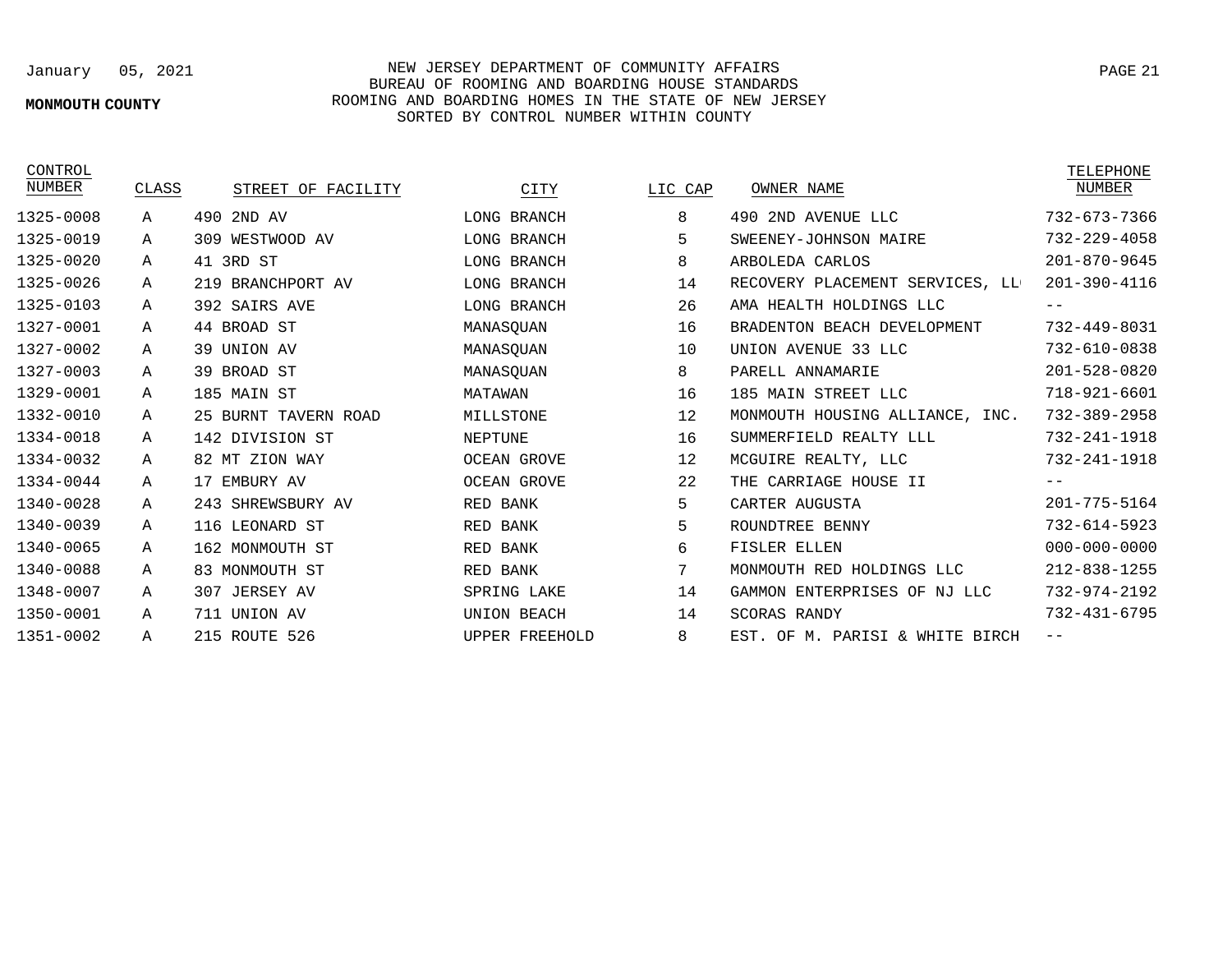### **MORRIS COUNTY**

January 05, 2021 NEW JERSEY DEPARTMENT OF COMMUNITY AFFAIRS BUREAU OF ROOMING AND BOARDING HOUSE STANDARDS ROOMING AND BOARDING HOMES IN THE STATE OF NEW JERSEY SORTED BY CONTROL NUMBER WITHIN COUNTY

CONTROL

| NUMBER    | CLASS | STREET OF FACILITY   | CITY           | LIC CAP | OWNER NAME                      | NUMBER             |
|-----------|-------|----------------------|----------------|---------|---------------------------------|--------------------|
| 1403-0001 | Α     | 68 BARTHOLDI AV      | <b>BUTLER</b>  | 12      | HAMMOND IVAN                    | $973 - 492 - 0503$ |
| 1409-0001 | Α     | 49 N BERGEN ST       | <b>DOVER</b>   | 8       | <b>GROW STEVEN</b>              | $973 - 216 - 8312$ |
| 1409-0002 | Α     | 97 E BLACKWELL ST    | <b>DOVER</b>   | 5       | AG & CY REALTY INC              | $201 - 366 - 6395$ |
| 1409-0008 | Α     | 82 KING ST           | <b>DOVER</b>   | 14      | 82 KINGS ST. REALTY LLC         | $973 - 479 - 7666$ |
| 1409-0009 | Α     | 138 RICHARDS AV      | <b>DOVER</b>   | 8       | TROWBRIDGE JR ROBERT            | $973 - 784 - 4205$ |
| 1409-0010 | Α     | 50 S MORRIS ST       | <b>DOVER</b>   | 22      | MORRIS STREET MILESTONE, LLC    | $973 - 905 - 2356$ |
| 1409-0011 | Α     | 62 S MORRIS ST       | <b>DOVER</b>   | 18      | <b>GUPTA RAJENDRA</b>           | $973 - 420 - 5767$ |
| 1409-0016 | Α     | 43 PROSPECT ST       | <b>DOVER</b>   | 9       | P.R.R. REALTY LLC               | $973 - 420 - 5767$ |
| 1409-0017 | Α     | 27 E MCFARLAN ST     | <b>DOVER</b>   | 20      | C/O JUAN PENA CLEMENTE PENA     | $201 - 895 - 4005$ |
| 1409-0018 | Α     | 265 E BLACKWELL ST   | <b>DOVER</b>   | 13      | SHANTIVAN MANAGEMENT LLC        | $973 - 420 - 5767$ |
| 1409-0019 | Α     | 113-115 MT HOPE AV   | <b>DOVER</b>   | 12      | BERAST LLC                      | $- -$              |
| 1409-0020 | Α     | 46 S MORRIS ST       | <b>DOVER</b>   | 14      | P.R.R. REALTY LLC               | $973 - 420 - 5767$ |
| 1409-0022 | Α     | 19 E BLACKWELL ST    | <b>DOVER</b>   | 15      | GARCIA LEONEL                   | 973-598-9685       |
| 1409-0025 | Α     | 60 N SUSSEX ST       | <b>DOVER</b>   | 28      | MILESTONE ROOMING HOUSE, LLC    | 718-876-0878       |
| 1409-0026 | Α     | 54 S MORRIS ST       | <b>DOVER</b>   | 18      | MORRIS MILESTONE MANOR, LLC     | 917-532-7994       |
| 1409-0030 | A     | 120 W CLINTON ST     | <b>DOVER</b>   | 5       | GAVILANES FELIX                 | $201 - 361 - 3293$ |
| 1414-0005 | Α     | 774 RT<br>15 S       | LAKE HOPATCONG | 15      | LA MANNA, JR RALPH              | $201 - 427 - 2699$ |
| 1417-0003 | Α     | 49 PARK AV           | MADISON        | 6       | AMALGAMATED & CONSOLIDATED LLC  | $856 - 366 - 2053$ |
| 1421-0001 | Α     | 13 GILLENS RD        | PINE BROOK     | 10      | KENNY THOMAS                    | $973 - 227 - 3073$ |
| 1424-0002 | Α     | 90 CHESTNUT ST       | MORRISTOWN     | 9       | PRISCO DONALD                   | $973 - 224 - 0853$ |
| 1424-0006 | Α     | 29 FRANKLIN PL       | MORRISTOWN     | 12      | VTRP REALTY GROUP LLC           | $201 - 538 - 1520$ |
| 1424-0007 | Α     | 10 HILL ST           | MORRISTOWN     | 12      | MODZELESKI RICHARD              | $973 - 267 - 0874$ |
| 1424-0009 | Α     | 265 SPEEDWELL AV     | MORRISTOWN     | 12      | 265 SPEEDWELL, LLC              | 646-739-2194       |
| 1424-0013 | Α     | 1 MT KEMBLE AV       | MORRISTOWN     | 22      | HOMELESS SOLUTIONS INC          | $201 - 993 - 0833$ |
| 1424-0014 | Α     | 40 MT KEMBLE AV      | MORRISTOWN     | 10      | PULLANO ANNA                    | $973 - 540 - 8692$ |
| 1424-0018 | Α     | 126 SPEEDWELL AV     | MORRISTOWN     | 15      | DIEZ NINOS, LLC                 | $917 - 612 - 4604$ |
| 1424-0019 | Α     | 200 SPEEDWELL AV     | MORRISTOWN     | 8       | 200 SPEEDWELL LLC               | $973 - 267 - 4266$ |
| 1424-0020 | Α     | 205-209 SPEEDWELL AV | MORRISTOWN     | 55      | GASPARRO DVP CORP.              | $201 - 540 - 1765$ |
| 1424-0026 | Α     | 15 PHOENIX AV        | MORRISTOWN     | 7       | 13-15 PHOENIX AVENUE REALTY LLC | $973 - 476 - 5741$ |
| 1424-0033 | Α     | 12 KING ST           | MORRISTOWN     | 9       | PJM HOLDING CO.                 | $973 - 984 - 5359$ |
| 1424-0065 | Α     | 44 SOUTH ST          | MORRISTOWN     | 15      | FREEDOM HOUSE INC               | 609-396-9516       |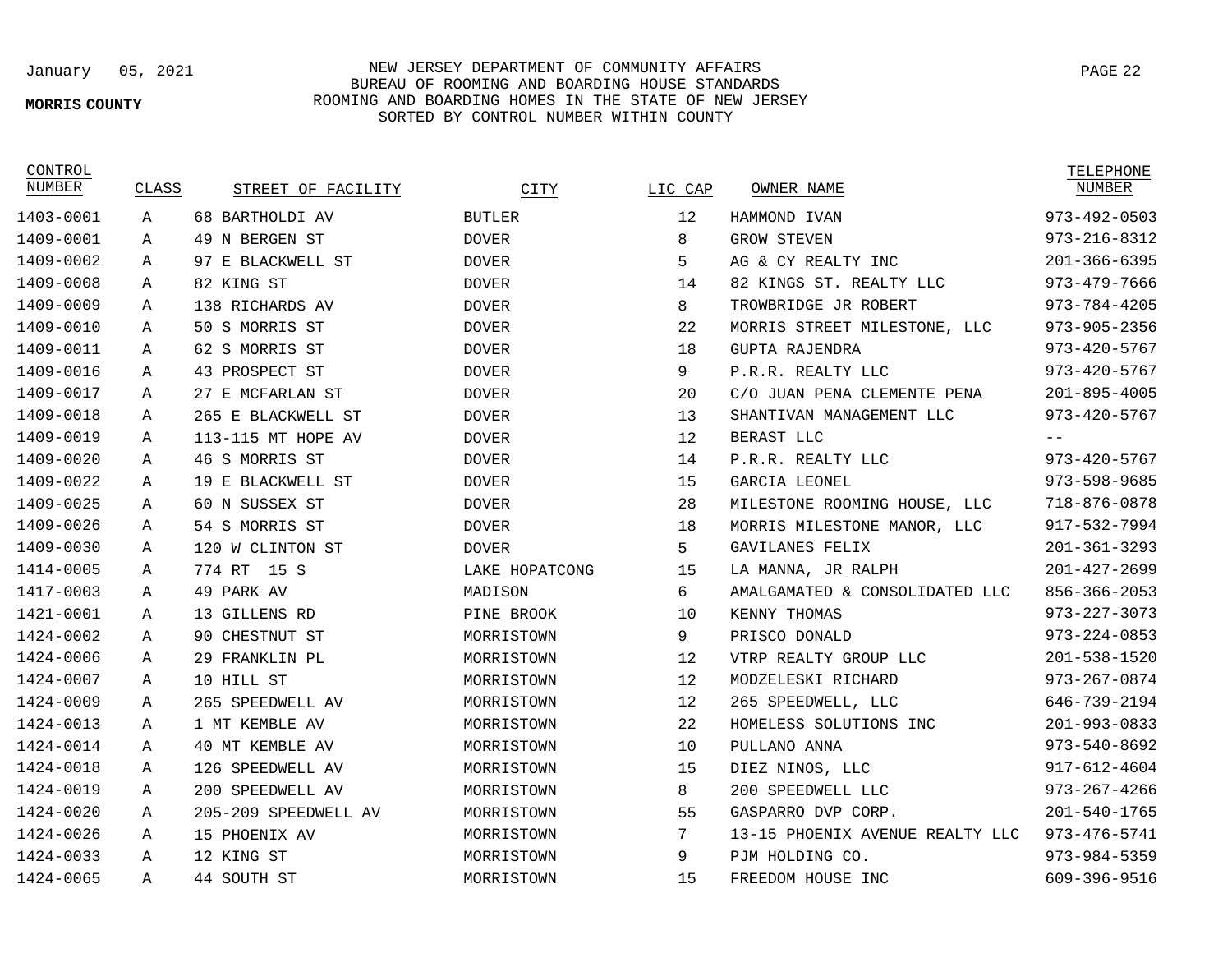# **MORRIS COUNTY**

## January 05, 2021 NEW JERSEY DEPARTMENT OF COMMUNITY AFFAIRS BUREAU OF ROOMING AND BOARDING HOUSE STANDARDS ROOMING AND BOARDING HOMES IN THE STATE OF NEW JERSEY SORTED BY CONTROL NUMBER WITHIN COUNTY

| CONTROL   |              |                       |                  |         |                                    | TELEPHONE          |
|-----------|--------------|-----------------------|------------------|---------|------------------------------------|--------------------|
| NUMBER    | CLASS        | STREET OF FACILITY    | CITY             | LIC CAP | OWNER NAME                         | NUMBER             |
| 1424-0067 | Α            | 82 MAPLE AV           | MORRISTOWN       | 10      | GEARY HOLDING CO                   | $201 - 259 - 1712$ |
| 1424-0074 | Α            | BOWL ROAD<br>36 PUNCH | MORRISTOWN       | 5       | MORRIS COUNTY GOLF<br>CLUB         | 973-539-7200       |
| 1427-0001 | Α            | 177 RT 46             | <b>BUDD LAKE</b> | 10      | DATTOLO PROPERTY INVESTMENT<br>INC | 973-989-9041       |
| 1428-0001 | Α            | 18 MAIN ST            | NETCONG          | 10      | GRAEBER ENTERPRISES INC            | 908-879-6111       |
| 1429-0003 | $\mathsf{A}$ | 18 CALIFON RD         | PARSIPPANY       | 14      | 2 PAR RIDGE LLC                    | $973 - 928 - 5412$ |
| 1431-0001 | Α            | 24 NEW ST             | PEQUANNOCK       | 9       | NEW STREET 24 LLC                  | $973 - 557 - 5038$ |
| 1431-0002 | Α            | 20 NEW ST             | PEQUANNOCK       | 9       | 20 NEW STREET LLC                  | $- -$              |
| 1434-0001 | Α            | 14 VAN DUYNE AV       | ROCKAWAY         | 5       | PIATKOWSKI JERZY                   | $973 - 453 - 6350$ |
| 1434-0002 | Α            | 160 E MAIN ST         | ROCKAWAY         | 19      | SCERBO HOTEL CORP                  | $201 - 627 - 8488$ |
| 1434-0004 | Α            | 36 W MAIN ST          | ROCKAWAY         | 12      | RUCH REALTY, LLC                   | $973 - 226 - 6943$ |
| 1434-0006 | Α            | 9 WALL ST             | ROCKAWAY         | 16      | RUCH REALTY, LLC                   | $973 - 226 - 6943$ |
| 1436-0004 | A            | 701 RT 46             | KENVIL           | 28      | KENVIL HOTEL<br>INC                | $000 - 000 - 0000$ |
| 1436-0007 | Α            | 228 MAIN ST           | LEDGEWOOD        | 12      | LEDGEWOOD LLC                      | $973 - 398 - 2352$ |
| 1439-0002 | Α            | 67-69<br>W DEWEY AV   | WHARTON          | 15      | SOCETA LLC<br>V.F.B.               | $- -$              |
| 1439-0005 | Α            | 47 KOSSUTH ST         | WHARTON          | 14      | PORT ORAN REALTY                   | $973 - 214 - 4043$ |
| 1439-0008 | Α            | 45 KOSSUTH ST         | WHARTON          | 7       | PORT ORAN REALTY                   | $973 - 214 - 4043$ |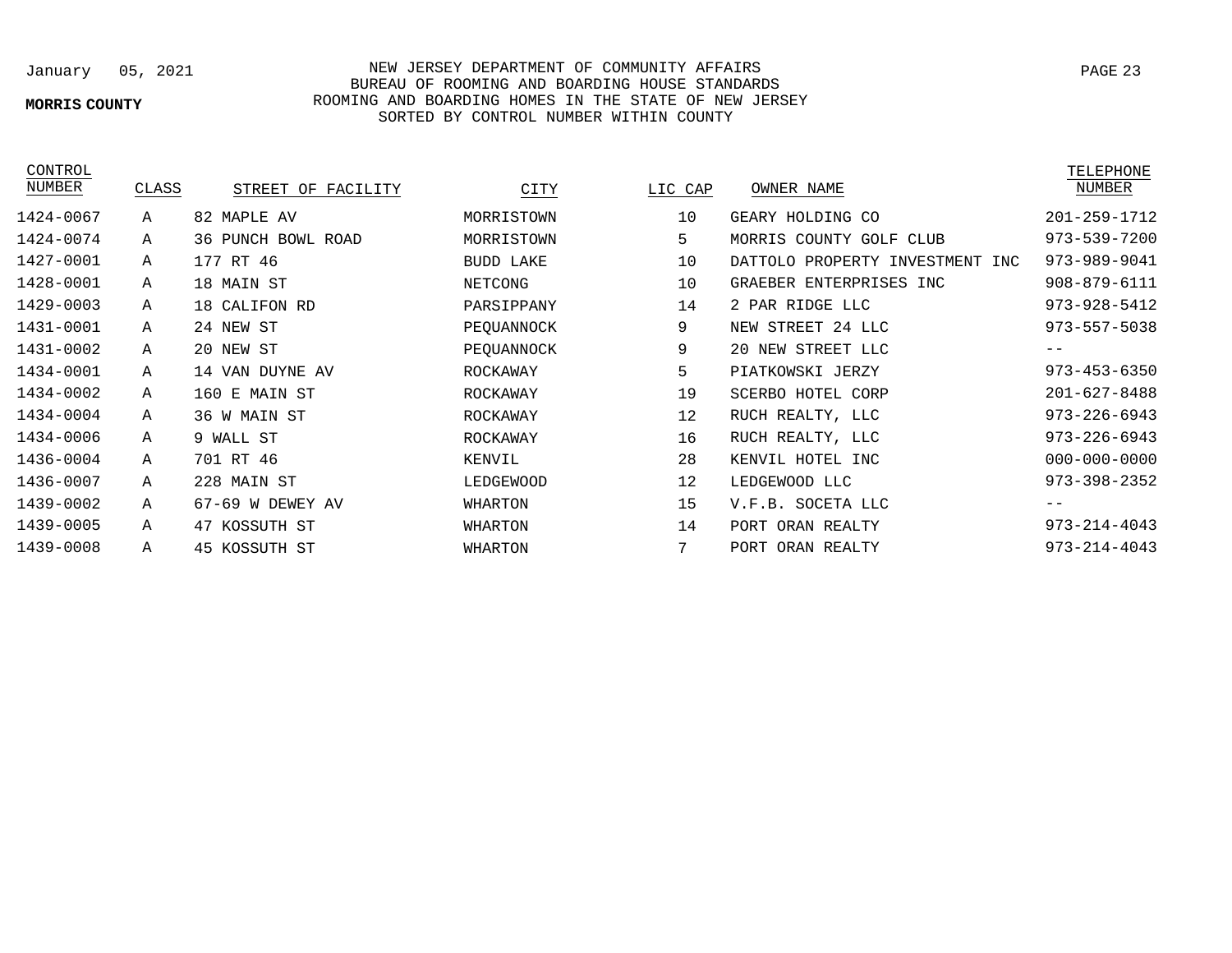# **OCEAN COUNTY**

## January 05, 2021 NEW JERSEY DEPARTMENT OF COMMUNITY AFFAIRS BUREAU OF ROOMING AND BOARDING HOUSE STANDARDS ROOMING AND BOARDING HOMES IN THE STATE OF NEW JERSEY SORTED BY CONTROL NUMBER WITHIN COUNTY

CONTROL

| NUMBER    | CLASS | STREET OF FACILITY  | CITY              | LIC CAP | OWNER NAME                      | NUMBER             |
|-----------|-------|---------------------|-------------------|---------|---------------------------------|--------------------|
| 1511-0005 | Α     | 130 PUSHKIN RD      | JACKSON           | 29      | RENTAL PROPERTIES HOLDINGS, LLC | 732-833-1868       |
| 1511-0006 | Α     | 40 CASSVILLE RD     | JACKSON           | 20      | <b>GOLDMAN JACOB</b>            | 917-533-5761       |
| 1511-0007 | Α     | 725 FREEHOLD RD     | JACKSON           | 26      | ZALAT HOUSE LLC                 | 732-904-7524       |
| 1514-0015 | Α     | 27 6TH ST           | LAKEWOOD          | 19      | 27 6TH STREET LLC               | 732-901-4499       |
| 1521-0001 | Α     | 405 OCEAN GATE AV   | OCEAN GATE        | 14      | MILLARD GINNETTE                | $908 - 929 - 4972$ |
| 1525-0006 | Α     | 211 ARNOLD AV       | PT PLEASANT BEACH | 6       | <b>MASSOOD MATTHEW</b>          | $973 - 632 - 8072$ |
| 1525-0007 | A     | 17 ARNOLD AV        | PT PLEASANT BEACH | 9       | KEIFER ROBERTA                  | 386-547-7025       |
| 1525-0017 | Α     | 104 NEW YORK AV     | PT PLEASANT BEACH | 12      | SPAHR LOUISE                    | $- -$              |
| 1525-0020 | A     | 401 NEW JERSEY AV   | PT PLEASANT BEACH | 11      | KELLY MIRIAM                    | 732-892-2269       |
| 1525-0024 | A     | 318 ATLANTIC AV     | PT PLEASANT BEACH | 37      | GLADSTONE 318 ATLANTIC LLC      | $917 - 836 - 2494$ |
| 1525-0030 | Α     | 100-102 ATLANTIC AV | PT PLEASANT BEACH | 33      | CASTLE ROCK ROOMING, INC        | 732-604-2746       |
| 1525-0033 | Α     | 510-512 TRENTON AV  | PT PLEASANT BEACH | 15      | PLEASANT POINT PROPERTIES LLC   | 732-974-3069       |
| 1525-0039 | Α     | 808 OCEAN AV        | PT PLEASANT BEACH | 22      | INC. JENKINSON'S SOUTH          | 732-295-4334       |
| 1525-0040 | Α     | 318 ARNOLD AV       | PT PLEASANT BEACH | 4       | CASERTA MICHAEL                 | $718 - 227 - 2467$ |
| 1526-0006 | Α     | 330 HAMILTON AV     | SEASIDE HTS       | 14      | RISPOLI SALVATORE               | 732-506-0897       |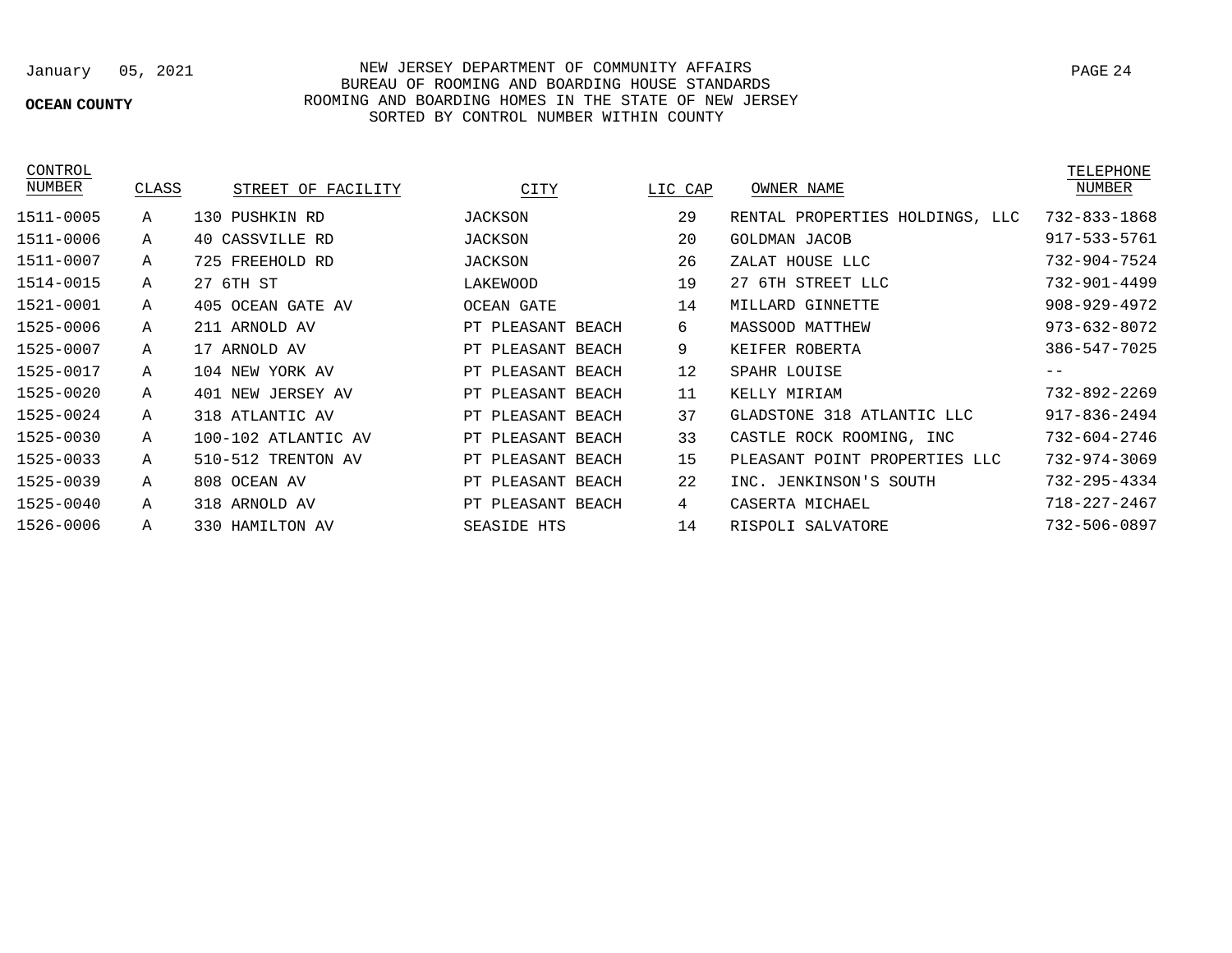### **PASSAIC COUNTY**

## January 05, 2021 NEW JERSEY DEPARTMENT OF COMMUNITY AFFAIRS PAGE 25 BUREAU OF ROOMING AND BOARDING HOUSE STANDARDS ROOMING AND BOARDING HOMES IN THE STATE OF NEW JERSEY SORTED BY CONTROL NUMBER WITHIN COUNTY

**CONTROL** 

| NUMBER    | CLASS | STREET OF FACILITY   | CITY             | LIC CAP | OWNER NAME                           | NUMBER             |
|-----------|-------|----------------------|------------------|---------|--------------------------------------|--------------------|
| 1602-0003 | A     | 16 HURON AV          | CLIFTON          | 8       | FURIA VINCENT                        | $973 - 473 - 2518$ |
| 1602-0004 | Α     | 319 LEXINGTON AV     | CLIFTON          | 7       | <b>OSMAN NAZNEEN</b>                 | $973 - 772 - 4223$ |
| 1602-0012 | Α     | 51 HADLEY AV         | CLIFTON          | 7       | TROJANIAK STANISLAW                  | $973 - 773 - 1625$ |
| 1602-0031 | Α     | 1305 VALLEY RD       | CLIFTON          | 15      | MONTANA ROBERT                       | 973-778-1504       |
| 1603-0002 | Α     | 29 CHURCH ST         | HALEDON          | 17      | 29 CHURCH STREET LLC                 | $973 - 427 - 3400$ |
| 1604-0001 | Α     | 329 WAGARAW RD       | <b>HAWTHORNE</b> | 15      | 329 REALTY INC.                      | $917 - 359 - 9118$ |
| 1607-0002 | Α     | 198 MADISON ST       | PASSAIC          | 19      | MADISON STREET ASSOC. LLC            | $973 - 277 - 9662$ |
| 1607-0003 | Α     | 48 HIGH ST           | PASSAIC          | 4       | KOPIC MARKO                          | $201 - 306 - 8783$ |
| 1607-0007 | Α     | 161-163 PASSAIC ST   | PASSAIC          | 11      | GONZALEZ MARTA                       | $973 - 472 - 4400$ |
| 1607-0009 | Α     | 97 PAULISON AV       | PASSAIC          | 11      | MAMBA REALTY LLC                     |                    |
| 1607-0011 | Α     | 129 GREGORY AV       | PASSAIC          | 17      | MANEKPORIA RAVINDRA                  | $973 - 473 - 6818$ |
| 1607-0012 | А     | 165 PASSAIC ST       | PASSAIC          | 14      | 165 PASSAIC STREET REALTY LLC        | $ -$               |
| 1607-0017 | A     | 100-102 PASSAIC ST   | PASSAIC          | 30      | 100 PASSAIC STREET PARTNERS LLC      | $\qquad \qquad -$  |
| 1607-0019 | Α     | 246-250 GREGORY AV   | PASSAIC          | 9       | 4W REAL ESTATE HOLDINGS LLC          | $201 - 385 - 1212$ |
| 1607-0020 | Α     | 45 RIVER DR.         | PASSAIC          | 120     | RIVER DRIVE URBAN RENEWAL ASSOC      | $973 - 777 - 8847$ |
| 1607-0021 | Α     | 91 PAULISON AV       | PASSAIC          | 12      | 91 PAULISON ASSOC. LLC               | $973 - 777 - 0404$ |
| 1607-0029 | Α     | 97 JEFFERSON ST      | PASSAIC          | 28      | JEFFERSON PROPERTY INVESTORS<br>- L. | $973 - 277 - 9662$ |
| 1607-0031 | Α     | 31-33 GROVE ST       | PASSAIC          | 10      | KOPIC MARKO                          | $201 - 306 - 8783$ |
| 1607-0034 | Α     | 296 BROADWAY         | PASSAIC          | 8       | 300 BROADWAY ASSOC, LLC              | $973 - 777 - 0404$ |
| 1607-0039 | Α     | 155 JACKSON ST       | PASSAIC          | 19      | WIELGUS WALTER                       | 973-272-8070       |
| 1607-0040 | Α     | 84 LAFAYETTE AV      | PASSAIC          | 14      | <b>EVANS ROBERT</b>                  | $973 - 523 - 8277$ |
| 1607-0043 | Α     | 148 PASSAIC ST       | PASSAIC          | 4       | VAZOUEZ ROMAN                        | $973 - 777 - 3775$ |
| 1607-0044 | Α     | 262 PASSAIC ST       | PASSAIC          | 11      | 262 PASSAIC STREET LLC               | $973 - 800 - 9952$ |
| 1607-0046 | Α     | 115 GREGORY AV       | PASSAIC          | 14      | WIELGUS WALTER                       | $973 - 272 - 8070$ |
| 1607-0050 | Α     | 88 LAFAYETTE ST      | PASSAIC          | 10      | 88 LAFAYETTE AVE LLC                 | 973-742-1177       |
| 1607-0051 | Α     | 161 LEXINGTON AV     | PASSAIC          | 14      | KOPIC MARKO                          | $201 - 306 - 8783$ |
| 1607-0052 | А     | 64 HOOVER AV         | PASSAIC          | 13      | HOOVER PROPERTY MGMT LLC             | $973 - 930 - 1163$ |
| 1607-0056 | Α     | 202 WASHINGTON ST    | PASSAIC          | 22      | MARINA MNGMNT CORP                   | $201 - 893 - 9210$ |
| 1607-0058 | Α     | 246 LAFAYETTE AVENUE | PASSAIC          | 5       | 244 LAFAYETTE AVE REALTY LLC         |                    |
| 1608-0010 | Α     | 28 CHURCH ST         | PATERSON         | 20      | 26-28 CHURCH STREET LLC              | $973 - 928 - 0005$ |
| 1608-0013 | Α     | 267 ELLISON ST       | PATERSON         | 15      | PARAGON ASSET HOLDINGS P1 LLC        | 973-592-1574       |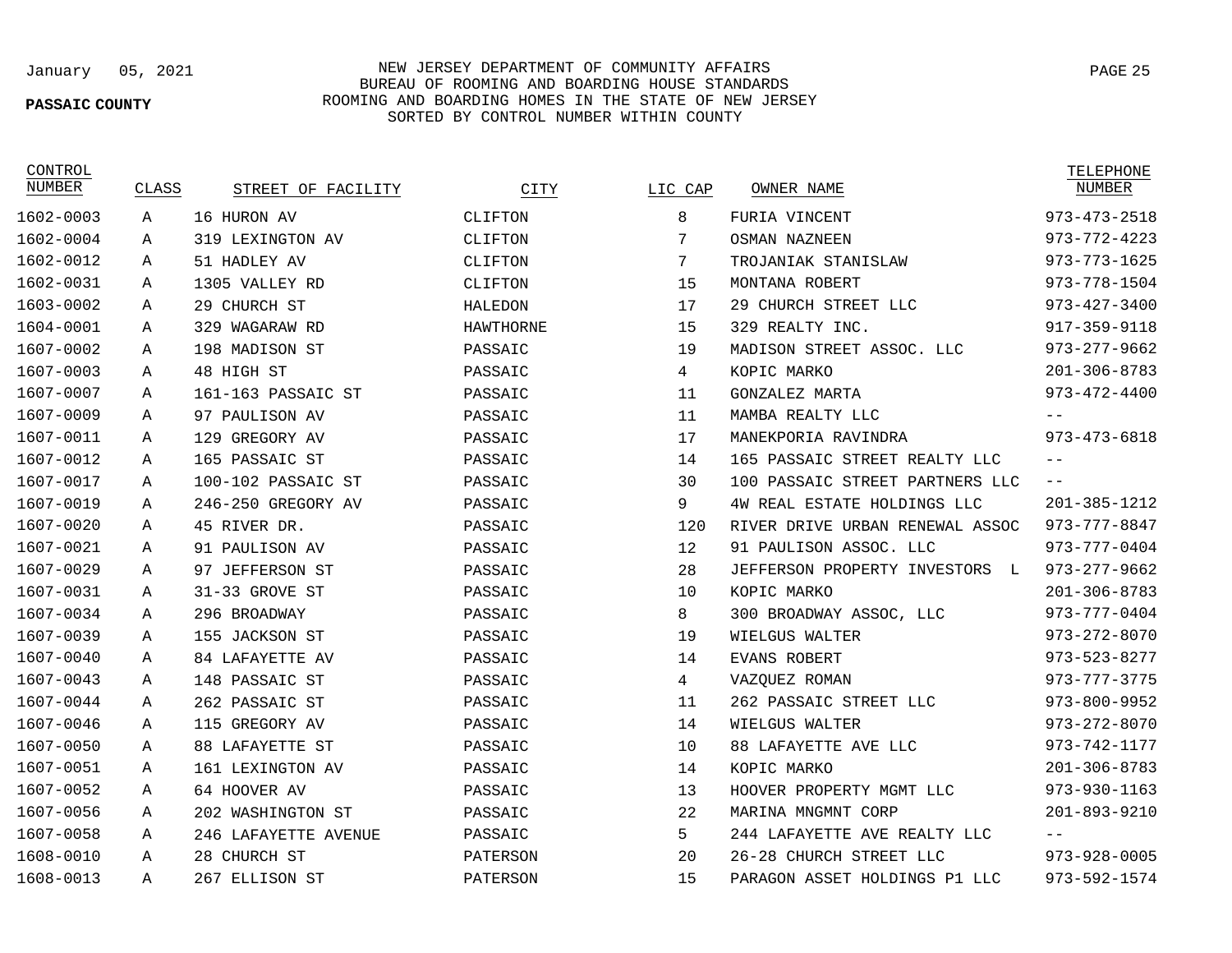### **PASSAIC COUNTY**

## January 05, 2021 NEW JERSEY DEPARTMENT OF COMMUNITY AFFAIRS BUREAU OF ROOMING AND BOARDING HOUSE STANDARDS ROOMING AND BOARDING HOMES IN THE STATE OF NEW JERSEY SORTED BY CONTROL NUMBER WITHIN COUNTY

CONTROL

| NUMBER    | CLASS | STREET OF FACILITY       | CITY          | LIC CAP      | OWNER NAME                      | NUMBER             |
|-----------|-------|--------------------------|---------------|--------------|---------------------------------|--------------------|
| 1608-0025 | Α     | 345-347 ROSA PARKS DR    | PATERSON      | 14           | VK ASSOCIATES REALTY            | 973-495-7537       |
| 1608-0027 | Α     | 640 E 30TH ST            | PATERSON      | 28           | LOUIS LOPEZ INVESTMENT, LLC     | $201 - 264 - 0092$ |
| 1608-0030 | Α     | 434 ELLISON ST           | PATERSON      | 8            | CAMACHO ALBERTO                 | $201 - 742 - 2470$ |
| 1608-0039 | Α     | 459 ELLISON ST           | PATERSON      | 10           | LEGGIERI ALBERT                 | $973 - 628 - 8474$ |
| 1608-0048 | Α     | 56 PARK AV               | PATERSON      | 15           | GREENWICH PROPERTIES, LLC       | $973 - 357 - 8000$ |
| 1608-0053 | Α     | 27 WARD ST               | PATERSON      | 24           | ARCHER PARCAVE LLC              | 732-542-8077       |
| 1608-0058 | Α     | 576 E 25TH ST            | PATERSON      | 13           | ARCHER PARCAVE LLC              | 732-542-8077       |
| 1608-0061 | Α     | 331 STRAIGHT ST          | PATERSON      | 20           | NESSA BUILDERS LLC              | $201 - 206 - 3909$ |
| 1608-0066 | Α     | 456 ELLISON ST           | PATERSON      | 11           | 456-58 ELLISON STREET REALTY, L | 973-910-0301       |
| 1608-0067 | Α     | 45-47 RYLE AV            | PATERSON      | 9            | RYLE HOUSE LLC                  | $973 - 321 - 8852$ |
| 1608-0078 | Α     | 128 WARD ST              | PATERSON      | 207          | PATERSON YMCA                   | $201 - 684 - 2320$ |
| 1608-0084 | Α     | 356 GRAND ST             | PATERSON      | 15           | GUTIERREZ ARACELY               | $201 - 757 - 9602$ |
| 1608-0093 | Α     | 856 MAIN ST              | PATERSON      | 5            | A H MAIN LLC                    | $201 - 304 - 9314$ |
| 1608-0097 | Α     | 357 12TH AV              | PATERSON      | 12           | BEDWARD KERLUE                  | 973-279-7002       |
| 1608-0099 | Α     | 304 21ST AV              | PATERSON      | 9            | ARIAS AURELIO                   | $973 - 715 - 2684$ |
| 1608-0113 | Α     | 90 AUBURN ST             | PATERSON      | 14           | DIONYSUS REALTY LLC             | $973 - 779 - 4060$ |
| 1608-0129 | Α     | 341-343 ROSA PARKS BLVD  | PATERSON      | 16           | VK ASSOCIATES REALTY            | $973 - 495 - 7537$ |
| 1608-0141 | Α     | 135 MARION ST            | PATERSON      | 11           | KOPIC MARKO                     | $201 - 306 - 8783$ |
| 1608-0142 | А     | 197 MARKET ST            | PATERSON      | 12           | LANDIN ENTERPRISES              | 973-345-0780       |
| 1608-0159 | Α     | 215-17 STRAIGHT ST       | PATERSON      | 20           | ISLANDER HOTEL CORP             | 973-742-7532       |
| 1608-0182 | Α     | 22 JACKSON ST            | PATERSON      | 10           | EVA'S SHELTERING PROGRAM        | $973 - 523 - 6220$ |
| 1608-0229 | А     | 288 FAIR STREET          | PATERSON      | 9            | ST LUKE COMMUNITY DEVL CENTER   | 973-345-4309       |
| 1608-0321 | A     | 419 MAIN STREET          | PATERSON      | 8            | EVA'S SHELTERING PROGRAM        | $973 - 523 - 6220$ |
| 1609-0002 | А     | 70 WANAQUE AV            | POMPTON LAKES | 20           | NIKOLEVA MARINA                 | $551 - 262 - 2256$ |
| 1609-0003 | Α     | 214 WANAQUE AV           | POMPTON LAKES | 13           | WESMARK PROPERTIES LLC          | $201 - 316 - 4520$ |
| 1613-0001 | Α     | 2 RAILROAD AV            | WANAQUE       | 41           | <b>GALLO RONALD</b>             | $201 - 405 - 1859$ |
| 1613-0010 | A     | 18 RAILROAD AVE          | WANAQUE       | $\mathbf{0}$ | SMITH JOHN                      | 732-910-3155       |
| 1613-0011 | Α     | 20 RAILROAD AVENUE       | WANAQUE       | 10           | AGOSTINO PROPERTIES LLC         |                    |
| 1614-0005 | Α     | 59 NEWARK-POMPTON<br>TPK | WAYNE         | 10           | LONGAKER ANNA                   | 973-696-3709       |
| 1615-0004 | Α     | 124 UNION VALLEY RD      | NEWFOUNDLAND  | 20           | 200 MORGAN STREET LLC           | $973 - 557 - 7572$ |
| 1615-0008 | Α     | 399 LAKE SHORE DR        | HEWITT        | 15           | JOSEF LANG HOLDINGS, LLC        | $973 - 248 - 6106$ |
|           |       |                          |               |              |                                 |                    |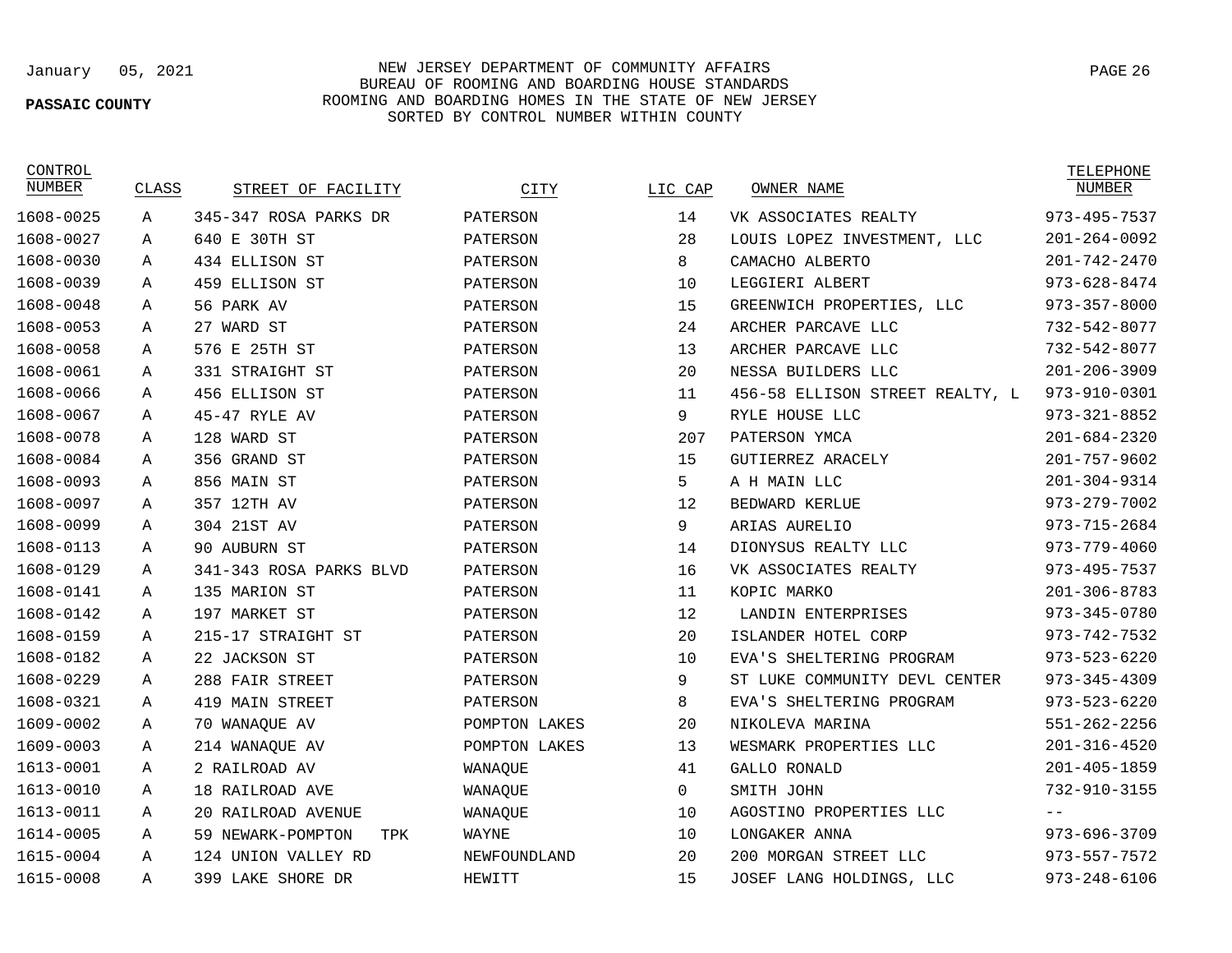## **SALEM COUNTY**

## January 05, 2021 NEW JERSEY DEPARTMENT OF COMMUNITY AFFAIRS BUREAU OF ROOMING AND BOARDING HOUSE STANDARDS ROOMING AND BOARDING HOMES IN THE STATE OF NEW JERSEY SORTED BY CONTROL NUMBER WITHIN COUNTY

| CONTROL<br><b>NUMBER</b> | CLASS | STREET OF FACILITY   | CITY       | LIC CAP                  | OWNER NAME              | TELEPHONE<br><b>NUMBER</b> |
|--------------------------|-------|----------------------|------------|--------------------------|-------------------------|----------------------------|
| 1708-0001                |       | 134 N BROADWAY BOX 1 | PENNSVILLE | $\overline{\phantom{a}}$ | SHADY HAVEN INC         | 856-889-0498               |
| 1708-0002                |       | 9 S BROADWAY         | PENNSVILLE |                          | WHITE GARDEN APTS., LLC | 732-363-3358               |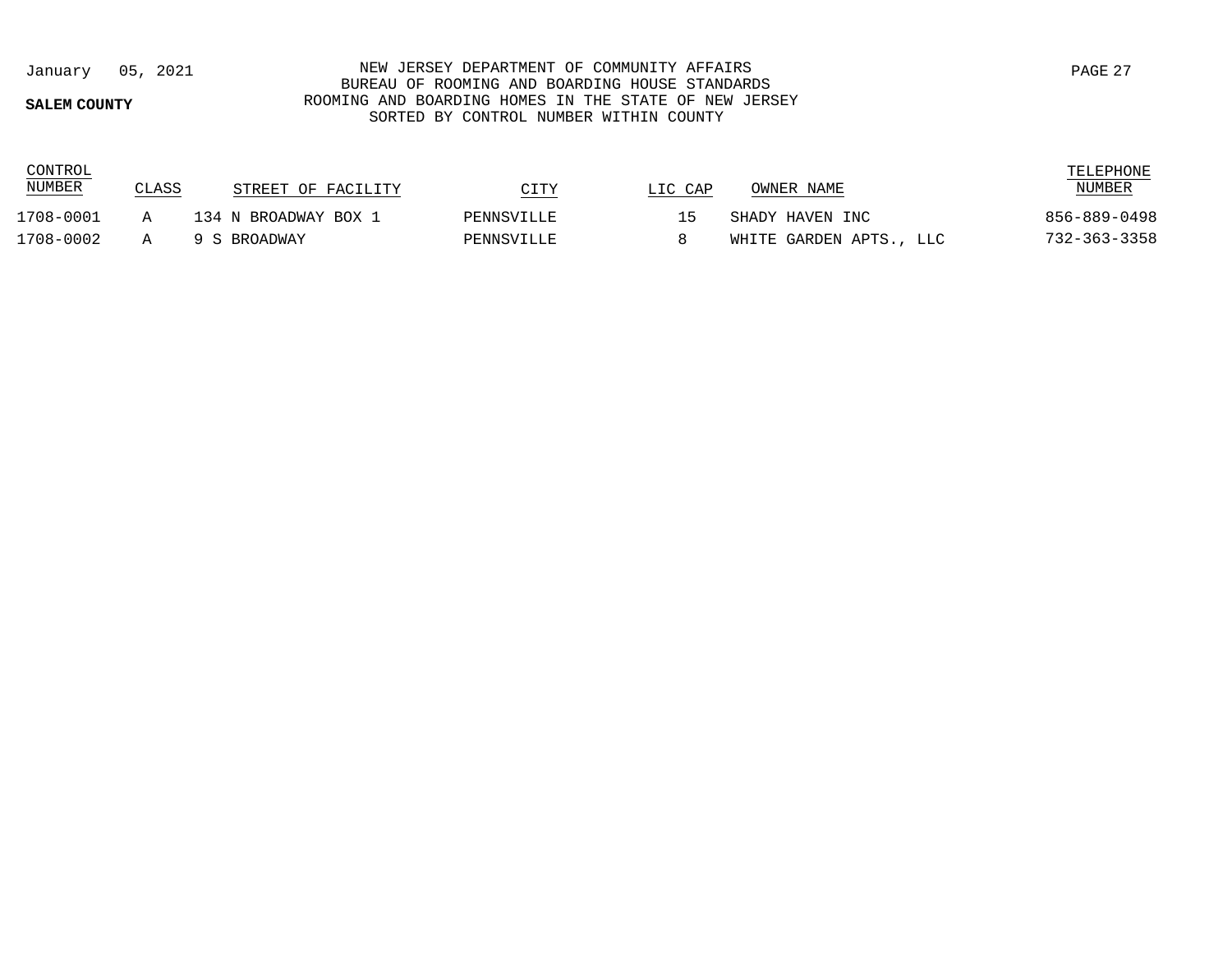# **SOMERSET COUNTY**

# January 05, 2021 NEW JERSEY DEPARTMENT OF COMMUNITY AFFAIRS BUREAU OF ROOMING AND BOARDING HOUSE STANDARDS ROOMING AND BOARDING HOMES IN THE STATE OF NEW JERSEY SORTED BY CONTROL NUMBER WITHIN COUNTY

| CONTROL<br>NUMBER | CLASS | STREET OF FACILITY      | CITY               | LIC CAP | OWNER NAME                       | TELEPHONE<br><b>NUMBER</b> |
|-------------------|-------|-------------------------|--------------------|---------|----------------------------------|----------------------------|
| 1801-0002         | Α     | 1040 POTTERSVILLE ROAD  | <b>BEDMINSTER</b>  | 17      | HAMILTON FARM GOLF CLUB LLC      | $908 - 901 - 4000$         |
| 1804-0001         | Α     | 18 W MAIN ST            | BOUND BROOK        | 10      | DEUTSCH JACOB                    | $908 - 722 - 2487$         |
| 1804-0006         | Α     | 129<br>E 2ND ST         | BOUND BROOK        | 7       | 129 2ND REALTY LLC               | 732-210-2358               |
| 1804-0007         | Α     | 411 SOMERSET ST         | BOUND BROOK        | 9       | TEMPLIN ROBERT                   | $201 - 271 - 0852$         |
| 1804-0023         | Α     | 211 SOMERSET ST         | BOUND BROOK        | 10      | <b>JASSIL TAJINDER</b>           | 732-319-1079               |
| 1804-0025         | Α     | 318 TALMADGE AV         | BOUND BROOK        | 10      | TALMAGE ROOMS LLC                | $908 - 361 - 5538$         |
| 1805-0002         | Α     | 3411 E RT 22            | <b>BRANCHBURG</b>  | 14      | CATANI ELIZABETH                 | $908 - 534 - 0899$         |
| 1806-0001         | Α     | 39 DUVAL ST             | <b>BRIDGEWATER</b> | 16      | TORMASI HOUSING BRIDGEWATER, LL  | $908 - 421 - 1514$         |
| 1811-0001         | Α     | 223 WYOMING PL          | MANVILLE           | 14      | TORMASI HOUSING LLC              | $- -$                      |
| 1811-0003         | Α     | 39 SOUTH ST             | MANSVILLE          | 8       | N.J.L. HOLDINGS INC              | $908 - 561 - 8393$         |
| 1811-0004         | Α     | 52-54 S MAIN ST         | MANVILLE           | 8       | MANVILLE BROTHERS, LLC           | $908 - 704 - 8912$         |
| 1811-0008         | Α     | 44 S MAIN ST            | MANVILLE           | 13      | KULDIP DHILLON                   | $908 - 369 - 0661$         |
| 1811-0010         | Α     | 36 & 38 S MAIN ST       | MANVILLE           | 10      | KULDIP DHILLON                   | $908 - 369 - 0661$         |
| 1811-0021         | Α     | 223-5 N MAIN ST         | MANVILLE           | 6       | EST. OF DEAN SHEPARD             | 609-731-8573               |
| 1814-0003         | Α     | 19 DUER ST              | N PLAINFIELD       | 13      | DUER STREET 15 & 19 LLC          | $201 - 988 - 9873$         |
| 1814-0004         | Α     | 15 DUER ST              | N PLAINFIELD       | 6       | DUER STREET 15 & 19 LLC          | $201 - 988 - 9873$         |
| 1815-0003         | Α     | 12 MAIN ST              | PEAPACK            | 87      | THE MATHENY SCHOOL INC.          | $908 - 234 - 0011$         |
| 1816-0001         | Α     | 49 W SOMERSET ST        | RARITAN            | 6       | TRACK REAL ESTATE LLC            | $908 - 720 - 4997$         |
| 1818-0002         | Α     | 33-35 SOMERSET ST       | SOMERVILLE         | 18      | VOL. OF AMERICA DEL.<br>VALLEY I | $908 - 707 - 9753$         |
| 1818-0003         | Α     | 67 E MAIN ST            | SOMERVILLE         | 78      | HOTEL SOMERSET INC               | $000 - 000 - 0000$         |
| 1818-0004         | Α     | 105 FAIRVIEW AV         | SOMERVILLE         | 20      | KULDIP DHILLON                   | 908-963-1887               |
| 1818-0006         | Α     | 212 ALTAMONT PL         | SOMERVILLE         | 8       | <b>AVELLA HELEN</b>              |                            |
| 1818-0011         | Α     | 63 WEST END AV          | SOMERVILLE         | 12      | WEST END ROOMS LLC               | $908 - 656 - 2357$         |
| 1818-0016         | Α     | 60 VETERANS MEMORIAL DR | SOMERVILLE         | 15      | DEUTSCH JACOB                    | $908 - 722 - 2487$         |
| 1819-0001         | Α     | 151 CANAL RD            | S BOUND BROOK      | 29      | ELLIOTT REALTY LLC               | $908 - 754 - 3500$         |
| 1819-0003         | Α     | 155 CANAL RD            | S BOUND BROOK      | 15      | ELLIOTT REALTY LLC               | $908 - 754 - 3500$         |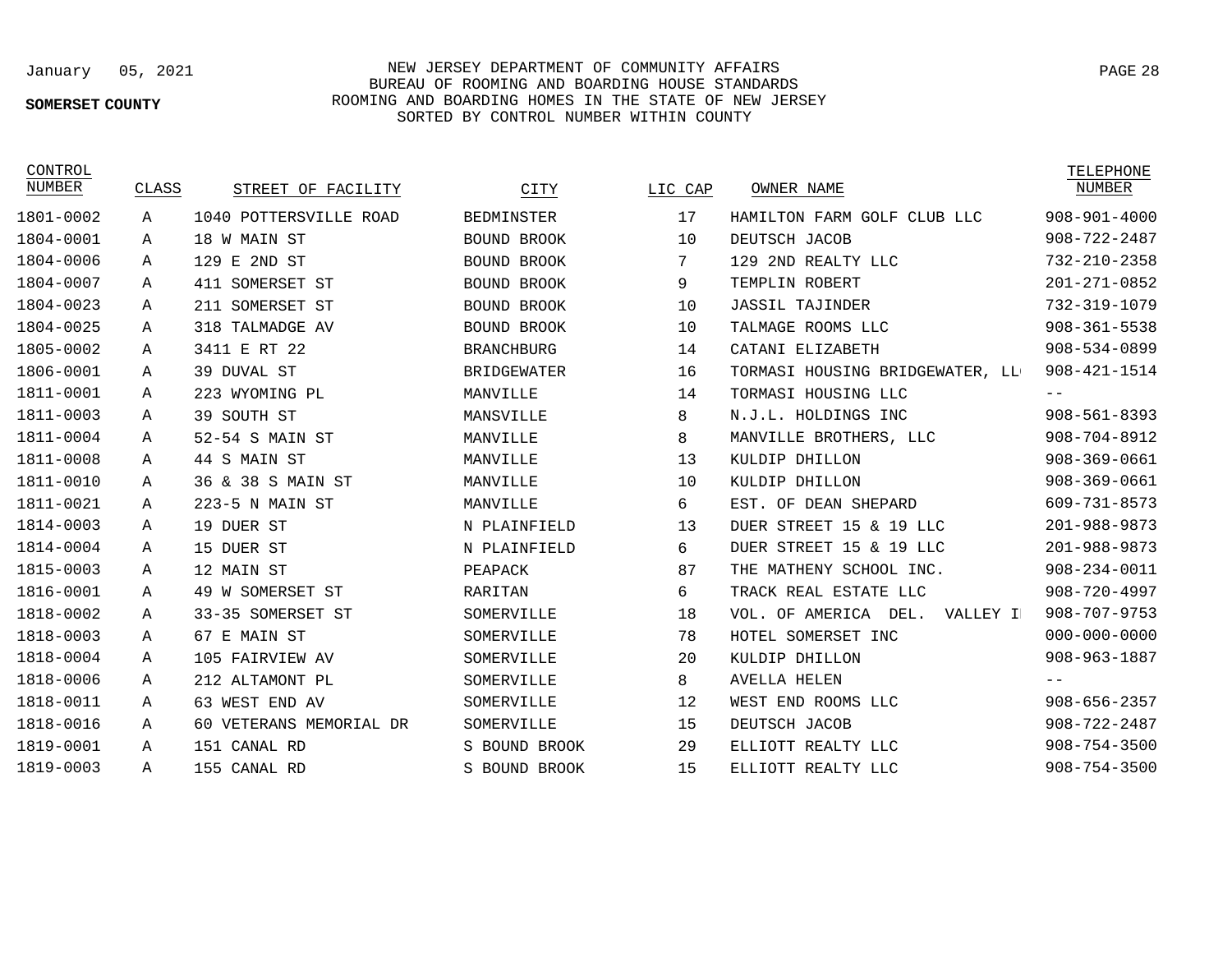### **SUSSEX COUNTY**

January 05, 2021 NEW JERSEY DEPARTMENT OF COMMUNITY AFFAIRS BUREAU OF ROOMING AND BOARDING HOUSE STANDARDS ROOMING AND BOARDING HOMES IN THE STATE OF NEW JERSEY SORTED BY CONTROL NUMBER WITHIN COUNTY

| CONTROL<br><b>NUMBER</b> | CLASS | STREET OF FACILITY | CITY           | LIC CAP | OWNER NAME               | TELEPHONE<br>NUMBER |
|--------------------------|-------|--------------------|----------------|---------|--------------------------|---------------------|
| 1912-0003                | A     | 134 LAKESIDE BLVD  | HOPATCONG BORO | 30      | WHITE LARRY              | 973-366-5686        |
| 1915-0001                | Α     | 39 HALSTED ST      | NEWTON         | 12      | FRASER HERBERT           | 201-383-0332        |
| 1915-0003                | Α     | 42-44 TRINITY ST   | NEWTON         | 5       | TRINITY ASSOC.,<br>LLC   | 973-534-7361        |
| 1915-0005                | Α     | 96 MAIN ST         | NEWTON         | 12      | FRASER HERBERT           | 201-383-0332        |
| 1921-0002                | Α     | 82 FOUNTAIN SO     | SUSSEX         | 22      | FOUNTAIN SOUARE INN INC. | $973 - 875 - 4198$  |
| 1921-0003                | Α     | 9 MAIN ST          | SUSSEX         | 65      | SUSSEX INN INC           | $000 - 000 - 0000$  |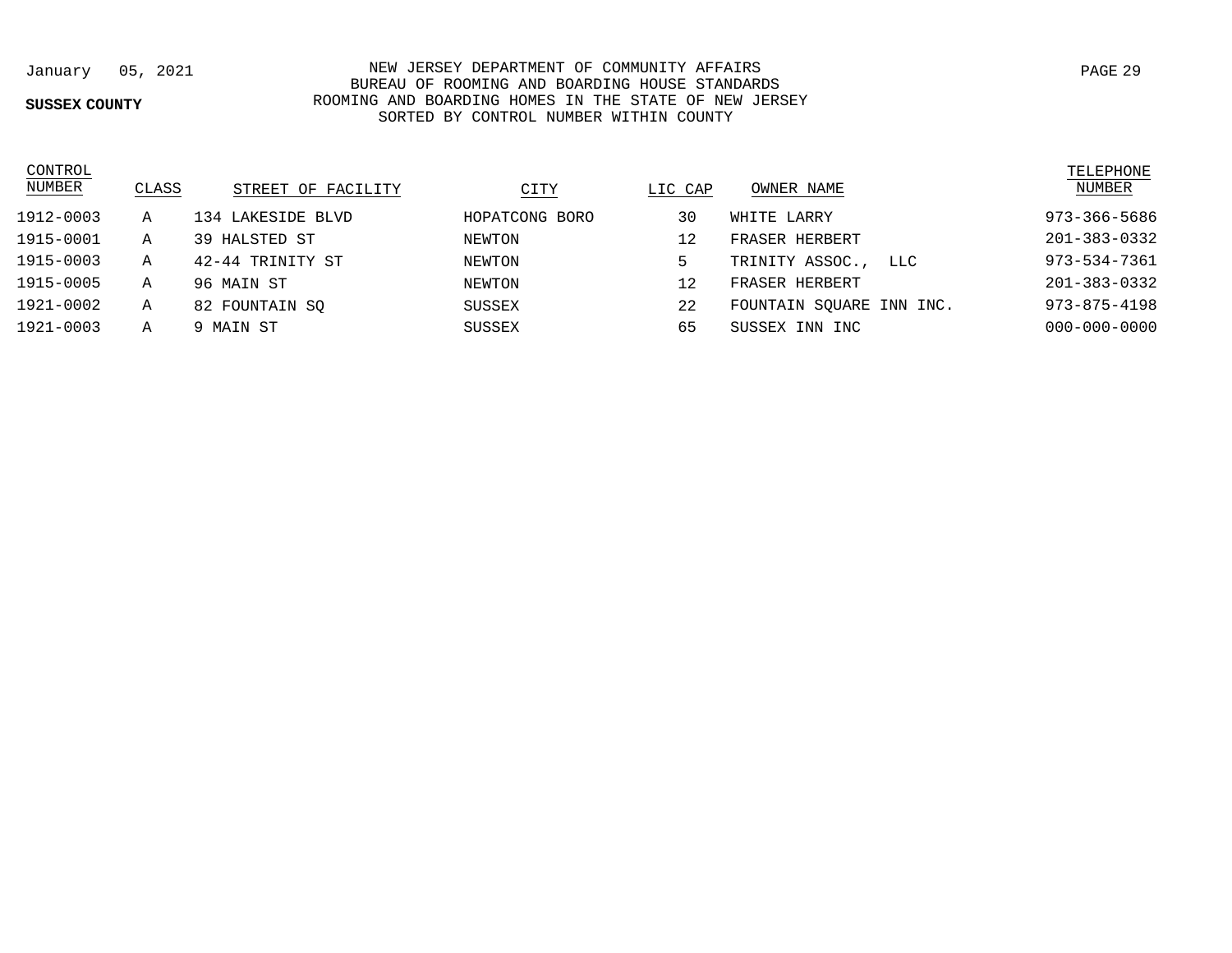### **UNION COUNTY**

## January 05, 2021 NEW JERSEY DEPARTMENT OF COMMUNITY AFFAIRS BUREAU OF ROOMING AND BOARDING HOUSE STANDARDS ROOMING AND BOARDING HOMES IN THE STATE OF NEW JERSEY SORTED BY CONTROL NUMBER WITHIN COUNTY

| CONTROL<br>NUMBER | CLASS | STREET OF FACILITY  | CITY      | LIC CAP | OWNER NAME                      | TELEPHONE<br>NUMBER |
|-------------------|-------|---------------------|-----------|---------|---------------------------------|---------------------|
| 2004-0005         | Α     | 429 WESTMINSTER AV  | ELIZABETH | 18      | LYNSEY ROCHA MARIA PINTO C/O    | 973-391-7074        |
| $2004 - 0006$     | Α     | 111 W GRAND ST      | ELIZABETH | 16      | JUDKA JERRY                     | $908 - 644 - 2447$  |
| 2004-0007         | Α     | 376 MORRIS AV       | ELIZABETH | 17      | SHARMA REALTY INVESTMENT LLC    | $908 - 413 - 2160$  |
| 2004-0008         | Α     | 355 MORRIS AV       | ELIZABETH | 10      | 355 MORRIS LLC                  | $908 - 478 - 0434$  |
| $2004 - 0009$     | Α     | 323 W JERSEY ST     | ELIZABETH | 19      | JUDKA JERRY                     | $908 - 644 - 2447$  |
| 2004-0010         | Α     | 148 CHILTON ST      | ELIZABETH | 10      | 4648 REALTY LLC                 | 718-781-9451        |
| $2004 - 0013$     | Α     | 227 S BROAD ST      | ELIZABETH | 35      | 227 S BROAD LLC                 | $201 - 454 - 1515$  |
| 2004-0014         | A     | 340 S BROAD ST      | ELIZABETH | 13      | PUERTO RICAN ORGAN COMMUNITY ED | $908 - 351 - 7727$  |
| 2004-0017         | Α     | 24 HIGH ST          | ELIZABETH | 16      | TROPEANO<br>VITO                | 908-994-1004        |
| 2004-0018         | Α     | 439-441 S BROAD ST  | ELIZABETH | 28      | INTEGRATED INV. INC             | $908 - 353 - 8099$  |
| $2004 - 0023$     | A     | 1176-78 CHESTNUT ST | ELIZABETH | 9       | 1176 CHESTNUT HOUSE LLC         | 347-989-6556        |
| $2004 - 0024$     | Α     | 1180-82 CHESTNUT ST | ELIZABETH | 14      | 1180 CHESTNUT HOUSE LLC         | 349-989-6556        |
| 2004-0025         | Α     | 1184 CHESTNUT ST    | ELIZABETH | 9       | 1184 CHESTNUT HOUSE LLC         | 347-989-6556        |
| 2004-0028         | Α     | 111 CHERRY ST       | ELIZABETH | 14      | 111 CHERRY STREET ELIZABETH LLC | $718 - 483 - 2292$  |
| $2004 - 0030$     | Α     | 500 CHERRY ST       | ELIZABETH | 18      | NICOLES EMPIRE, LLC             | $973 - 235 - 0827$  |
| 2004-0031         | Α     | 538 CHERRY ST       | ELIZABETH | 6       | 538 CHERRY STREET LLC           | 646-739-2194        |
| 2004-0036         | Α     | 115 CHILTON ST      | ELIZABETH | 12      | CP SUITES, LLC                  | $- -$               |
| $2004 - 0039$     | A     | 152 CHILTON ST      | ELIZABETH | 20      | MARTIN LORENZO                  | 917-288-1180        |
| 2004-0040         | Α     | 216 CHRISTINE ST    | ELIZABETH | 40      | SHARMA REALTY INVESTMENT LLC    | $908 - 413 - 2160$  |
| 2004-0043         | Α     | 62 DEHART PL        | ELIZABETH | 13      | 1893 REALTY LLC                 | 718-781-9451        |
| 2004-0044         | Α     | 64 DEHART PL        | ELIZABETH | 9       | 1893 REALTY LLC                 | 718-781-9451        |
| 2004-0046         | Α     | 1182 ELIZABETH AV   | ELIZABETH | 15      | 1182 ELIZABETH AVE, LLC         | $908 - 451 - 5412$  |
| $2004 - 0050$     | Α     | 251-253 FRANKLIN ST | ELIZABETH | 16      | ARCHER PARCAVE LLC              | 732-542-8077        |
| 2004-0056         | Α     | 119 W GRAND ST      | ELIZABETH | 11      | 355 MORRIS LLC                  | $908 - 478 - 0434$  |
| $2004 - 0057$     | Α     | 141 W GRAND ST      | ELIZABETH | 15      | <b>JUDKA MARY</b>               | $201 - 353 - 5816$  |
| 2004-0058         | Α     | 149 W GRAND ST      | ELIZABETH | 15      | JUDKA MARY                      | $201 - 353 - 5816$  |
| $2004 - 0059$     | A     | 151 W GRAND ST      | ELIZABETH | 15      | <b>JUDKA MARY</b>               | $201 - 353 - 5816$  |
| $2004 - 0060$     | Α     | 356 GRIER AV        | ELIZABETH | 11      | 355 MORRIS LLC                  | $908 - 478 - 0434$  |
| 2004-0061         | Α     | 249 MORRIS AV       | ELIZABETH | 16      | JUDKA MARY                      | $201 - 353 - 5816$  |
| $2004 - 0062$     | Α     | 638 WYOMING AV      | ELIZABETH | 13      | COELHO ANTONINO                 | $908 - 884 - 3534$  |
| $2004 - 0065$     | A     | 756 W GRAND ST      | ELIZABETH | 15      | FJI MANAGEMENT CORP             | 646-739-2194        |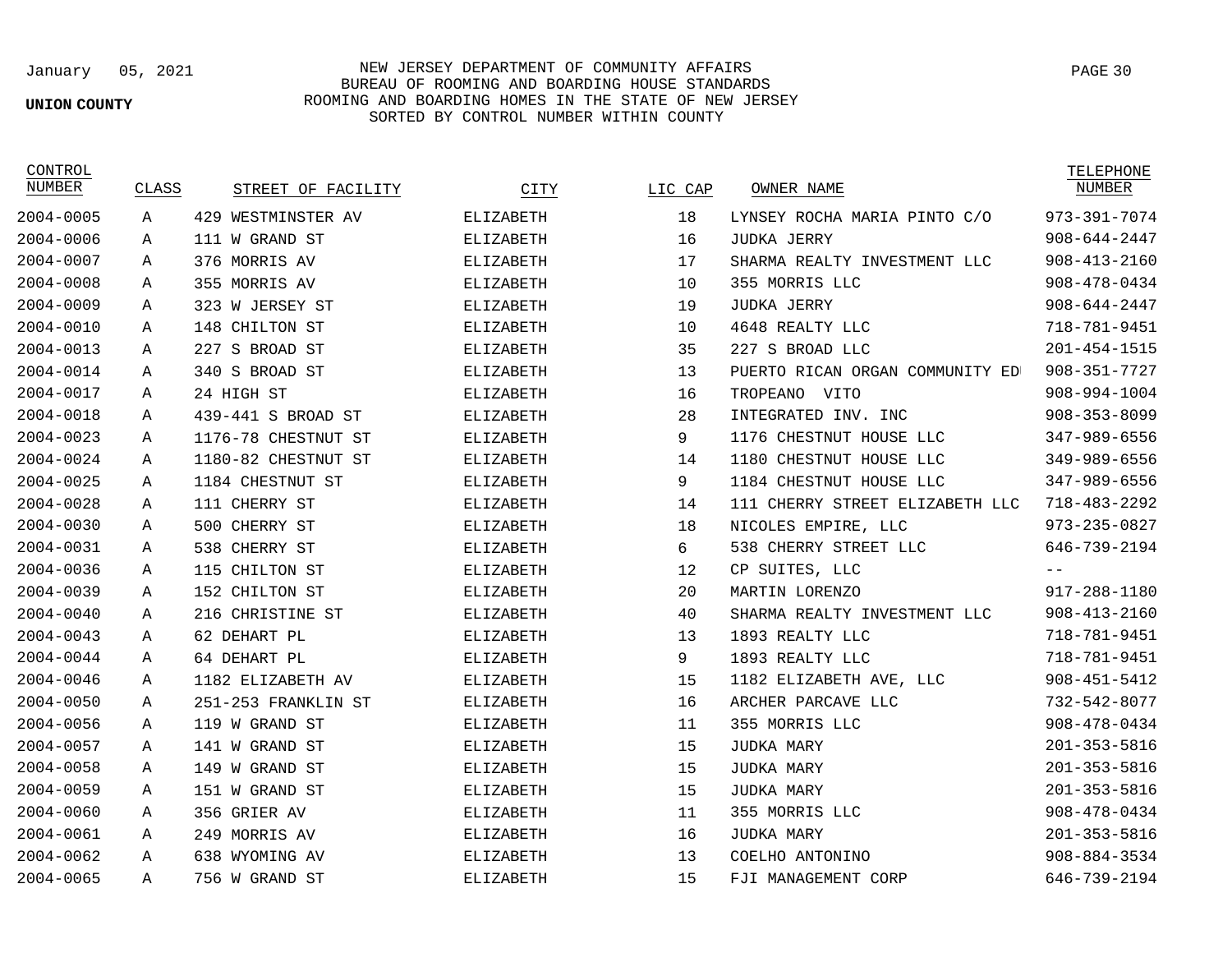# **UNION COUNTY**

January 05, 2021 NEW JERSEY DEPARTMENT OF COMMUNITY AFFAIRS BUREAU OF ROOMING AND BOARDING HOUSE STANDARDS ROOMING AND BOARDING HOMES IN THE STATE OF NEW JERSEY SORTED BY CONTROL NUMBER WITHIN COUNTY

CONTROL

| NUMBER    | CLASS | STREET OF FACILITY     | CITY             | LIC CAP | OWNER NAME                    | NUMBER             |
|-----------|-------|------------------------|------------------|---------|-------------------------------|--------------------|
| 2004-0071 | Α     | 155 JEFFERSON AV       | ELIZABETH        | 12      | 155 JEFFERSON AVE ASSOC       | 646-739-2194       |
| 2004-0077 | А     | 853 E JERSEY ST        | ELIZABETH        | 14      | A, M, U, ENTERPRISES LLC      | 973-589-9500       |
| 2004-0079 | Α     | 153 W JERSEY ST        | <b>ELIZABETH</b> | 18      | CP SUITES, LLC                | $- -$              |
| 2004-0082 | Α     | 135 MADISON AV         | <b>ELIZABETH</b> | 70      | YMCA OF EASTERN UNION COUNTY  | $908 - 352 - 4560$ |
| 2004-0083 | Α     | 110 MADISON AV         | ELIZABETH        | 9       | YMCA OF EASTERN UNION COUNTY  | $908 - 352 - 4560$ |
| 2004-0084 | A     | 114 MADISON AV         | <b>ELIZABETH</b> | 7       | YMCA OF EASTERN UNION COUNTY  | $908 - 352 - 4560$ |
| 2004-0088 | Α     | 577 MADISON AV         | ELIZABETH        | 11      | 577 MADISON AVE ELIZABETH LLC | $201 - 694 - 2956$ |
| 2004-0094 | Α     | 1023 MAGNOLIA AV       | <b>ELIZABETH</b> | 12      | 1023 MAGNOLIA AVENUE LLC      | $908 - 451 - 5412$ |
| 2004-0096 | Α     | 1165 MARY ST           | <b>ELIZABETH</b> | 18      | 1163-65 MARY ST ELIZABETH LLC | $718 - 483 - 2292$ |
| 2004-0103 | A     | 140 MURRAY ST          | ELIZABETH        | 12      | FLINT ELI                     | $908 - 353 - 1903$ |
| 2004-0117 | Α     | 118 STILES ST          | <b>ELIZABETH</b> | 6       | SZUBARTOWICZ ADAM             | $908 - 353 - 5707$ |
| 2004-0121 | Α     | 164 STILES ST          | ELIZABETH        | 17      | TROPEANO VITO                 | 908-994-1004       |
| 2004-0122 | Α     | 191 STILES ST          | ELIZABETH        | 11      | 1893 REALTY LLC               | 718-781-9451       |
| 2004-0123 | Α     | 301 3RD ST             | <b>ELIZABETH</b> | 25      | 301 3RD STREET ELIZABETH LLC  |                    |
| 2004-0128 | Α     | 432 WESTMINSTER AV     | ELIZABETH        | 23      | SHARMA REALTY INVESTMENT LLC  | $908 - 413 - 2160$ |
| 2004-0130 | Α     | 431-433 WESTMINSTER AV | <b>ELIZABETH</b> | 22      | LYNSEY ROCHA MARIA PINTO C/O  | 973-391-7074       |
| 2004-0134 | A     | 649 WYOMING AV         | <b>ELIZABETH</b> | 7       | 647 WYOMING AVE LLC           | $908 - 230 - 5090$ |
| 2004-0137 | Α     | 332 FIRST AV           | ELIZABETH        | 8       | LIBERTY SOUARE MNGMT LLC      | $973 - 420 - 5855$ |
| 2004-0139 | Α     | 548 WESTMINSTER AV     | <b>ELIZABETH</b> | 16      | SHARMA REALTY INVESTMENT LLC  | $908 - 413 - 2160$ |
| 2004-0142 | Α     | 713 GROVE ST           | <b>ELIZABETH</b> | 14      | LT BROTHER AND SISTER LLC     | $908 - 354 - 4767$ |
| 2004-0143 | Α     | 525 WESTMINSTER AV     | <b>ELIZABETH</b> | 20      | TRINITY HOUSING CORPORATION   | $908 - 397 - 3576$ |
| 2004-0151 | Α     | 163 WESTFIELD AV       | ELIZABETH        | 19      | TRINITY HOUSING CORPORATION   | $908 - 397 - 3576$ |
| 2004-0162 | Α     | 196 STILES ST          | <b>ELIZABETH</b> | 10      | TAMKUTONIS ANDREA             | $908 - 351 - 4666$ |
| 2004-0176 | Α     | 457 WESTMINSTER AV     | <b>ELIZABETH</b> | 22      | SHARMA SHAILENDRA             | $908 - 241 - 7587$ |
| 2004-0177 | A     | 620 MADISON AV         | ELIZABETH        | 10      | RODRIGUEZ FRED                | 917-414-2857       |
| 2004-0184 | Α     | 1039 MAGNOLIA AV       | <b>ELIZABETH</b> | 12      | 1039 MAGNOLIA AVE, LLC        | $908 - 451 - 5412$ |
| 2004-0196 | A     | 125-127 CHERRY ST      | ELIZABETH        | 22      | GONZALEZ ORLANDO              | $800 - 631 - 3400$ |
| 2004-0207 | Α     | 369 MORRIS AV          | ELIZABETH        | 17      | JUDKA PHIL                    | $201 - 353 - 5816$ |
| 2004-0218 | Α     | 1144-46 E GRAND ST     | <b>ELIZABETH</b> | 35      | 1144-46 EAST GRAND ST LLC     | $718 - 496 - 4463$ |
| 2004-0236 | А     | 345-347 2ND ST         | ELIZABETH        | 10      | SECOND 2ND STREET LLC         | 645-552-5372       |
| 2004-0283 | A     | 524 MARSHALL ST        | <b>ELIZABETH</b> | 3       | PLA ELEONOR                   | $908 - 352 - 0402$ |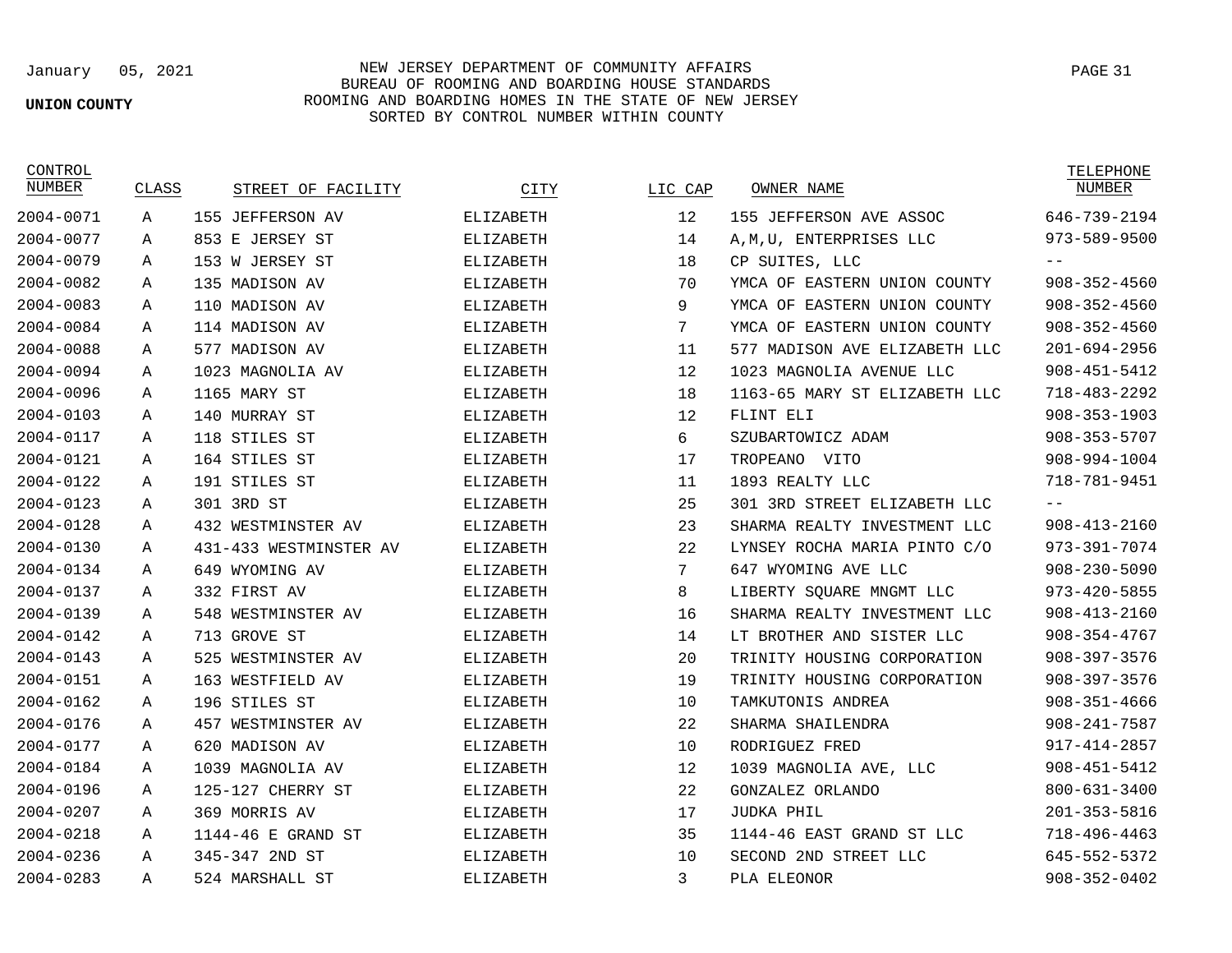### **UNION COUNTY**

January 05, 2021 NEW JERSEY DEPARTMENT OF COMMUNITY AFFAIRS BUREAU OF ROOMING AND BOARDING HOUSE STANDARDS ROOMING AND BOARDING HOMES IN THE STATE OF NEW JERSEY SORTED BY CONTROL NUMBER WITHIN COUNTY

| CONTROL   |             |                           |                |         |                                | TELEPHONE          |
|-----------|-------------|---------------------------|----------------|---------|--------------------------------|--------------------|
| NUMBER    | CLASS       | STREET OF FACILITY        | CITY           | LIC CAP | OWNER NAME                     | NUMBER             |
| 2004-0285 | Α           | 606 MADISON AV            | ELIZABETH      | 20      | ALVAREZ HERMINIO               | $908 - 355 - 4175$ |
| 2004-1010 | А           | 144 MADISON AVENUE        | ELIZABETH      | 15      | YMCA GARDENS URBAN RENEWAL, LP | $908 - 558 - 0932$ |
| 2004-1011 | Α           | 401-409 MORRIS AVE.       | ELIZABETH      | 28      | JAI SHREE RAM, INC.            | $908 - 289 - 8585$ |
| 2004-1029 | Α           | 59 ELMORA AVENUE          | ELIZABETH      | 6       | 214-18 WEST GRAND ST., LLC     | $908 - 436 - 2600$ |
| 2008-0001 | A           | 330 MONROE AV             | KENILWORTH     | 10      | MCJ ENTERPRISES A. LLC         | 908-754-0895       |
| 2009-0003 | Α           | 19 S WOOD AV              | LINDEN         | 15      | YOSH'S<br>LLC                  | $908 - 862 - 2334$ |
| 2012-0007 | $\mathbb A$ | 408-412 W FRONT ST        | PLAINFIELD     | 8       | JLM PROPERTIES, INC.           | 800-690-5823       |
| 2012-0015 | А           | 219 E 5TH ST              | PLAINFIELD     | 24      | 217-19 E. 5TH STREET LLC       | 908-755-6887       |
| 2012-0025 | Α           | 401-3 E 7TH ST            | PLAINFIELD     | 15      | 401-03 E 7TH ST MNGT LLC       | $973 - 420 - 5855$ |
| 2013-0011 | А           | 1232 NEW BRUNSWICK AV     | RAHWAY         | 14      | RUANE LOVE                     | 908-388-0272       |
| 2013-0018 | A           | 190-200 W MILTON AV       | RAHWAY         | 34      | WEST MILTON REALTY LLC         | $201 - 338 - 5160$ |
| 2014-0001 | Α           | 128 E 4TH AV              | ROSELLE        | 12      | ASHLEY ENTERPRISE LLC          | 973-235-0827       |
| 2014-0002 | Α           | 142 E<br>4TH AV           | ROSELLE        | 12      | EST. JOHN BAINBRIDGE JR        | 732-882-8138       |
| 2014-0011 | Α           | 137 W 5TH ST              | <b>ROSELLE</b> | 24      | 137 W 5TH AVE ROSELLE LLC      | 718-483-2292       |
| 2014-0013 | Α           | 155 E<br>2ND AVE          | ROSELLE        | 7       | OUIJANO LUIS                   | $908 - 241 - 7325$ |
| 2016-0003 | A           | 198 HARDING RD RT 22 WEST | SCOTCH PLAINS  | 10      | CATANI LAURA                   | $201 - 356 - 0282$ |
| 2016-0004 | Α           | 1932 RT 22 E              | SCOTCH PLAINS  | 10      | VAV ASSOCIATES                 | $908 - 322 - 4114$ |
| 2018-0002 | Α           | 13 PARMLEY PL.            | SUMMIT         | 20      | BEECHWOOD, LLC                 | $908 - 656 - 0333$ |
| 2018-0004 | Α           | <b>30 WOODLAND AVENUE</b> | SUMMIT         | 15      | BLAZO JOHN                     | $908 - 277 - 2282$ |
| 2018-0005 | A           | 26 KENT PLACE BLVD        | SUMMIT         | 5       | FONG CAPITAL REALTY II, LLC    | 201-310-3179       |
| 2018-0006 | $\mathbb A$ | 92 KENT PLACE BLVD        | SUMMIT         | 10      | LACK JOHN                      | $201 - 233 - 2918$ |
| 2018-0009 | Α           | 265 SPRINGFIELD AV        | SUMMIT         | 18      | DEBARY SUMMIT LLC              | $908 - 277 - 1229$ |
| 2018-0023 | $\mathbb A$ | 260 SPRINGFIELD AV        | SUMMIT         | 7       | LACK JOHN                      | $201 - 233 - 2918$ |
| 2019-0009 | А           | 1286 STUYVESANT AVE.      | UNION          | 5       | ROSMIN PROPERTIES LLC          | 908-906-2521       |
|           |             |                           |                |         |                                |                    |